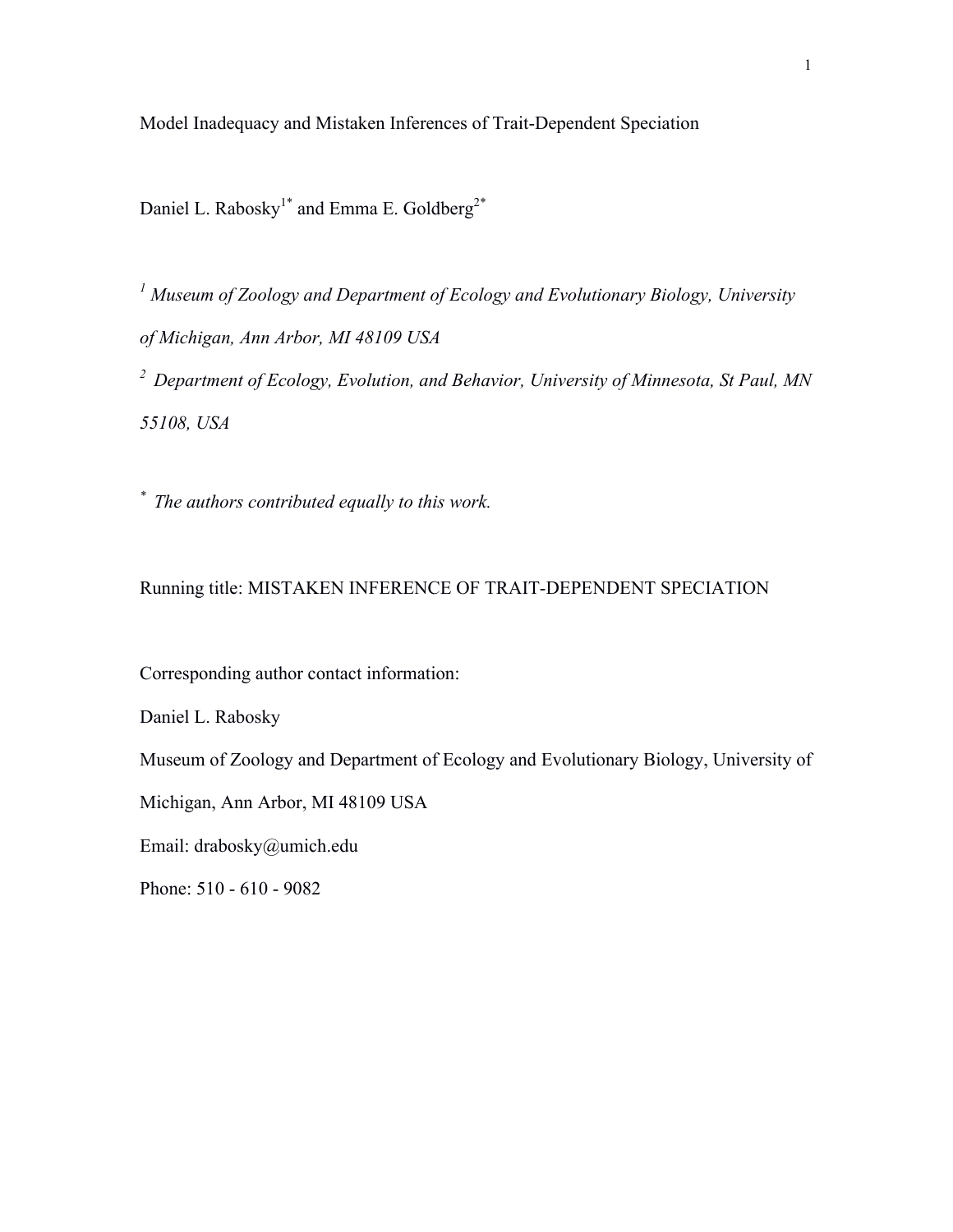# ABSTRACT

Species richness varies widely across the tree of life, and there is great interest in identifying ecological, geographic, and other factors that affect rates of species proliferation. Recent methods for explicitly modeling the relationships among character states, speciation rates, and extinction rates on phylogenetic trees- BiSSE, QuaSSE, GeoSSE, and related models - have been widely used to test hypotheses about character state-dependent diversification rates. Here, we document the disconcerting ease with which neutral traits are inferred to have statistically significant associations with speciation rate. We first demonstrate this unfortunate effect for a known model assumption violation: shifts in speciation rate associated with a character not included in the model. We further show that for many empirical phylogenies, characters simulated in the absence of state-dependent diversification exhibit an even higher Type I error rate, indicating that the method is susceptible to additional, unknown model inadequacies. For traits that evolve slowly, the root cause appears to be a statistical framework that does not require replicated shifts in character state and diversification. However, spurious associations between character state and speciation rate arise even for traits that lack phylogenetic signal, suggesting that phylogenetic pseudoreplication alone cannot fully explain the problem. The surprising severity of this phenomenon suggests that many traitdiversification relationships reported in the literature may not be real. More generally, we highlight the need for diagnosing and understanding the consequences of model inadequacy in phylogenetic comparative methods.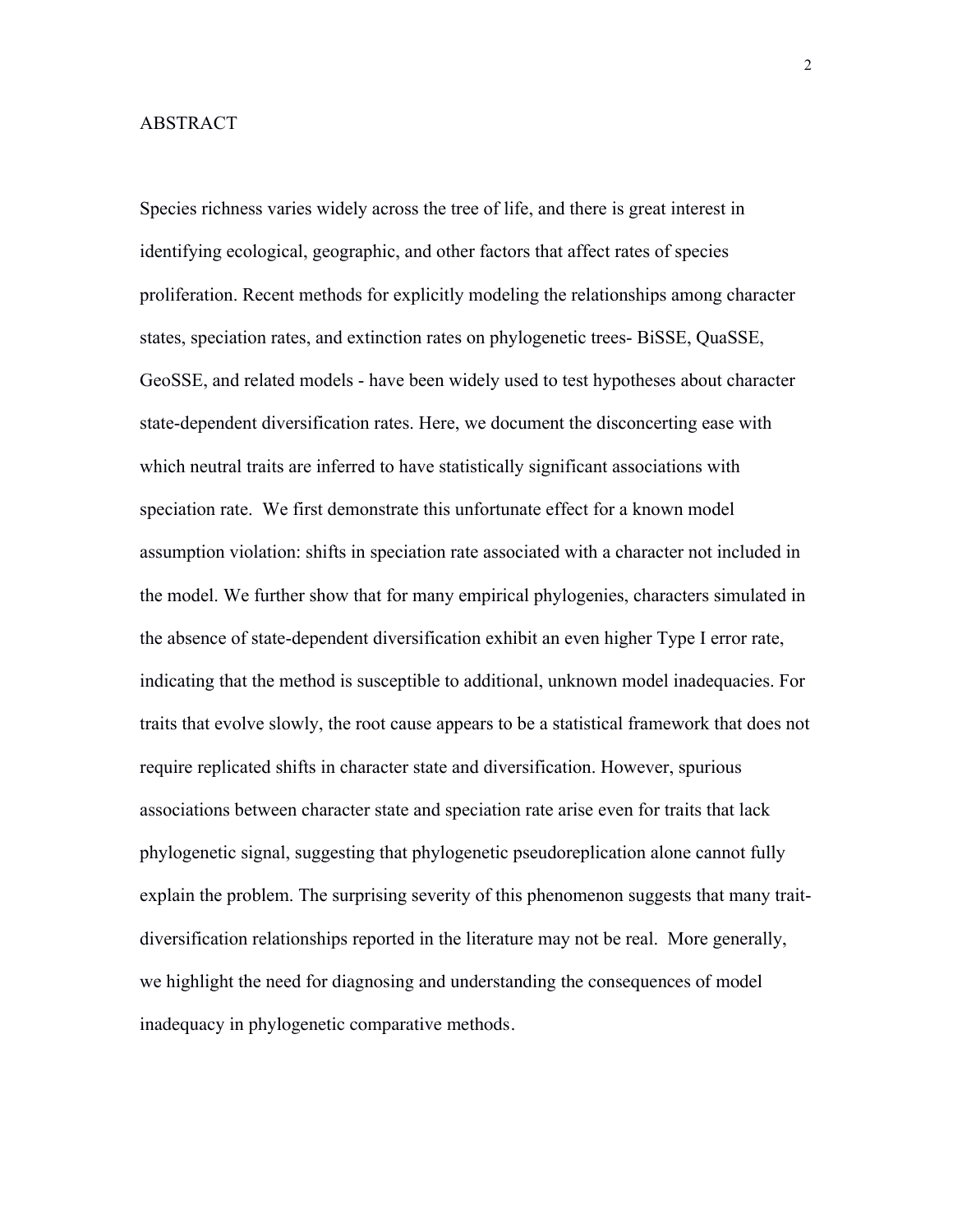Explaining the distribution of diversity across the tree of life remains a central challenge in evolutionary biology and ecology. Some groups of organisms are spectacularly diverse, yet many other groups are species-poor. Numerous studies have demonstrated that the heterogeneity in species richness among groups of organisms cannot be explained by a homogeneous speciation-extinction process (Stanley et al. 1981; Strathmann and Slatkin 1983; Ricklefs 2003). Rather, a substantial fraction of the variation in species richness among groups appears to reflect differences in macroevolutionary rates. This general conclusion is supported by explicit modeling of evolutionary rates on phylogenetic trees, which has found considerable evidence for heterogeneous speciation-extinction dynamics among clades (Jetz et al. 2012; Rabosky et al. 2013).

Numerous studies have attempted to link differences in macroevolutionary rates to ecological, geographic, life-history, and other traits that might affect rates of speciation and extinction (Jablonski 2008; Rabosky and McCune 2010; Ng and Smith 2014). For example, clades of plants with floral nectar spurs appear to diversify at faster rates than their sister clades lacking nectar spurs (Hodges 1997). The mechanisms underlying the correlations between characters and diversification are generally poorly understood, and identifying the traits that truly influence lineage diversification requires experimental and theoretical investigations of how candidate characters affect the population dynamic and genetic processes involved in speciation and extinction. A first step, however, is using statistical methods merely to test whether such a correlation exists. If it does, we infer that the character of interest has a functional or adaptive connection to lineage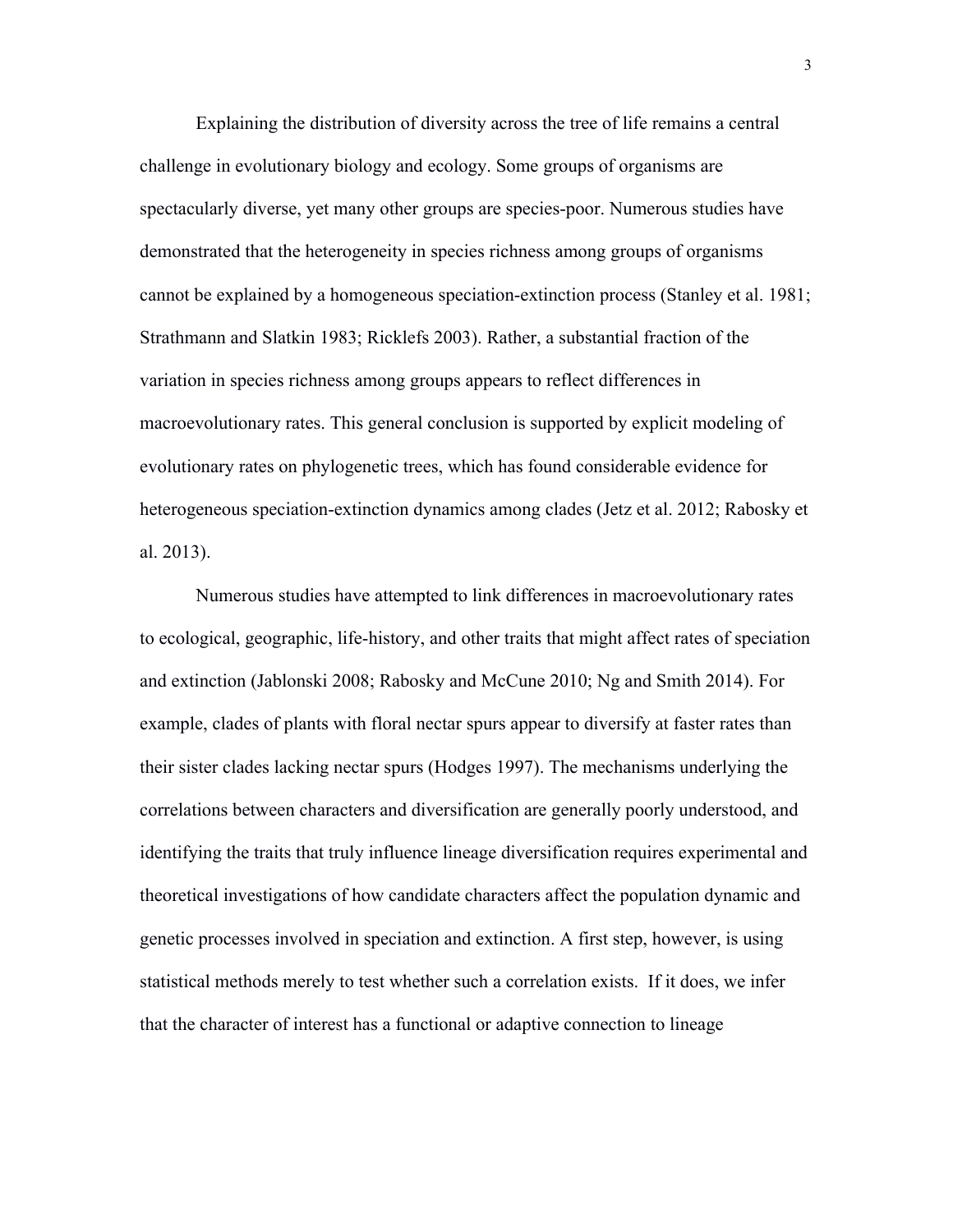diversification, either directly or indirectly through other traits (Maddison and FitzJohn 2014).

# STATISTICAL TESTS OF CHARACTER STATE-DEPENDENT DIVERSIFICATION

# *Sister Clade Contrasts*

Perhaps the first formal statistical test of the relationship between a particular character state and diversification was performed by Mitter et al. (1988). In a seminal paper, they introduced sister clade contrasts as a method to test for the repeated effects of a character on diversification. The general idea is straightforward: using a phylogeny, identify a set of sister clades that differ in some key trait of interest. Each pair of clades is thus a single datum, and one tests whether the contrast in character states predicts the contrast in species richness. Mitter et al. (1988) used the approach to test whether clades of phytophagous insects contained more species than their respective sisters. In 11 of 13 contrasts, the phytophagous clade had greater diversity than the non-phytophagous clade, demonstrating a significant association between diet and diversification rate ( $p = 0.01$ ; one-tailed sign test). This general statistical framework, with some extensions, has been widely used in comparative biology to identify correlates of diversification (Barraclough et al. 1995; Hodges and Arnold 1995; Isaac et al. 2005).

Sister clade contrasts are firmly rooted in the phylogenetic comparative method (Felsenstein 1985; Harvey and Pagel 1991). Conceptually, one can view them as a set of phylogenetically independent, paired contrasts in species richness and character state. Under the simplest model of character evolution and the simplest statistical sign test, the

4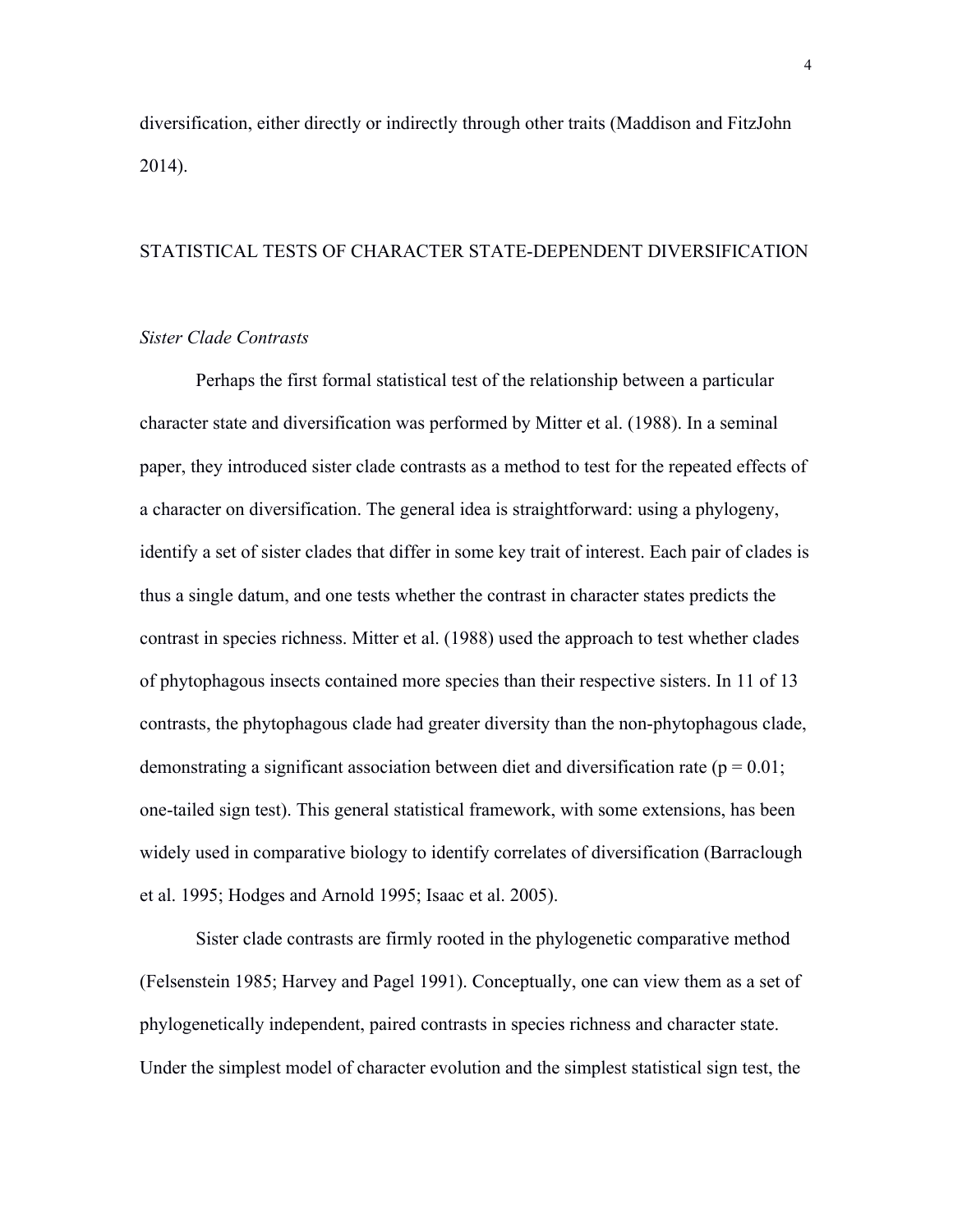method of sister clade contrasts requires at least six independent shifts in character state across a phylogeny to achieve significance at the  $a = 0.05$  level (two-tailed test). The method is intuitive and, due to the replication required, appears to be conservative. Despite this apparent statistical robustness, however, biases can be introduced by character evolution and the selection of clades separated by fixed character differences. In particular, a higher transition rate to one state can be mistaken for increased diversification associated with that state (Maddison 2006), or the waiting time before a derived state appears can cause an apparent association between that state and reduced diversification (Kafer and Mousset 2014).

## *BiSSE and Related Models*

The binary-state speciation and extinction model (BiSSE) and subsequent related methods were introduced to solve a problem first identified by Maddison (2006). He noted that asymmetric rates of character state change were confounded with the effects of a character on speciation or extinction rate, making the two processes difficult to disentangle. The solution, developed by Maddison et al. (2007), was a new method - BiSSE - that simultaneously modeled character change and its effects on diversification. The BiSSE model has been extended to accommodate quantitative traits (FitzJohn 2010), geographic character states (Goldberg et al. 2011), multiple characters (FitzJohn 2012), punctuated modes of character change (Goldberg and Igic 2012; Magnuson-Ford and Otto 2012), time-dependent macroevolutionary rates (Rabosky and Glor 2010), extinct species (Stadler and Bonhoeffer 2013), and more (FitzJohn et al. 2009; FitzJohn 2012). We refer to this general family as SSE models. Numerous studies have applied SSE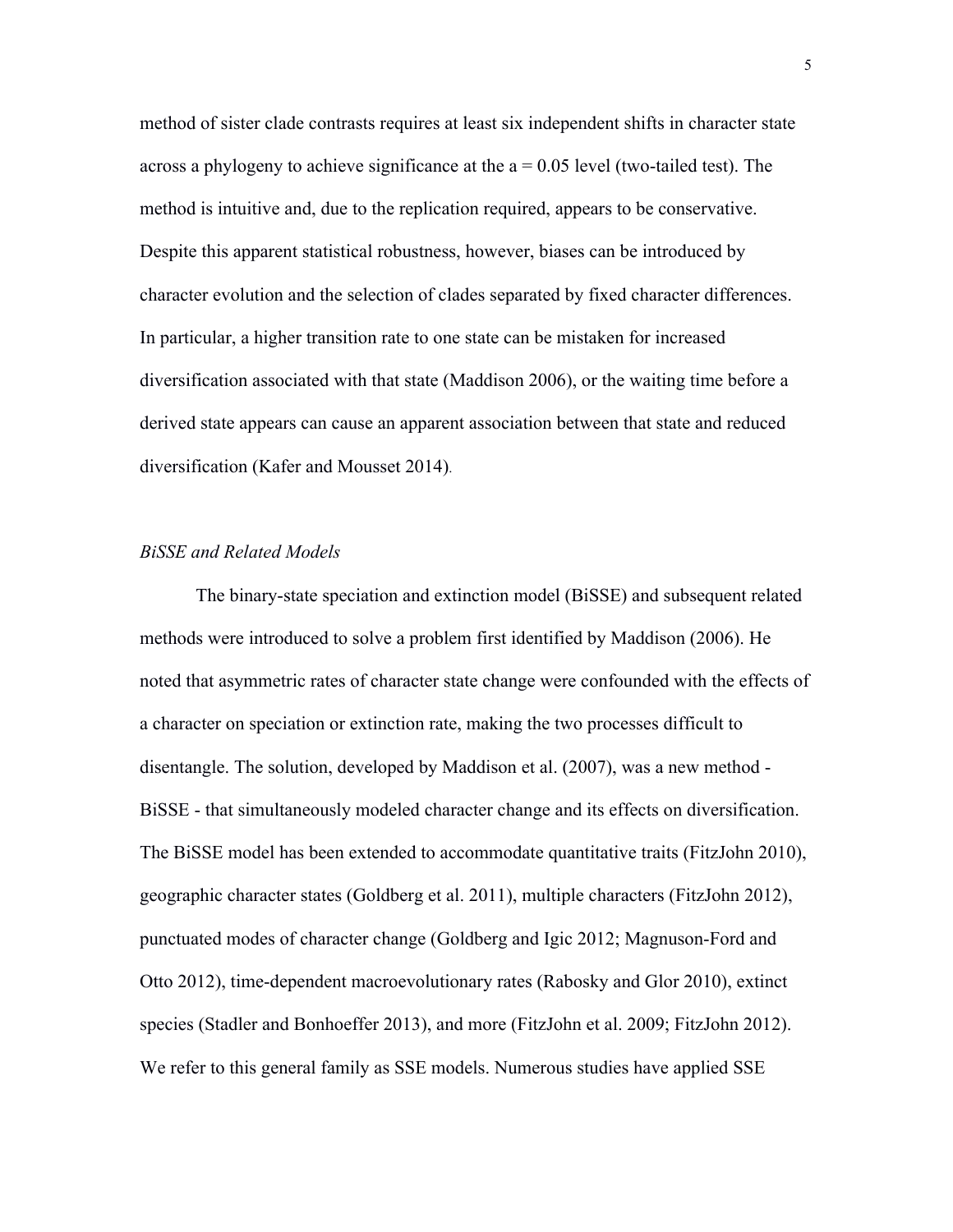models to empirical datasets to identify correlates of species diversification. The methods appear to have high power for reasonably large trees, and many studies have identified significant correlations between particular character states and rates of species diversification (e.g., Lynch 2009; Goldberg et al. 2010; Johnson et al. 2011; Mayrose et al. 2011; Hugall and Stuart-Fox 2012; Price et al. 2012; Pyron and Burbrink 2014).

# *Strengths and Vulnerabilities*

When transitions among character states are relatively frequent and thus few large clades are dominated by one state, BiSSE has more power than sister clade contrasts. It also makes much fuller use of the branching shape and branch lengths that comprise a phylogeny. The BiSSE approach has an important and only recently-appreciated weakness, however, highlighted by comparison with the replication required by the sister clade method. BiSSE derives its statistical power by tracking along a phylogeny the association between the trait of interest and rates of speciation and extinction, but it does not place any weight on whether independent shifts in character state are associated with shifts in diversification (Maddison and FitzJohn 2014). Consequently, a strong correlation between character states and diversification can be inferred from merely a single diversification rate shift within a phylogenetic tree, even if the shift is unrelated to the modeled character (Maddison et al. 2007, FitzJohn 2010, Maddison and FitzJohn 2014). We demonstrate below that the problem of false positives, in which a neutral trait is incorrectly inferred to be associated with diversification differences, is more insidious than generally acknowledged. It extends to trees without obvious diversification shifts and to characters that change frequently and are thus unlikely to be codistributed with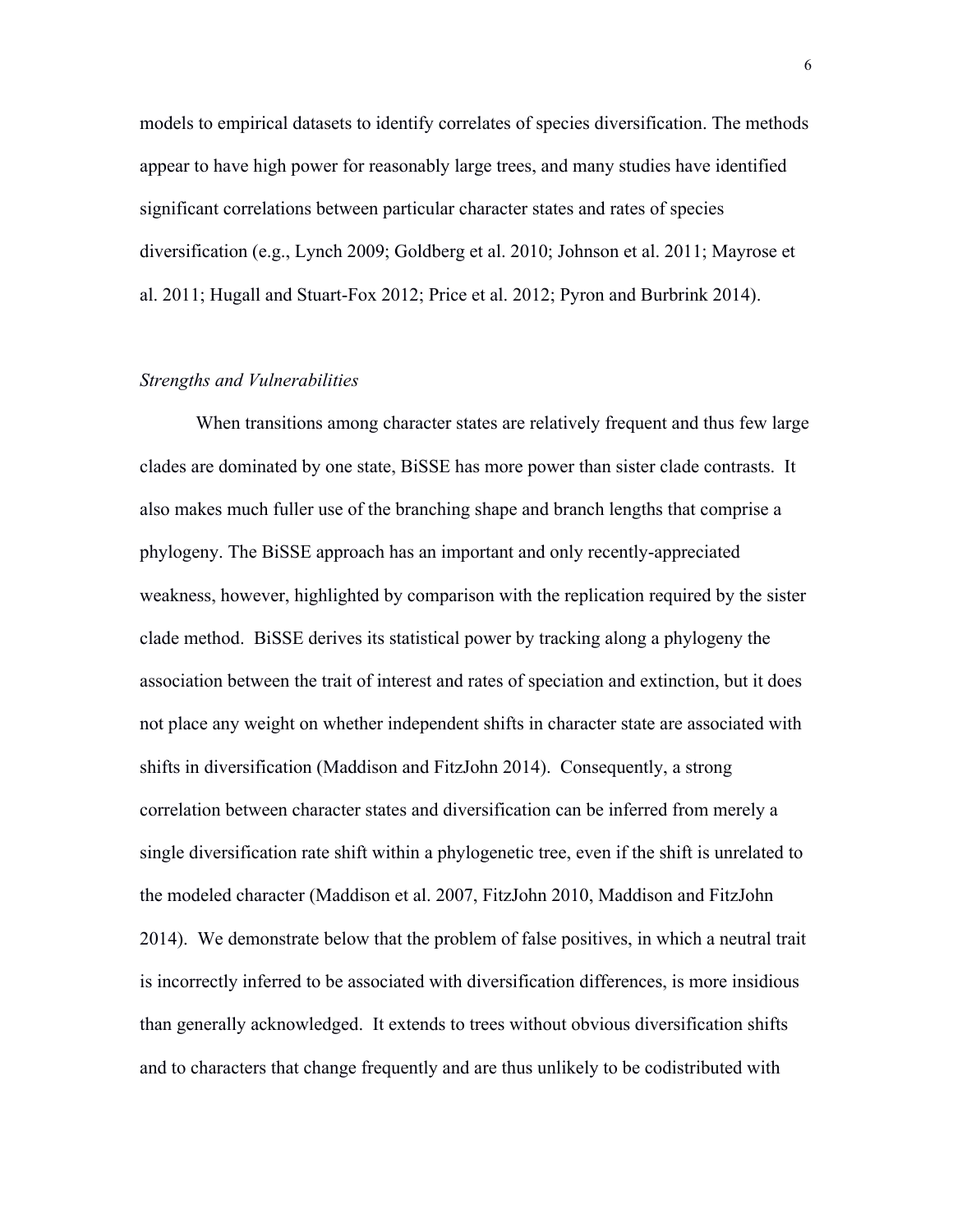causal forces. In particular, datasets exhibiting a significant association between the states of one character and diversification are likely to show the same for many other characters. These problems suggest sensitivity not only to the assumption that there are no unmodeled changes in diversification rate, but also to other violations of the model assumptions. Consequently, it appears that current models of character-associated diversification are statistically inadequate: effects that they do not include render unreliable their conclusions about the processes of interest.

Here, we first illustrate our concerns about conclusions of state-dependent diversification using a simple analysis on a real phylogeny. We then use simulated trees to highlight one possible source of trouble. Simulations on a second set of empirical phylogenies demonstrate that additional problems persist and are likely widespread. We conclude with recommendations for future empirical and methodological work.

#### AN EXAMPLE WITH CETACEANS

## *Body Size and Whale Speciation*.

As an example of a general problem to which SSE models might be applied, we tested whether rates of species diversification are correlated with body size in extant whales. We obtained a time-calibrated tree that includes 87 species of living cetaceans from Steeman et al. (2009), and we obtained body size data for 73 of these species from Slater et al. (2010). To our knowledge, no previous study has investigated the relationship between body size and speciation in whales, although several studies have modeled speciation and extinction rates on this phylogeny without considering character evolution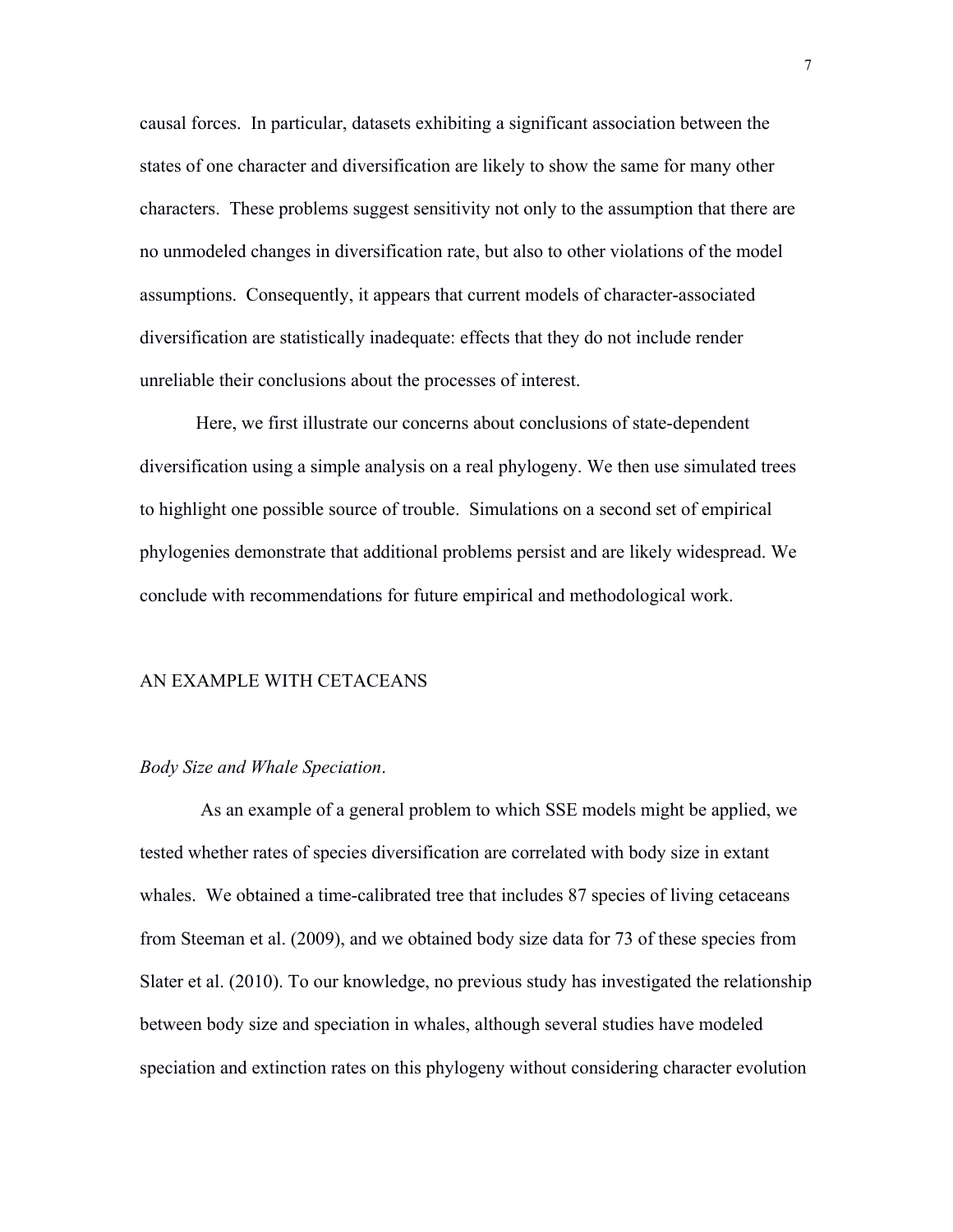(Morlon et al. 2011; Rabosky 2014). To obtain a binary character for body size, we coded each whale species as "small" or "large", based on whether the mean adult length exceeded the median size across all whales (3.52 meters). The distribution of this character state across the cetacean phylogeny is shown in Fig. 1.

We fitted two BiSSE models to the cetacean data. The first model was a differential speciation model, a five parameter model constrained such that extinction rates were equal ( $\mu_0 = \mu_1$ ) but with separate speciation rates ( $\lambda_0 \neq \lambda_1$ ) and potentially asymmetric character transition rates ( $q_{01} \neq q_{10}$ ). The second model additionally constrained speciation rates to be equal across character states ( $\lambda_0 = \lambda_1$ ) but retained asymmetric character change (4 parameters). Because our candidate model set included the most complex trait-independent diversification model in the BiSSE framework, fitting the full 6-parameter BiSSE model with separate extinction rates could only lead to increased evidence for trait-dependent diversification. For clarity of demonstration, all analyses presented below use the four- and five-parameter models described above, and are thus conservative for our purposes. We fitted each of the models using the R package diversitree (FitzJohn 2012) and compared model fits using a likelihood ratio test (LRT). We corrected for incomplete sampling (FitzJohn et al. 2009) by specifying that the phylogeny included 82% of total cetacean diversity (73 of 88 species).

We found a significant effect of body size on speciation rate. The log-likelihood of the model with separate speciation rates for large- and small-bodied lineages was - 255.4, versus -258.2 under a model with equal speciation rates. Given these numbers, we can reject a model with equal rates of speciation across character states (LRT:  $p = 0.02$ ,  $df = 1$ ).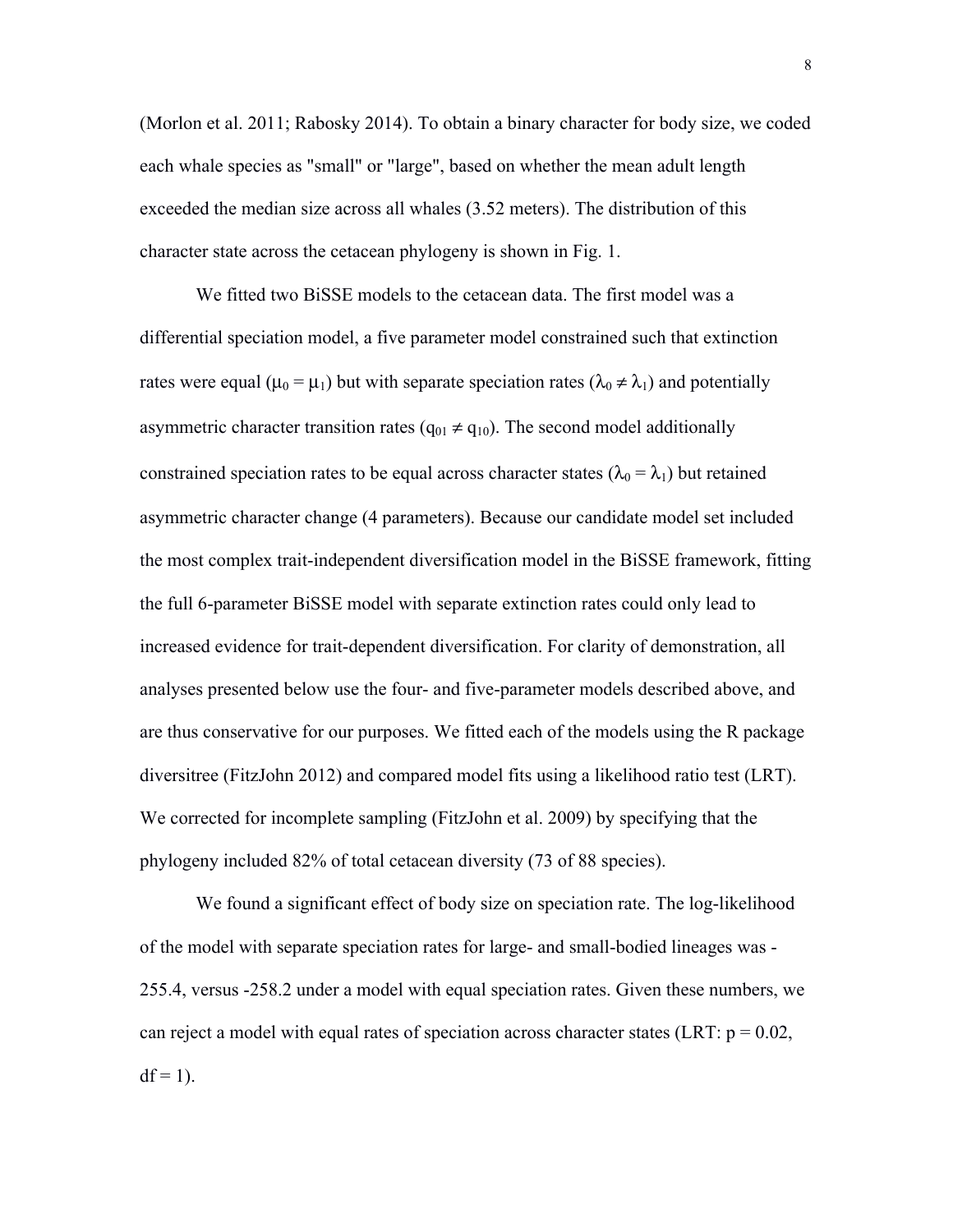From this analysis, we could conclude that small-bodied whales speciate more rapidly. We would not know if body size truly affects speciation rate, because our result could arise from size being merely co-distributed with a different, causal factor (Maddison et al. 2007). However, the implication would be that something about the evolution of body size has at least an indirect effect on speciation, or that body size evolves in conjunction with an alternative character that itself directly affects speciation rate.

# *Simulated Characters and Whale Speciation*

Having identified a significant effect of body size on whale diversification, we now ask: might that finding reflect purely the shape of the tree, rather than the evolution of the character itself? We thus simulated neutral characters - without an influence on speciation or extinction - on the cetacean phylogeny and asked whether they correlated significantly with speciation rate. That is, we quantify the Type I error rate of the BiSSE approach on an empirical phylogeny, retaining the observed history of lineage diversification. We simulated 100 sets of binary characters on the full cetacean phylogeny under a symmetric Markov model for each of four distinct, symmetric transition rates (q). To facilitate interpretation of the transition rates, we rescaled the cetacean phylogeny such that the root divergence occurred 1.0 time units before the present. We used four values of q (q = 0.01, q = 0.1, q = 1, and q = 10), providing a gradient from rare to frequent character state changes. For the larger transition rate values, the states of the simulated trait are interdigitated on the tree (Fig. 1, triangles) and thus not obviously co-distributed with body size; codistribution is more common for the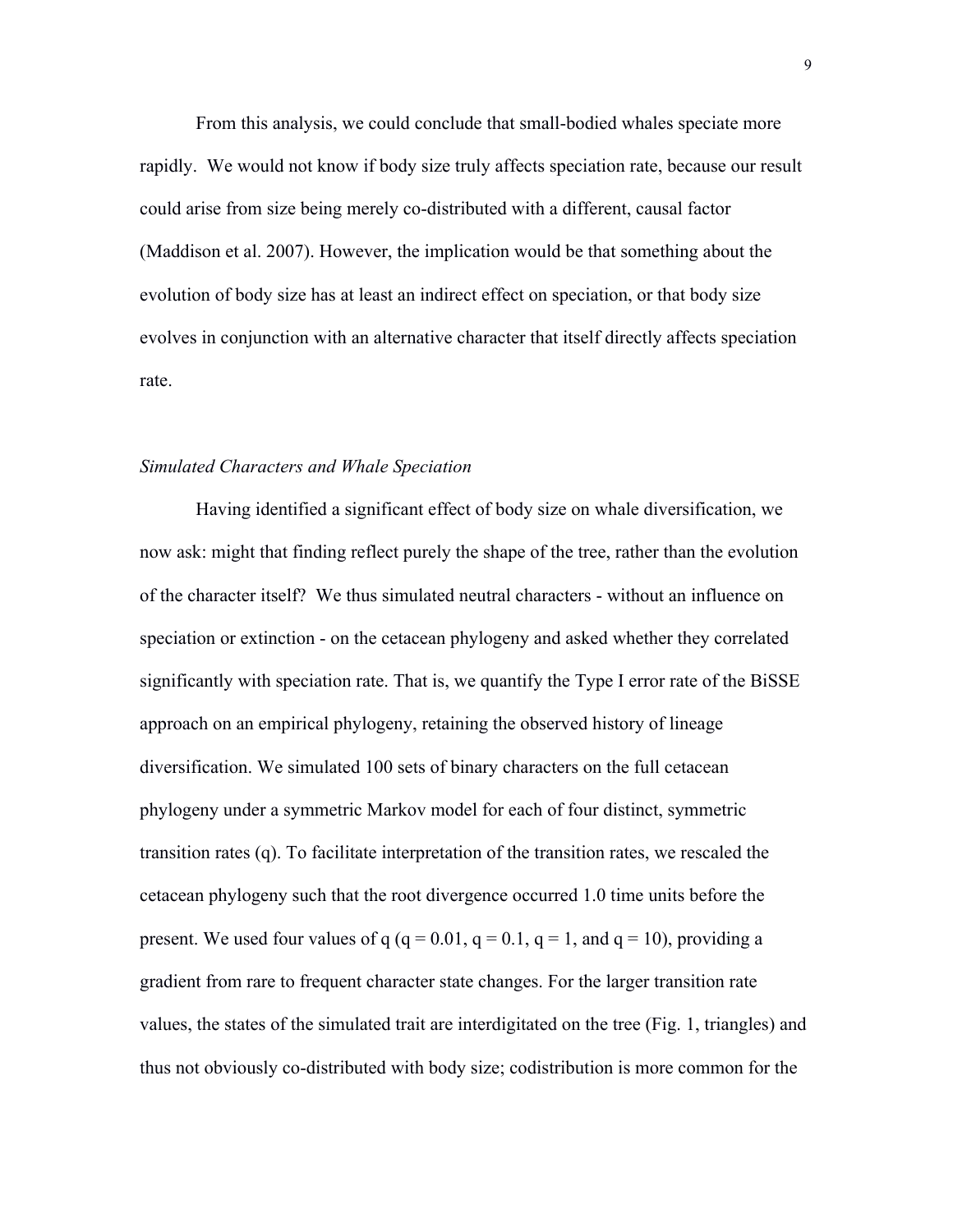smaller transition rates (Fig. 1, squares). We retained only simulated datasets where the rare character state was found in at least 25% of tip taxa. This requirement avoids known difficulties for BiSSE when one state is rare (Davis et al. 2013). It does, however, raise issues of acquisition bias, which we discuss more fully below.

To each dataset, we fitted the five-parameter BiSSE model with state-dependent speciation and the corresponding four-parameter model with equal speciation rates as described above, assuming complete taxon sampling. As a control, we also conducted a series of simulations where a tree of identical size  $(N = 87 \text{ extant species}, \text{rescaled to age})$ = 1.0) was generated under a character-independent pure-birth model, with no amonglineage variation in speciation rate and no extinction. On these pure-birth trees, we again performed 100 simulations for each value of q described above and fit the two BiSSE models. Thus, we generated two sets of results. The first analyzes neutral characters evolved on the empirical cetacean phylogeny. The second analyzes neutral characters evolved on identically sized trees simulated without among-lineage rate heterogeneity.

Of character datasets simulated on the observed cetacean phylogeny, the overwhelming majority revealed a strong association between character state and diversification, despite no such association in the simulation model (Figure 2, top row). More than 77% of the 400 character sets showed a significant ( $p < 0.05$ ) association between character state and speciation rate, and 58% rejected the character-independent model with great confidence  $(p < 0.001)$ . Type I error rates were somewhat lower for intermediate values of q but approached unity for both rare  $(q = 0.01)$  and frequent  $(q =$ 10) rates of character change. In contrast, Type I error rates were not appreciably elevated for datasets simulated under a pure birth process (Figure 2, bottom row): the model with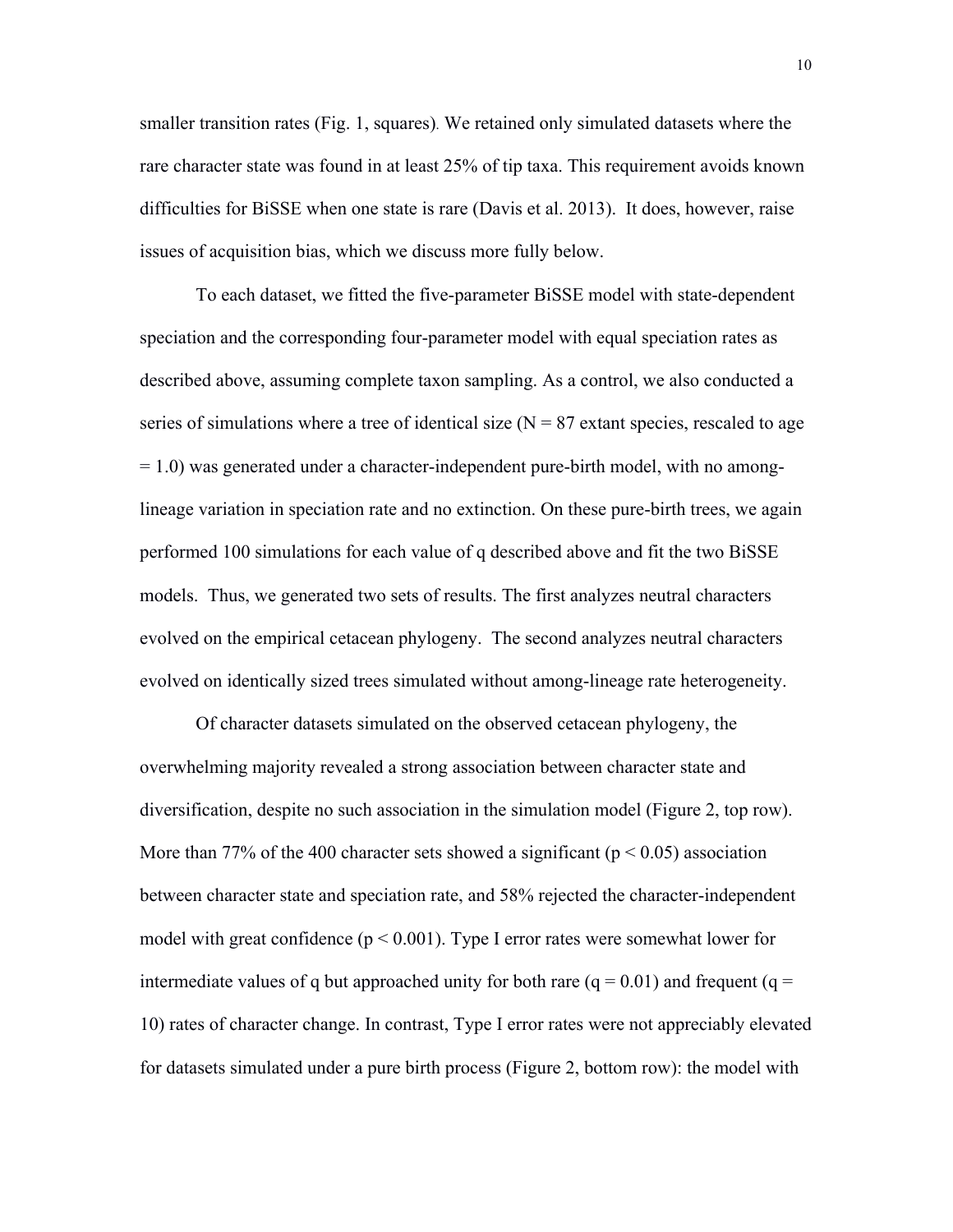$\lambda_0 = \lambda_1$  was rejected (p < 0.05) in exactly 5% of pure-birth simulations. Any biases present in the pure-birth trees (e.g., due to assuming a  $\chi^2$  distribution with df = 1 for the significance threshold, or acquisition bias from discarding trees with a rare state) are thus minor when compared to the extreme Type I error rates observed for the cetacean tree.

While it is certainly possible that body size underlies heterogeneous speciation dynamics across whales, these simulation results clearly show that this phylogeny possesses properties such that even neutral characters, which do not influence diversification, will frequently be statistically linked to differential speciation. This is true even for rapidly evolving neutral traits, which we might have expected to be decoupled from tree shape due to numerous state transitions. We consider this more in the Discussion, but we do not have a complete explanation. We further illustrate below that many real datasets share this unfortunate property of high Type I error for rapidlyevolving neutral traits. First, though, we use simulated trees to demonstrate one possible cause of trouble for more slowly-evolving traits: unaccounted-for heterogeneity in the diversification process. A propensity for "false positives" from analyses with BiSSE-like models is of broad concern for attempts to use phylogenetic comparative data to assess the prevalence of species selection and the traits consistently tied to speciation or extinction. We conclude with a discussion of possible ways to diagnose and address this problem.

# UNACCOUNTED-FOR SPECIATION RATE HETEROGENEITY, AND SIGNIFICANCE WITHOUT REPLICATION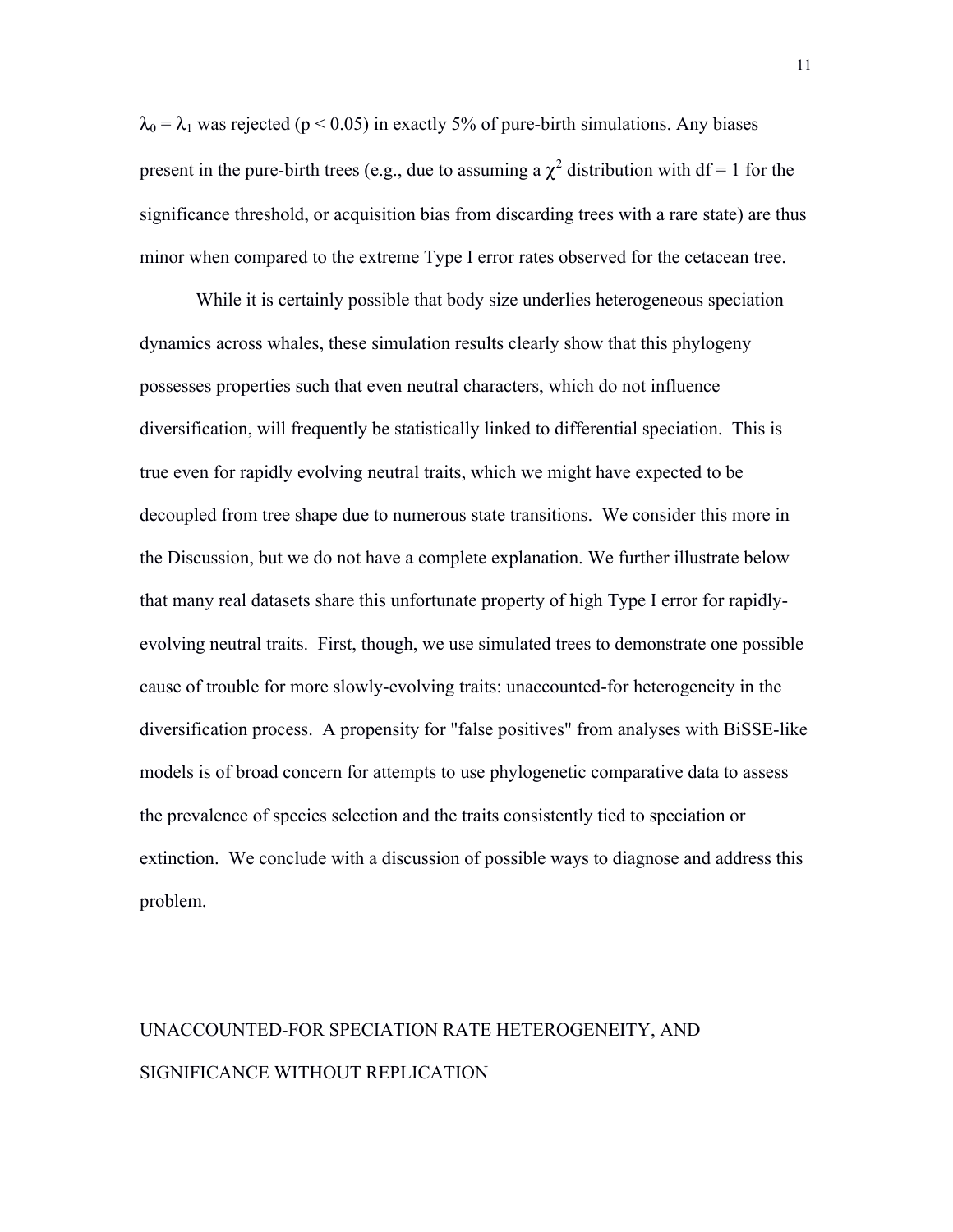There are many ways in which empirical datasets may reflect dynamics more complex than a constant-rates birth-death process, even one in which a character affects diversification. We focus here on one possible violation of the BiSSE model assumptions: shifts in diversification dynamics that may be unrelated to the character being analyzed. This case in particular is useful for understanding some strengths and weaknesses of the BiSSE approach.

Consider a phylogeny in which a high speciation rate "foreground" clade is nested within a slowly speciating "background" clade. An idealized example is shown in Fig. 3A. An empirical example is provided by cetaceans, where there is strong evidence for an increase in diversification rates somewhere along the lineage leading to the dolphin subclade (Fig. 1) (Rabosky 2014). We also generated similar phylogenies by simulation (Fig. 3BC), setting a lower speciation rate for the ancestral state ( $\lambda_0 = 0.5$ ), a higher rate for the other state ( $\lambda_1 = 1$ ), excluding extinction ( $\mu_0 = \mu_1 = 0$ ), and making character transitions symmetric and either extremely rare  $(q_{01} = q_{10} = 0.001$ , Fig 3B) or somewhat more common  $(q_{01} = q_{10} = 0.1$ , Fig 3C). We required each simulated tree to have 200 tips and at least 25% representation of each state at the end time, to ensure that the tree shape contained substantial diversification rate heterogeneity. We then rescaled each simulated tree to age 1.0 and evolved neutral characters, as before, at a range of low and high rates  $(q = 0.01, 0.1, 1, 10)$ . We kept only realizations with at least 10% of tips in each state; these are large trees, so we could use a lower threshold than in the cetacean example to reduce concerns about acquisition bias (discussed below) without making one state extremely rare. We again conducted likelihood ratio tests comparing a 5-parameter

12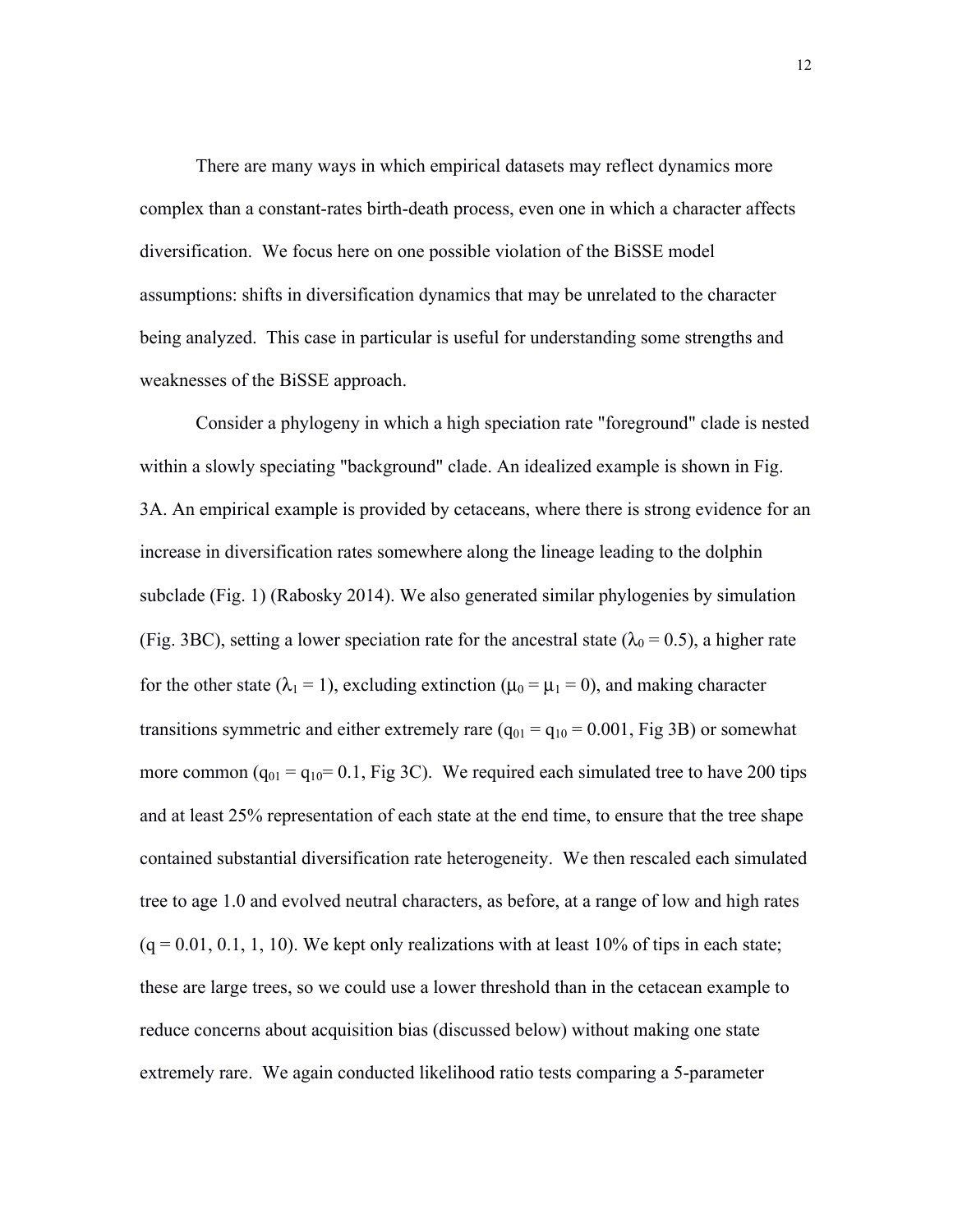model with state-specific speciation rates (with equal extinction rates and unequal transition rates) to a 4-parameter model with equal speciation rates. Results are shown in Fig. 4.

Any character states that happen to differ in frequency between the foreground and background groups will potentially correlate with rates of speciation. In the extreme case, a single shift in diversification dynamics and a single, but independent, transition of the character (squares in Fig 3A; approximated by "rare shifts" with low q in Fig 3B and Fig 4) can generate a statistically significant association between the character and speciation rate. This result echoes previous cautions (Maddison et al. 2007; FitzJohn 2010; Maddison and FitzJohn 2014). As the diversification shifts and character transitions become more frequent, the propensity for false positives declines because chance plays a greater role in decoupling the trait from the diversification history ("common shifts" and/or high q in Fig 3 and Fig 4). In a control set of simulations, with the same speciation rate for foreground and background clades, the Type I error rate is low as expected ("no shifts" in Fig 4).

We also find that BiSSE's power to infer state-dependent diversification for the trait that truly influences speciation is no greater when the character---and consequently speciation rate---changes more frequently. The method performs very well when its assumptions are met and the signal is strong ("real trait" in Fig 4), whether shifts are rare or common ( $p < 0.05$  in 99% and 97% of simulations, respectively). In a separate set of simulations for which the signal is less strong, BiSSE more frequently fails to identify state-dependent speciation for the real trait, as expected, but the reduction in power is surprisingly somewhat greater when shifts are common. For example, when  $\lambda_0$  is

13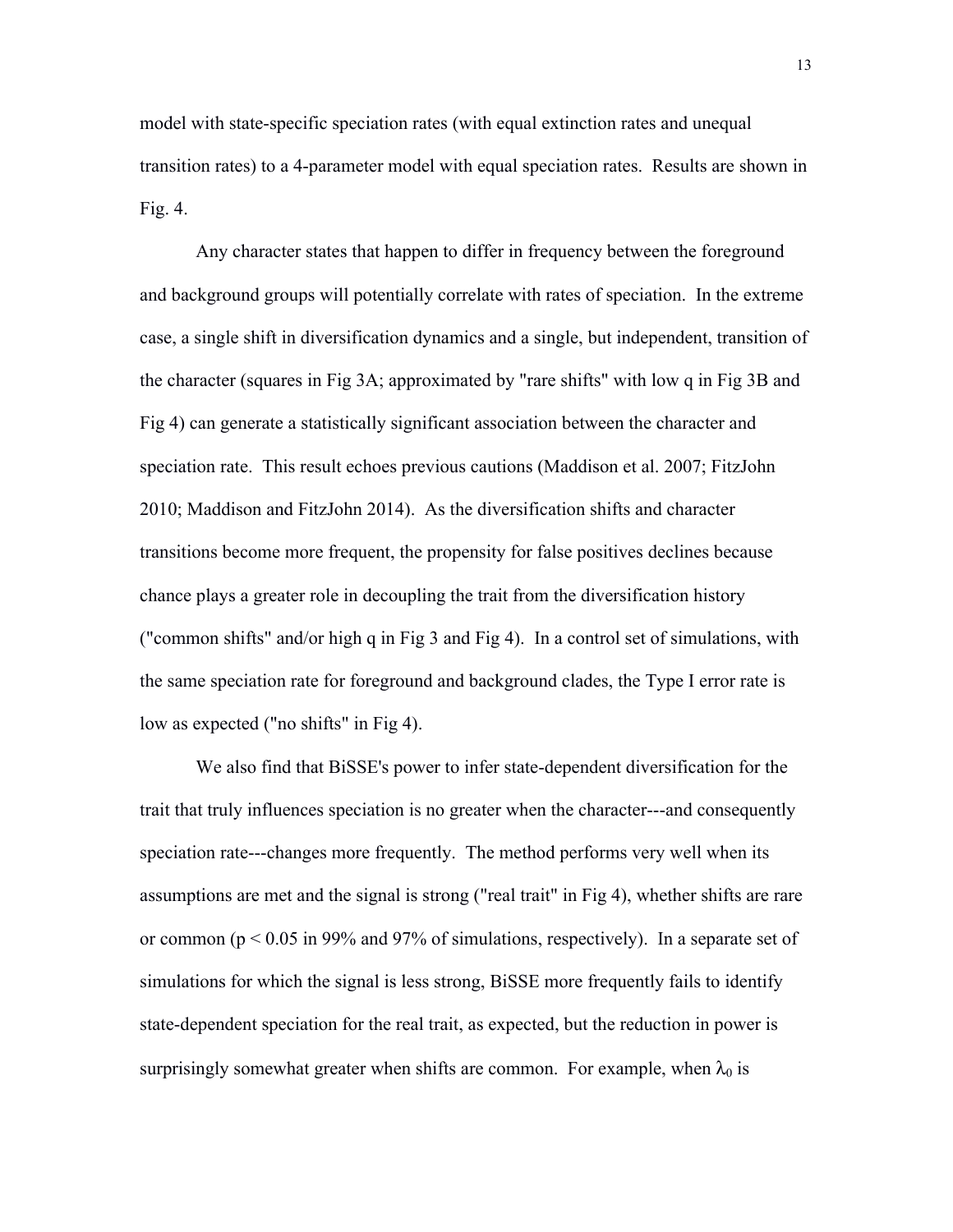increased to 0.75 and  $\lambda_1$  remains at 1, state-dependent diversification is identified with p  $\leq$  0.05 in 77% of simulations with rare shifts but 42% with common shifts. We thus see that BiSSE does not derive its power from the association between states and speciation rates arising repeatedly; power instead comes from the total amount of tree along which the association occurs.

That BiSSE and other correlative tests for discrete characters do not require phylogenetically independent events for statistical significance has recently been highlighted as a serious concern (Maddison and FitzJohn 2014). Focusing on Pagel's (1994) test of correlated character evolution, Maddison and FitzJohn use intuitive examples with low transition rates to show that "within-clade pseudoreplication" greatly elevates Type I error. Our simulation results with low transition rates (small q and rare shifts in Fig. 4) show the same unfortunate effect: a chance correlation between speciation rate and a neutral trait persists through phylogenetic inertia and is judged statistically significant. This illustrates one form of model inadequacy: speciation rate heterogeneity tied to a character not under study can drive mistaken inference of statedependent diversification (also demonstrated by FitzJohn 2012). Our results for simulated trees with high transition rates (large q and common shifts in Fig. 4) show reduced risk of false positives, as expected due to lesser phylogenetic inertia. Importantly, however, our simulations of neutral traits on the cetacean tree reveal even greater Type I error rates that do not systematically diminish for higher transition rates (Fig. 2). We thus suspect that empirical phylogenies carry additional violations of the model assumptions, leading to even greater unreliability in inference of state-dependent diversification.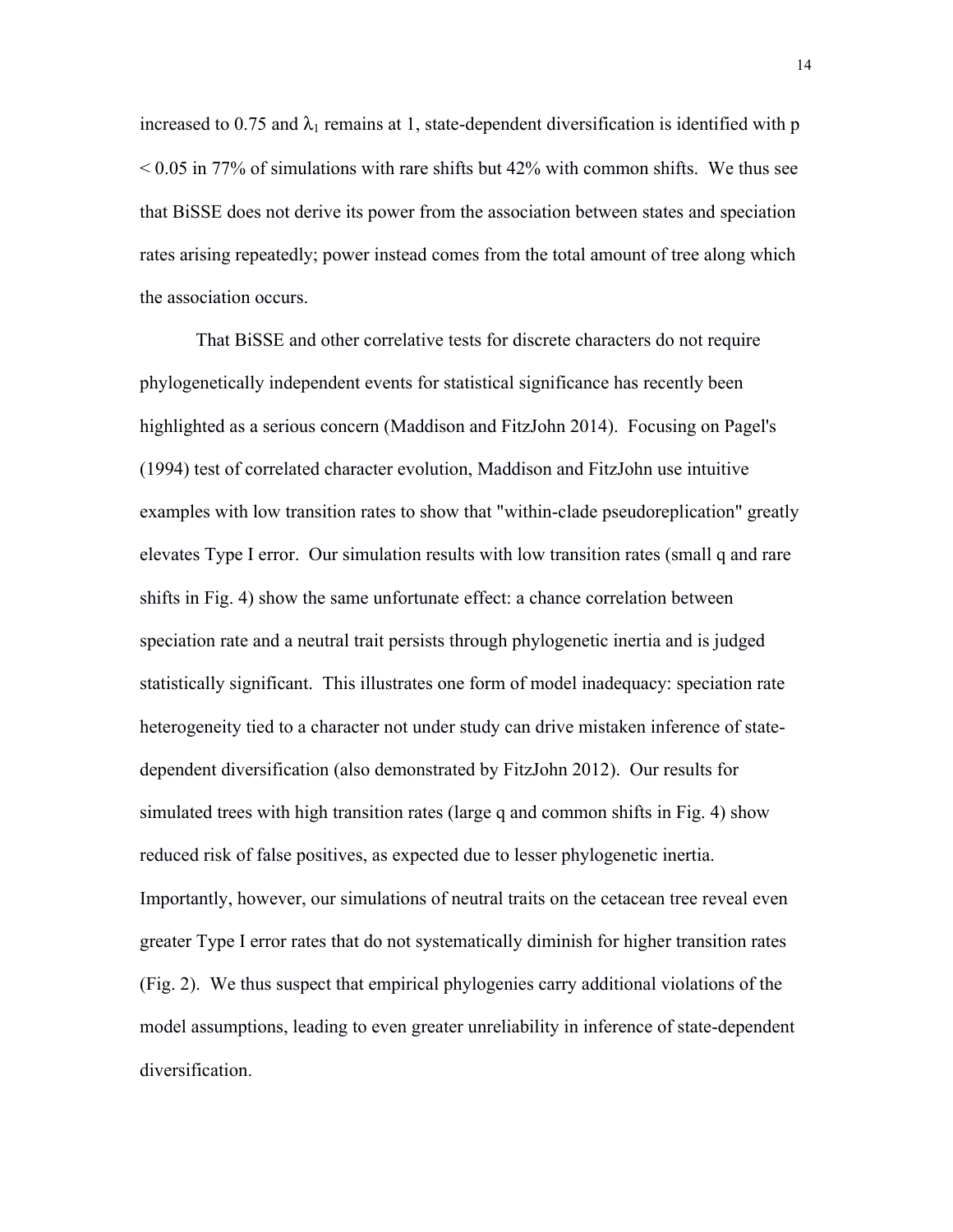### A POTENTIALLY WIDESPREAD PROBLEM

To assess the extent to which traits may be erroneously linked with diversification on real phylogenetic trees, we performed two additional exercises. In the first exercise, we simulated the evolution of neutral character states on subtrees drawn from large timecalibrated phylogenies for four major vertebrate clades: birds (Jetz et al., 2012; 6670 species), ray-finned fishes (Rabosky et al. 2013; 7428 species), amphibians (Pyron and Wiens 2013; 3351 species), and squamate reptiles (Pyron and Burbrink 2014; 4451 species). For the bird tree (Jetz et al. 2012), we used the Hackett backbone phylogeny (Hackett et al. 2008) and excluded all species for which no genetic data were available, leaving a time-calibrated phylogeny of 6670 species whose positions have been estimated using at least some genetic information. We accounted for incomplete taxon sampling in our analyses using approximate diversity totals for each major group (sampling fractions of 0.667 for birds, 0.27 for fishes, 0.48 for amphibians, and 0.44 for squamates), largely following species totals presented in the references above. We partitioned the four phylogenies into all rooted subtrees that contained between 200 and 500 tips, resulting in a total of 60 bird subtrees, 36 squamate subtrees, 61 fish subtrees, and 29 amphibian subtrees. The subtrees for each major group do not comprise a statistically independent set, because some clades are present in multiple subtrees.

We simulated binary traits on this set of phylogenies using a symmetric Markov model with four transition rates ( $q = 0.01, 0.1, 1.0,$  and 10.0), after rescaling each subtree to a root age of 1.0. We simulated 10 character histories for each combination of subtree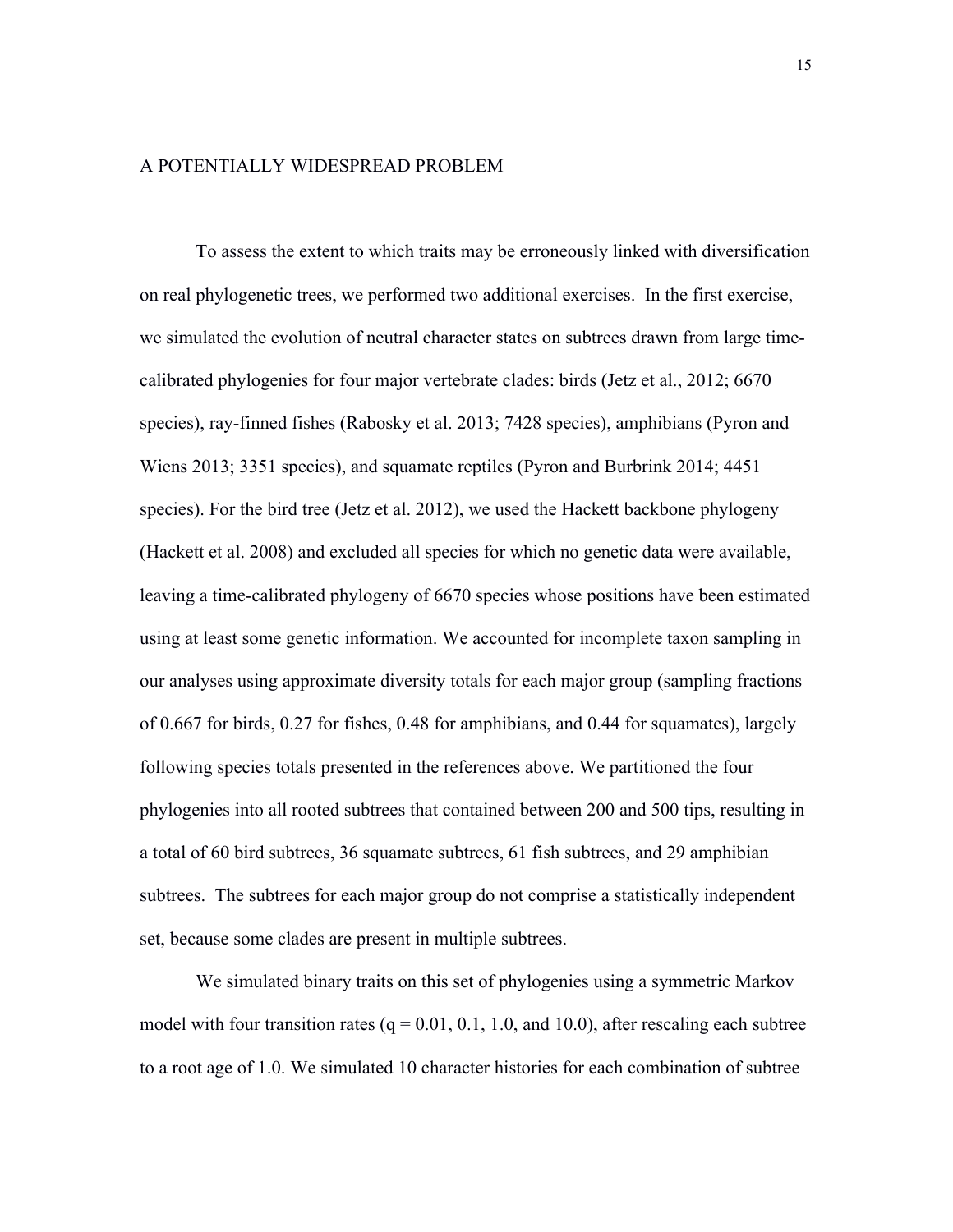and transition rate, giving a total of 7440 simulated datasets. We required that the rare character state occur in at least 10% of taxa for a given simulation to be accepted. Each simulation was thus conducted on a fixed topology and the simulation model specified no effect of character state on diversification. Each dataset was then analyzed using the four- and five-parameter BiSSE models described previously.

In the second exercise, we analyzed the effect of a purely arbitrary character on speciation rates across the 200 to 500 taxon subtrees drawn from the four vertebrate clades described above. We tested whether taxon name length - the number of letters in the Latin binominal for each taxon - was associated with speciation rate. We counted the number of letters in each taxon name and scored each species as "short" or "long" depending on whether the taxon name length was less than or greater than the median name length for taxa in each subtree. This character exhibits some phylogenetic signal as would an evolving trait, owing to the correlation in name lengths between congeners. For example, within the 60 bird subtrees, we found that 44 trees (73%) showed significant (p  $\leq$  0.05) phylogenetic signal in taxon name length, as assessed by computing the Kstatistic (Blomberg et al. 2003) for each dataset and determining significance via tip randomization. Name length of course cannot plausibly be considered a driver of speciation, although species richness could be reflected in linguistic or taxonomic practices. We fitted the four- and five-parameter BiSSE models described above to each subtree.

In the first exercise, we observed a high frequency of association between neutral characters and speciation rate (Fig. 5). Pooling results across taxonomic groups, we found that 61.5% of all simulated subtree/character state combinations showed a significant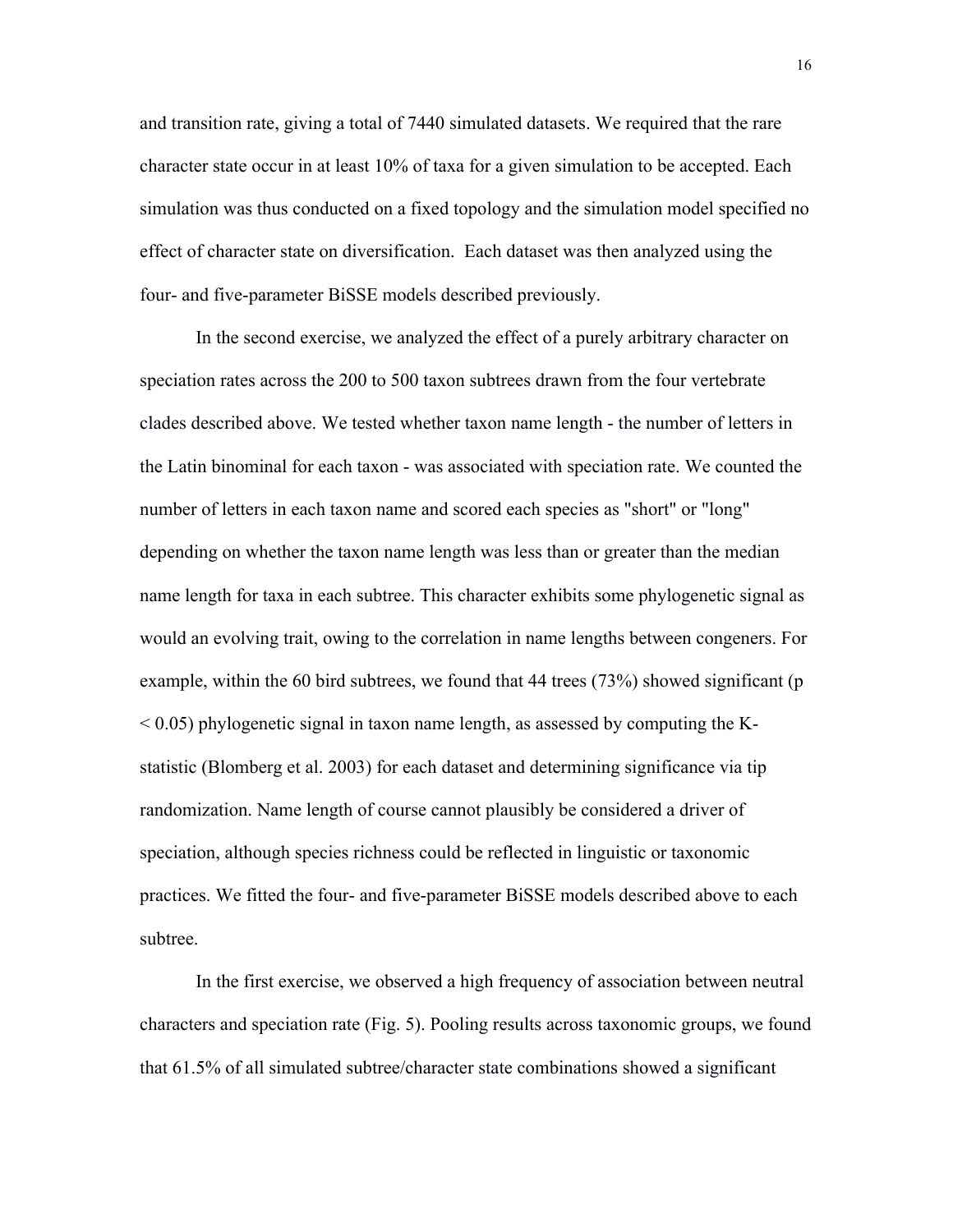effect of the neutral character on speciation ( $p < 0.05$ ). Error rates differ among the four transition rates but are surprisingly greatest when the neutral character evolves rapidly (Fig. 5). A substantial proportion of datasets were found to have highly significant ( $p <$ 0.001) trait-dependent diversification (20 - 32% for  $q = 0.01$ , 0.1, and 1; 73.7% for  $q =$ 10). High Type I error rates are observed across a range of character state frequencies (Table 1), indicating that this phenomenon is not driven by acquisition bias associated with requiring the character states to have similar frequencies.

In the second exercise, we found a strong effect of taxon name length on speciation rate for a majority of phylogenetic trees in each of the four major groups of vertebrates considered (Fig. 6). Results are roughly comparable to those for binary characters simulated under an explicit trait evolution model (Fig. 5). For all groups, more than 69% of trees showed a significant ( $p < 0.05$ ) correlation between taxon name length and speciation rate; for fishes, this approached 100% (60 of 61 subtrees). The overall trend is clear: within subtrees of the four major groups of vertebrates, even arbitrary characters often exhibit a significant statistical association with speciation rates. We thus see that empirical phylogenies are even more prone than simulated ones to mistaken conclusions of state-dependent diversification.

#### WHAT IF TRAITS LACK PHYLOGENETIC SIGNAL?

If pseudoreplication and codistribution drive the spurious relationship between character states and speciation (our results above, and Maddison and FitzJohn 2014), we should expect this effect to be reduced or eliminated when traits evolve rapidly. We do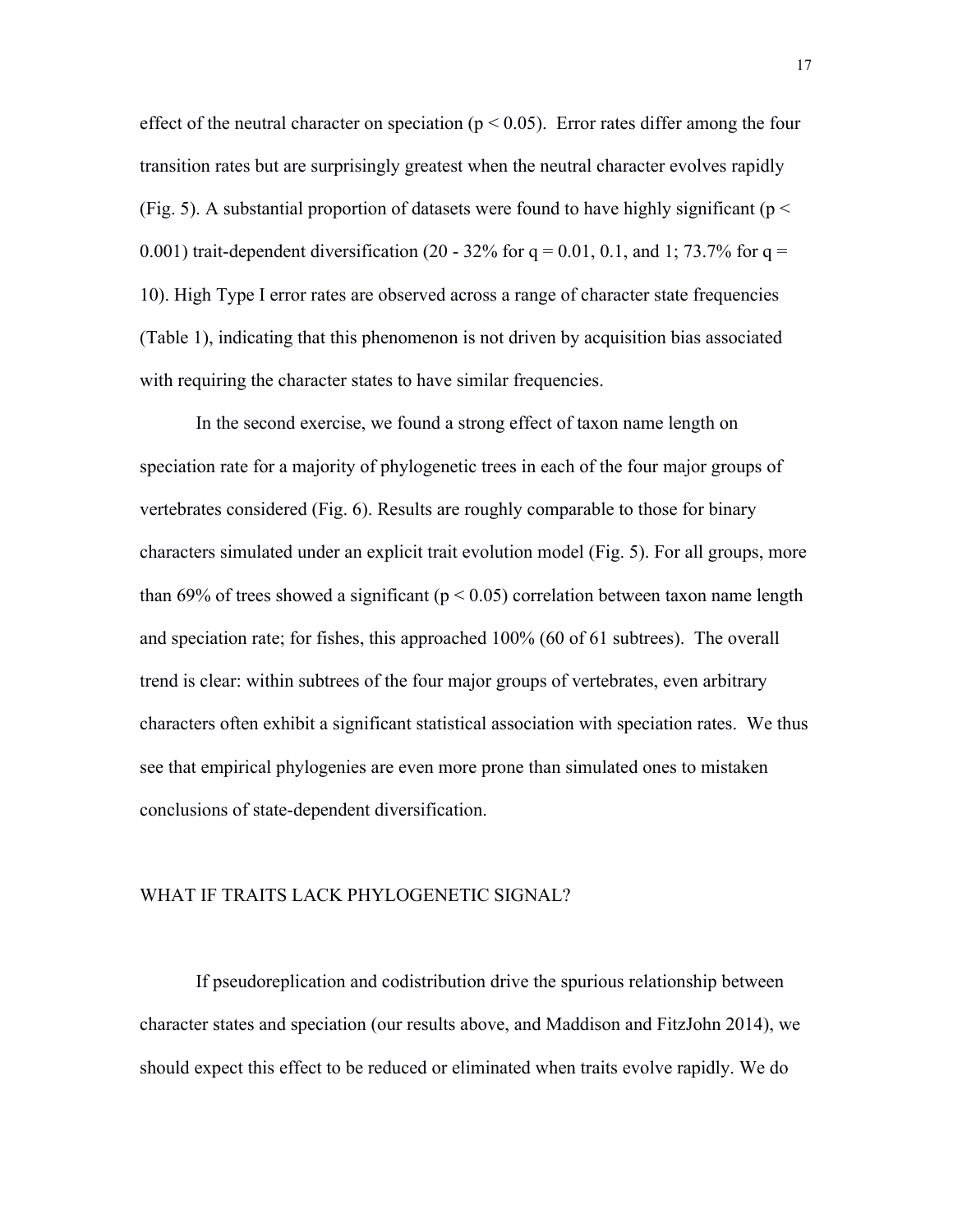indeed find that false positives diminish greatly for high transition rates on trees simulated with a controlled amount of speciation heterogeneity  $(q = 10 \text{ in Fig. 4})$ . In contrast, however, the Type I error rates are very high for real phylogenies with fast evolution of a neutral character  $(q = 10 \text{ in Fig. 2 and 5})$ . To test the limits of this surprising result, we assessed whether a purely random character---completely lacking phylogenetic signal---could be incorrectly associated with speciation rate differences.

On the whale phylogeny, we assigned tip states randomly for rare-state frequencies of 0.1, 0.2, 0.3, 0.4, and 0.5, replicating each randomization 200 times. We performed the same exercise on simulated pure-birth trees of the same size as the whale phylogeny (cf. Fig 2). For each simulated dataset, we fitted the four- and five-parameter BiSSE models described above. On a technical note, we found that it was important to perform multiple optimizations with widely-varying starting parameters when fitting the five parameter BiSSE model to trait data lacking phylogenetic signal, owing to the presence of multiple optima on the likelihood surface.

We found that every permutation of tip states for all frequencies (1000 in all) on the whale phylogeny led to a significant association between the trait and speciation rate, with 99.6% of simulations significant at the  $p < 0.001$  level (Fig. 7). In contrast, the trees simulated under a pure-birth process did not show elevated Type I error rates. The false positives for the randomized traits are in accord with those for rapid transitions ( $q = 10$  in Fig. 2), and they are unlikely to be due to the chance association between character states and any particular clade on the whale tree.

We also repeated the analysis described above for the whale tree, but setting just a single species to have the rare state (i.e., 86 taxa in state 0, 1 in state 1). A corresponding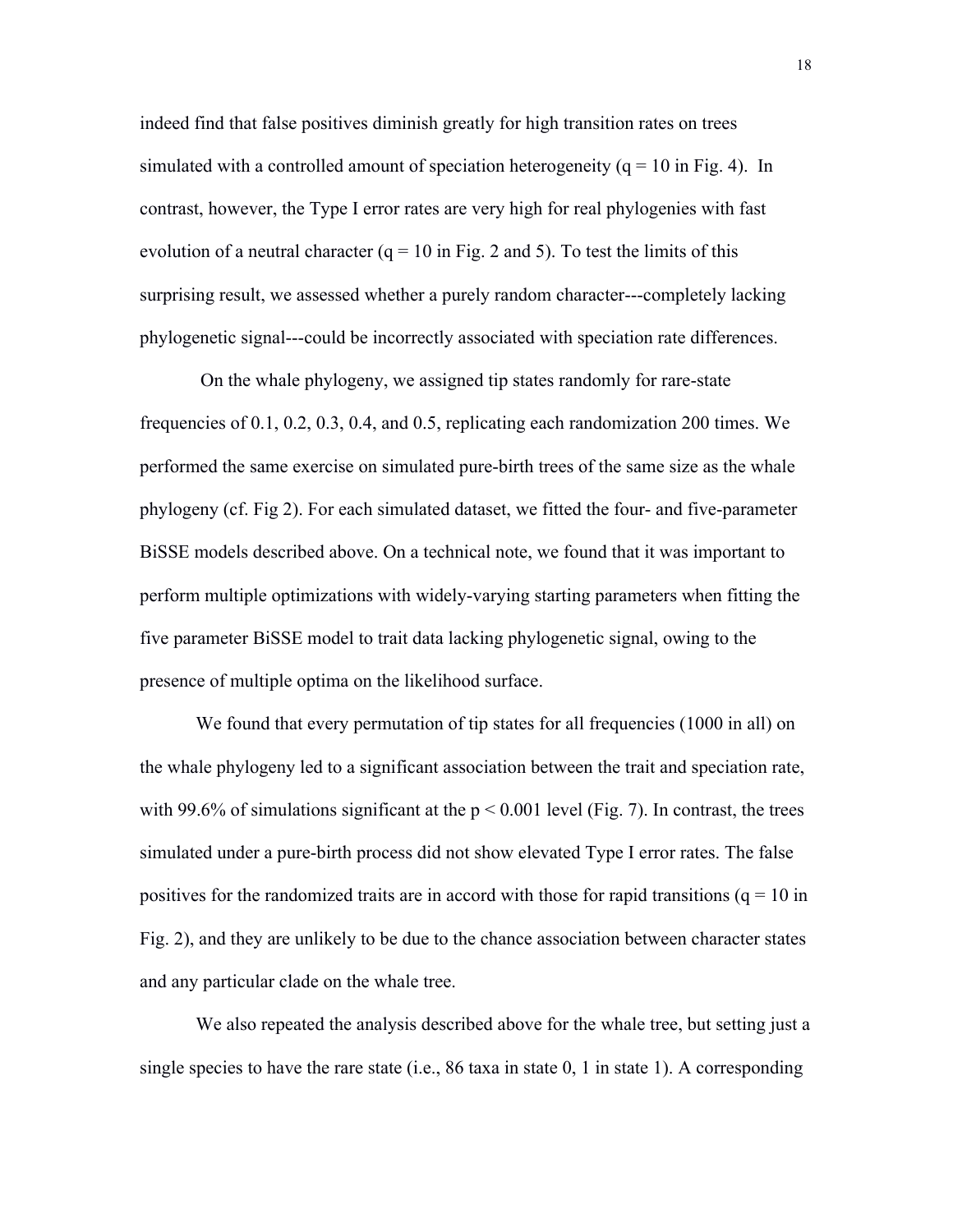set of control simulations were conducted on 200 phylogenies simulated under a purebirth process, with the rare state assigned to a randomly-chosen tip. On both the whale and the pure-birth trees, the speciation rates estimated for the two states under the fiveparameter model often differed greatly (cf. Davis et al. 2013). Only on the empirical tree, however, was the fit of the four-parameter model significantly worse. Trait-dependent speciation was significantly favored on all 87 possible trait distributions on the whale tree  $(p < 0.0001)$  but only on 1.5% (n = 3/200; p < 0.05) of pure-birth trees.

We suspect that insufficiently accounting for phylogenetic psuedoreplication is a major component of the BiSSE method's vulnerability to false positives. It is not, however, clear how the intuitive explanation provided by Maddison and FitzJohn (2014) applies when phylogenetic signal is low or absent. We discuss below some possibilities, but we do not have a complete explanation.

# DISCUSSION AND RECOMMENDATIONS

SSE models have revolutionized phylogenetic comparative tests of statedependent diversification and the tests of character evolution with which they are entangled. The SSE method is model-based and thus provides for formal statistical parameter estimation and hypothesis testing. The framework also allows incorporation of alternative descriptions of the processes and character values, and the original BiSSE model (Maddison et al. 2007) has inspired several extensions (FitzJohn et al. 2009; FitzJohn 2010; Rabosky and Glor 2010; Goldberg et al. 2011; Magnuson-Ford and Otto 2012; Goldberg and Igic 2012; FitzJohn 2012; Stadler and Bonhoeffer 2013). These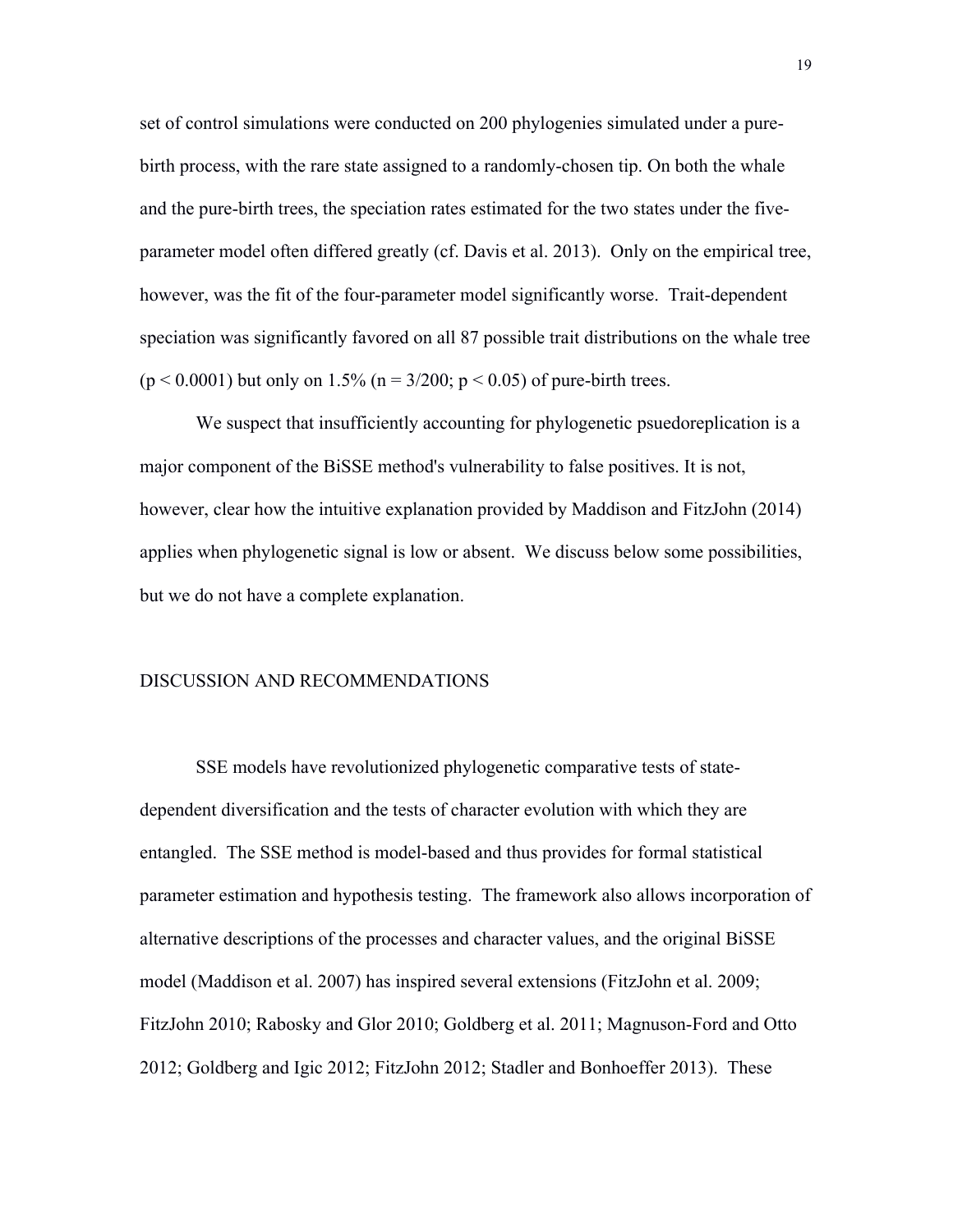models have been shown to perform very well on simulated datasets that are reasonably large and follow the model assumptions (Davis et al. 2013; and model references above), and they have been employed in hundreds of empirical studies.

The results presented here, however, indicate that statistical SSE-based tests about the relationship between character states and speciation should be performed and interpreted with much more caution than is commonly employed. The caveat that a statistical association between a trait and lineage diversification is not evidence of a causal connection is of course as old as the statistical methods themselves (Mitter et al. 1988, p. 114; Maddison et al. 2007, p. 708). We have shown, however, that a significant association between neutral or arbitrary characters and speciation can arise with disturbing ease (Fig 2, 4-7), casting doubt on the utility of this approach to uncover traits with likely biological connections to speciation or extinction. This extends even to neutral traits that evolve rapidly and are thus expected to be decoupled from factors that truly control diversification, especially on real phylogenies, which are more likely to deviate from model assumptions than are simulated trees.

Our results are not specific to likelihood ratio tests: in the Appendix (available through Dryad; doi:10.5061/dryad.kp854), we report similar results using AIC-based model selection and using Bayesian inference of the difference in state-specific speciation rates. Although we report results only for model comparisons with BiSSE, we expect that such undesirable associations between character states and diversification rates arise with the other SSE models. Similarly, we report results only for tests of speciation rate differences, but we expect the effects documented here to extend to extinction rates, especially considering they have already been shown to be sensitive to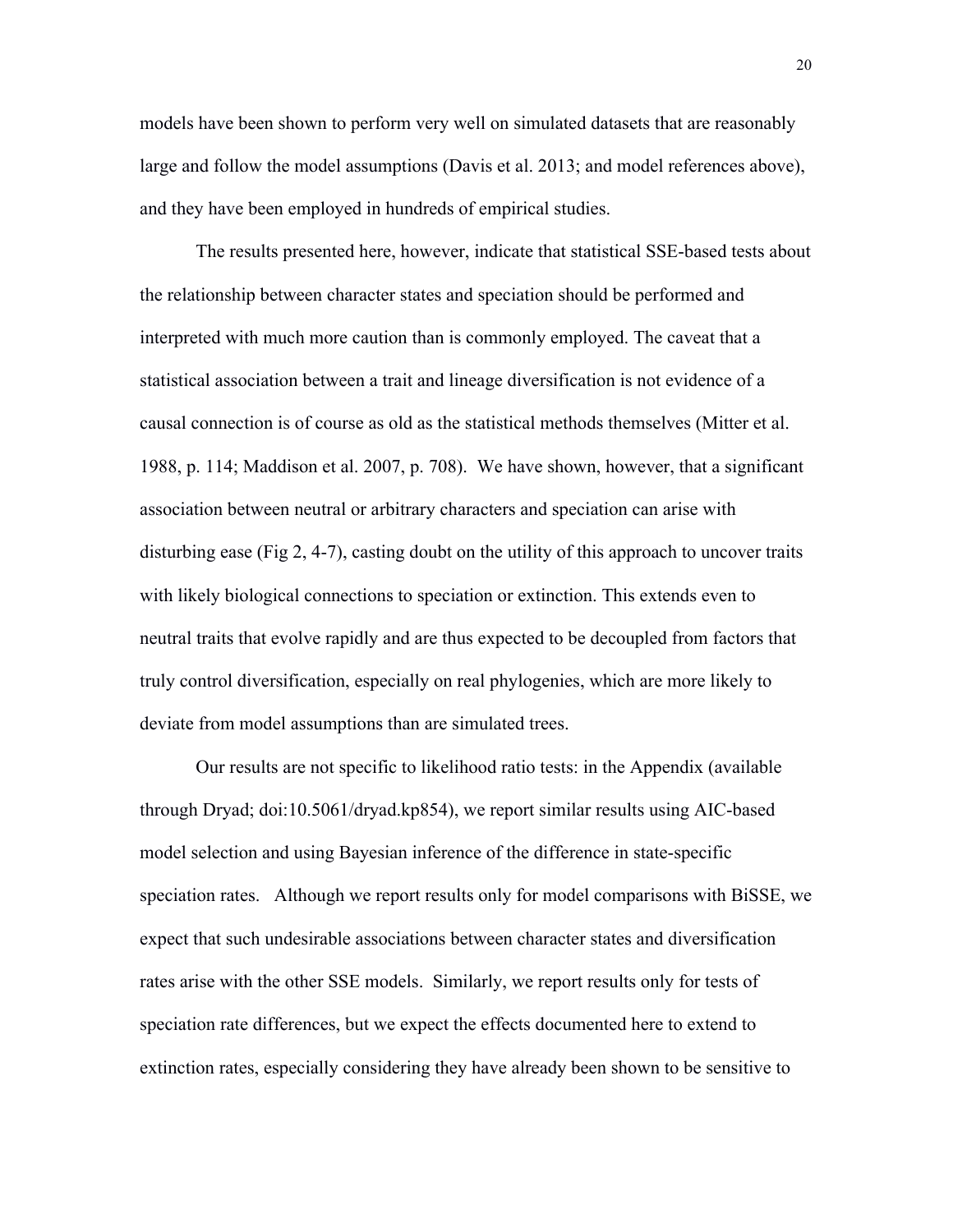model mis-specification (Rabosky 2010). Consequences for parameter estimation and ancestral state reconstruction are beyond the scope of the present article, but we also expect them to be substantial because when one aspect of a model is misled, other components may be warped to compensate.

Like Maddison and FitzJohn (2014), we believe that the propensity for Type I error identified here is sufficient to warrant serious and continuing discussion of the root causes and the extent to which they can be repaired. We highlight here suggestions for more robust analyses and future methodological research. This includes expanding the processes present in phylogenetic models, requiring additional diagnostic tests and replication across clades, and further statistical study of the phylogenetic comparative data structure.

#### *Sources of Trouble*

*Diversification rate heterogeneity*. — Diversification rate variation is ubiquitous, and numerous studies have documented highly heterogeneous speciation and extinction dynamics among lineages within phylogenetic trees (Alfaro et al. 2009; Jetz et al. 2012; Rabosky et al. 2013). In fitting a basic SSE model, however, all heterogeneity in diversification rate on the phylogeny can be attributed only to the characters included in the analysis. It has previously been recognized that a spurious finding of trait-dependent diversification can be caused by a diversification shift unrelated to the focal trait, whether due to extrinsic forces or tied to an unmodeled character (FitzJohn 2010; FitzJohn 2012). Our simulations (Fig. 3, 4) demonstrate that this problem is of a magnitude that is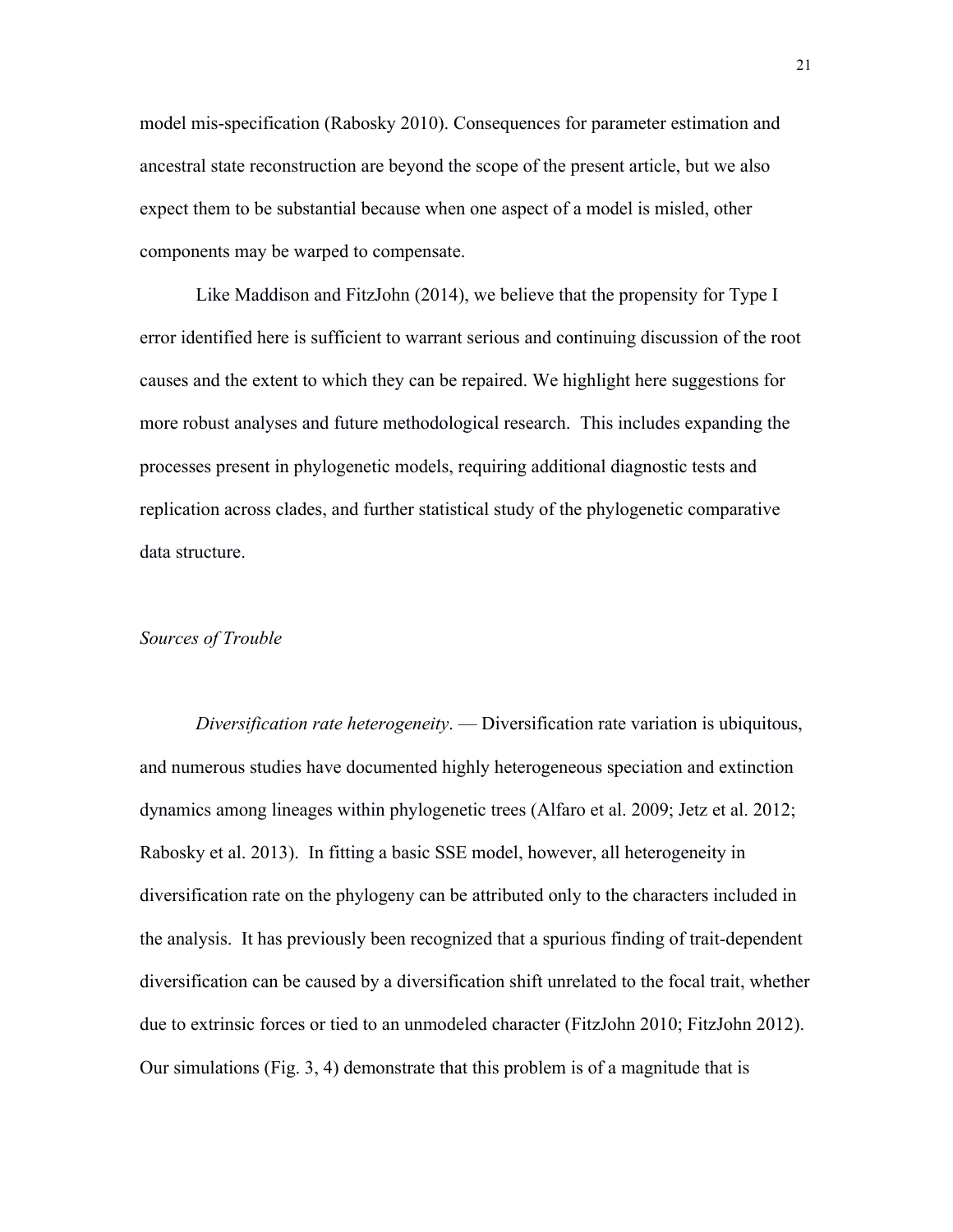unappreciated in the current literature. Our results for high transition rates and randomized tip states on real phylogenies (Fig. 2, 5, 7, in contrast to Fig. 4) further highlight the statistical willingness of the BiSSE model to incorrectly assign deviations from a simple multitype birth-death process to traits that carry no phylogenetic signal. We do not have a full explanation for this behavior, but we suspect that when transition rates are high, the distribution of character states across the internal structure of the tree is largely unconstrained by the tip distribution. This allows the model to assign a "fast speciation" character state to portions of the tree where speciation rates are fast, and a "slow speciation" state to portions of the tree where speciation rates are slow. Hence, the model effectively becomes one where the characters themselves are irrelevant, and character state probabilities across internal nodes and branches are driven by diversification rate variation rather than the distribution of traits at the tips of the tree.

One possible solution might entail using a partitioned SSE model to account for some of the diversification rate heterogeneity in a phylogeny. FitzJohn (2010) used MEDUSA (Alfaro et al. 2009) to identify a diversification shift on a primate phylogeny during an analysis of the relationship between speciation rate and body size. He then assigned separate QuaSSE models to two regions of the tree that were found to have significant differences in diversification, thereby removing one violation of the QuaSSE model assumptions. In principle, one could use BAMM (Rabosky et al. 2013; Rabosky 2014) or MEDUSA to identify diversification rate heterogeneity for subsequent partitioning within an SSE model.

We caution, however, that a lack of evidence for diversification rate variation within a phylogenetic tree using BAMM or MEDUSA does not provide strong evidence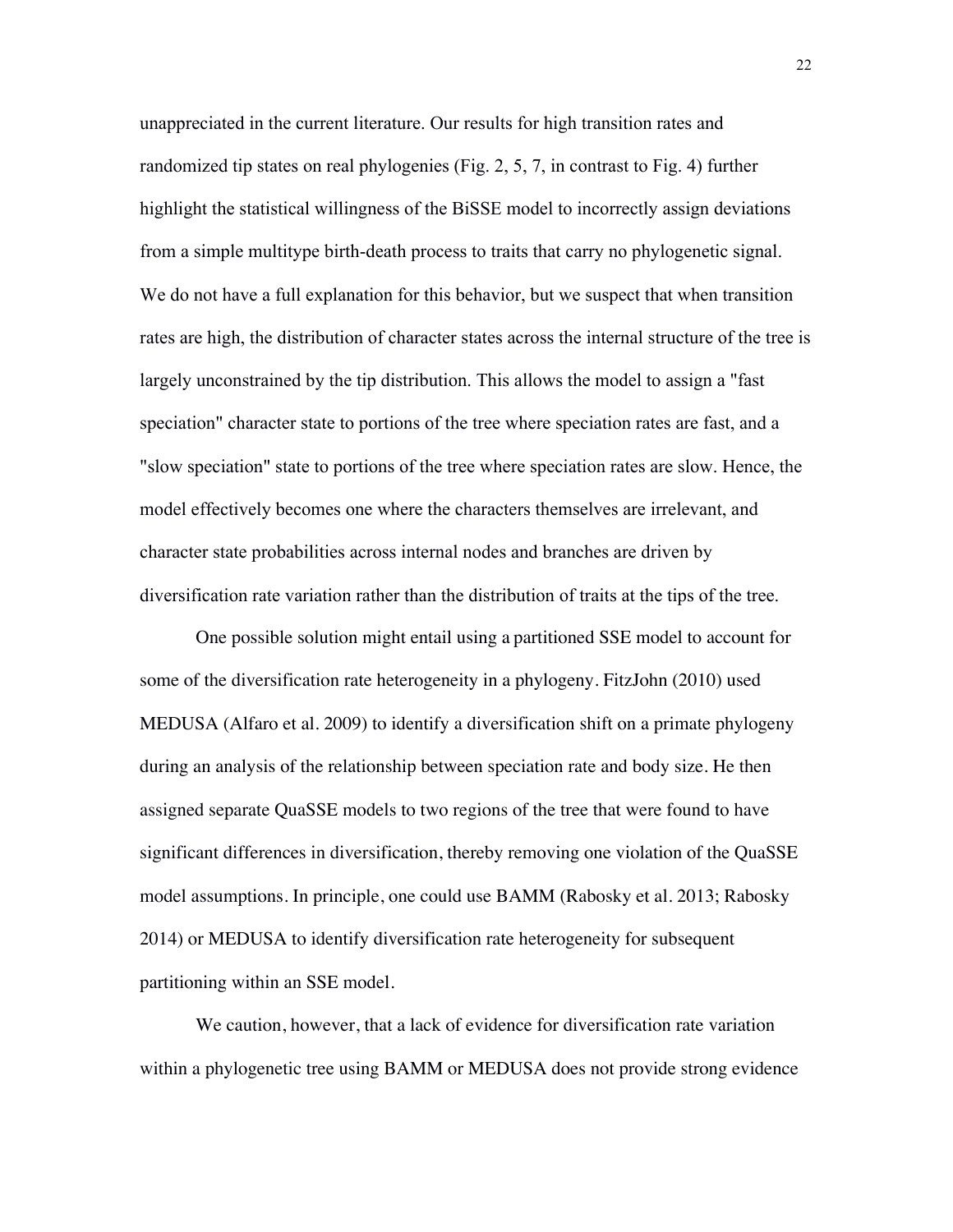that the dataset in question meets the assumptions of an SSE model. Rather, it simply means that the specific statistical models implemented in those approaches are unable to identify distinct partitions of the phylogeny that are characterized by heterogeneous diversification dynamics. As an example, we used BAMM to model diversification rate heterogeneity across the Jetz et al. (2012) avian phylogeny (see Appendix), to test whether inflated error rates persist even on subtrees with weak or no evidence for cladespecific diversification dynamics. This is the set of subtrees for which BAMM or MEDUSA would be unlikely to yield support for partitioned SSE analyses. Within this small set of phylogenies, 25 - 55% of simulations found a significant association between character states and diversification rates (Table 2). It appears that partitioned analyses have some potential to reduce error rates from SSE analyses, but we conclude that they are not a complete solution. Not only are there difficulties in fitting the more complex models, but Type I errors are found even in datasets which are not identified as problematic by these methods. Moreover, the severe pathologies that appear when character states are rare or lack phylogenetic signal may not be addressed by this approach.

When diversification rate heterogeneity is due to attributes of species, rather than for example extrinsic geologic events, including the causal character in the analysis allows the SSE model to assign diversification signal to it rather than to a focal but perhaps neutral trait (FitzJohn 2012). The difficulty, of course, is knowing which characters to consider, and the danger is that the more that are included---even if they are neutral---the more likely is a diversification effect to be attributed to one of them; FitzJohn (2012) demonstrated this with one example. Our simulations show high Type I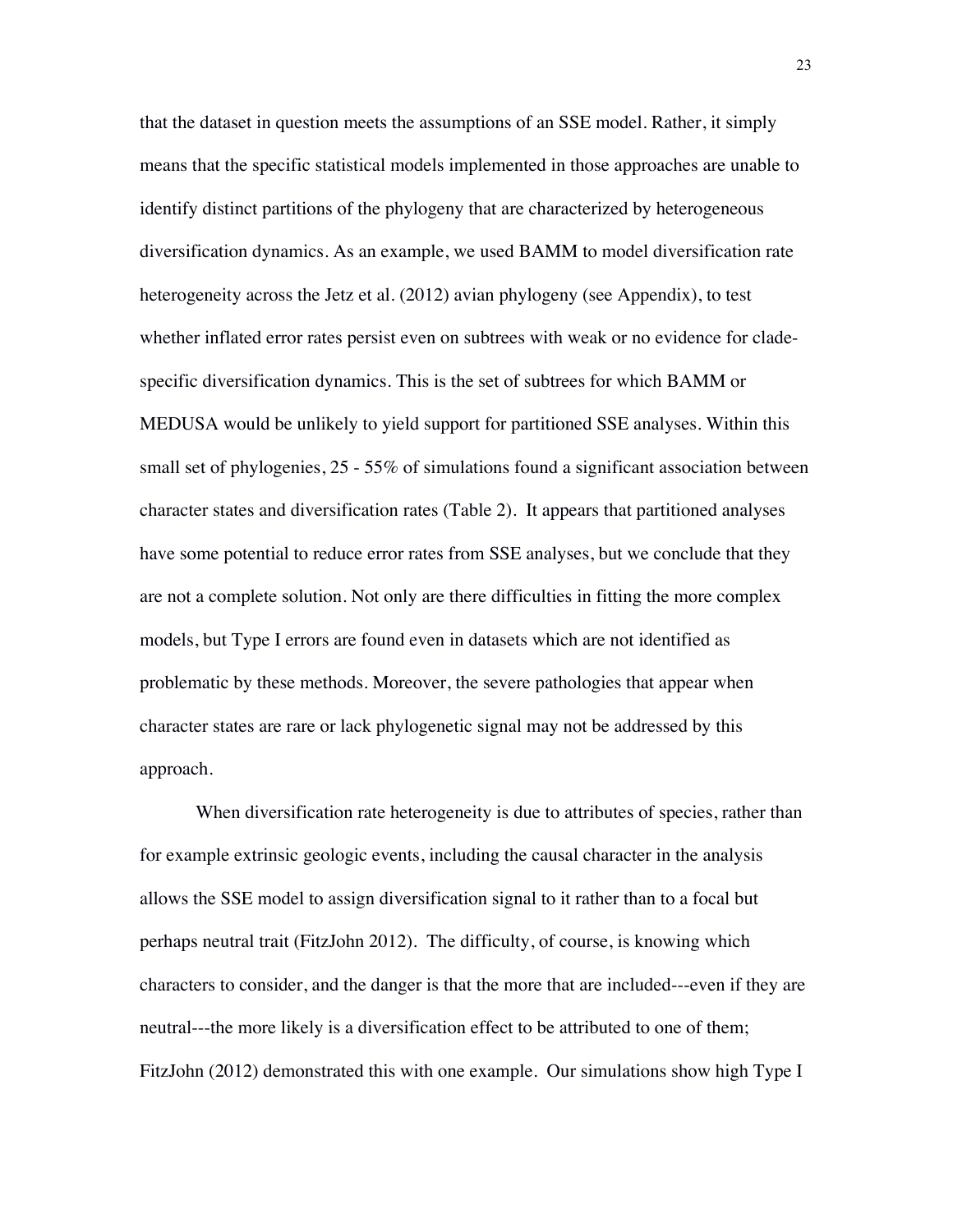error in many more situations even for single neutral traits, and the probability of a false positive within a collection of independent neutral traits will naturally be higher. Thus, although expanding analyses to additional traits can identify those most closely correlated with diversification differences, substantial difficulties remain for identifying the ones worthy of further study as potentially causal factors.

Alternatively, one could include an additional but uninformative trait as a stand-in for the unknown causal force (Maddison and FitzJohn 2014). This approach is known as the covarion model in the context of DNA sequence evolution (Fitch and Markowitz 1970) or the hidden rates model in the context of binary characters (Beaulieu et al. 2013). The hidden trait is assigned an unknown state at all tips, and its inclusion in the model creates an additional set of rate classes. With BiSSE, diversification rate heterogeneity could thus be assigned to the uninformative trait rather than the trait of interest, potentially reducing the chances for false positives of the focal trait. In preliminary tests, we found that this hidden character procedure can indeed divert signal from a focal neutral character. It is only sufficiently effective, however, when the diversification rate heterogeneity is structured like an evolving trait (i.e., on our simulated rate shift trees; results not shown). When that is not the case (e.g., on the empirical trees), shifts in diversification rate remain inadequately modeled and problematic for BiSSE.

*Further model assumption violations*. — Comparing our results from simulated and empirical trees raises the further concern that inadequacies in the model beyond speciation rate shifts could cause similar problems but have yet to be diagnosed. For neutral traits simulated with high transition rates or randomly arranged on real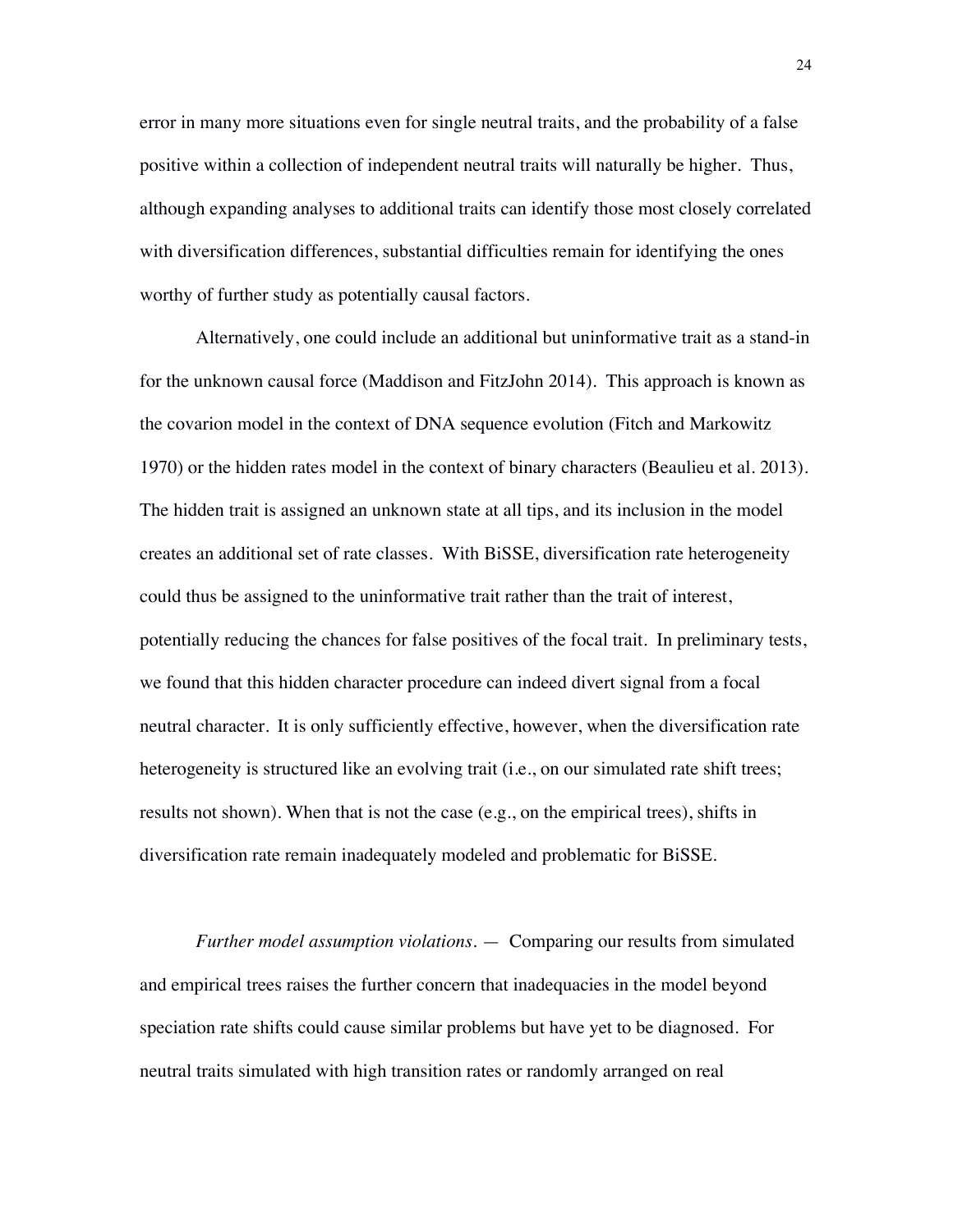phylogenies, we observed unexpectedly high Type I error rates (Fig. 2, 5, 7), in contrast to results on simulated trees where the rapidly-evolving neutral trait is decoupled from the causal trait (Fig. 4).

The results on empirical trees are counterintuitive, because we expected that the Type I error problem would be reduced with increasing character lability across the tree. In the whale example, for instance, we might have expected greatest Type I error when the neutral character varies in frequency between the two parts of the tree with statistically distinct diversification dynamics, the dolphins and non-dolphins (Fig. 1; Rabosky 2014). Surprisingly, we find elevated Type I error rates in simulated datasets where character frequencies are virtually identical between dolphins and non-dolphins. Of the 100 simulations underlying the results in Figure 2 for  $q = 10$ , 20 had roughly equal frequencies (rare state frequency  $> 0.45$ ) in the "dolphin" and "non-dolphin" taxa. All 20 simulated datasets found significant evidence for trait-dependent diversification (p < 0.05). The most extreme Type I error rates we have observed occur in the absence of any phylogenetic signal (Fig. 7). This effect does not appear with high transition rate simulations  $(q = 10)$  for our simulated datasets (Fig. 3-4), suggesting that real phylogenies reflect additional unmodeled processes, beyond the discrete speciation rate shifts we focus on explicitly. We cannot explain this effect at present, but one possibility is the presence of temporal variation in speciation rates. A recent study using the QuaSSE method reported elevated Type I error rates when phylogenies were simulated under a model of declining speciation rates through time (Machac 2014), and we note that there is substantial evidence for a slowing of speciation through time within the dolphin clade (Rabosky 2014).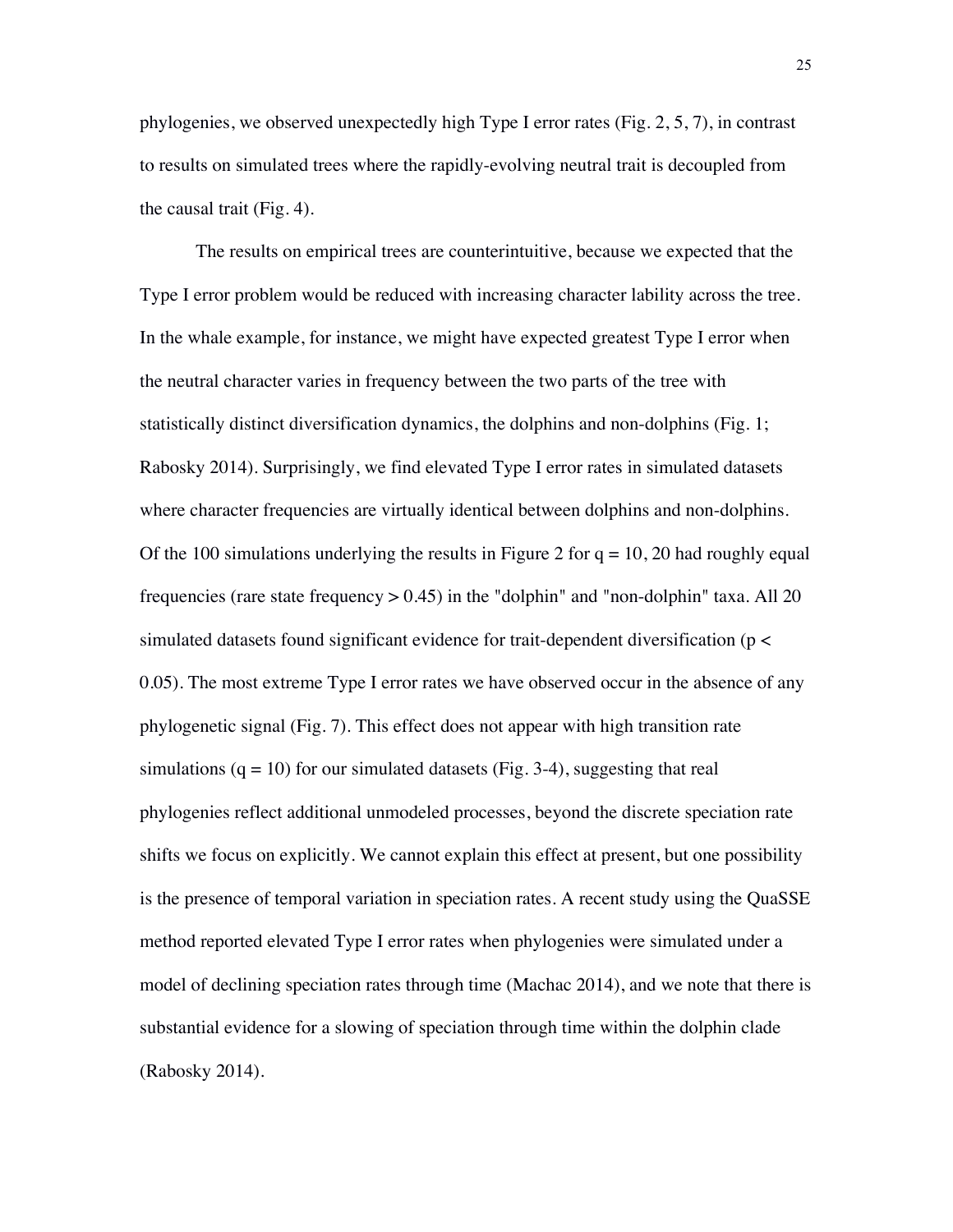In addition to temporal rate heterogeneity, any number of additional processes might warp the shapes of trees away from birth-death expectations. These include complex interactions between multiple traits and speciation, species interactions, and historical events that influence diversification dynamics. Similarly, trait evolution dynamics that are more complex than Markovian or diffusion processes could yield misleading conclusions when fit with existing simple models. Possible examples include discrete characters that evolve under a model where the probability of state change reflects the evolution of an underlying latent continuous variable (threshold models; Felsenstein 2012; Revell 2012), traits that undergo deterministic increases and decreases, or character transition rates that are dependent on previous character states and thus violate the memoryless property. Factors associated with tree construction, divergence time estimation, and taxon sampling (Pybus and Harvey 2000) can also affect the shapes of phylogenetic trees and potentially lead to to spurious trait-diversification associations.

These are all speculations, but we note that it has previously been shown that some violations of SSE model assumptions render estimates of extinction rates (Rabosky 2010) and speciation rates (Machac 2014) and tests of irreversibility (Goldberg and Igic 2012) unreliable. The situation is analogous to the problem that BiSSE was originally introduced to solve, where failing to account for one process (either directional character evolution or state-dependent diversification) misled estimation of the other (Maddison 2006; Goldberg and Igic 2008).

These cautions are diffuse because it is entirely possible that many of the assumptions to which SSE models are sensitive remain unidentified. We simply cannot know how sturdy its conclusions are to various complications until we test them. This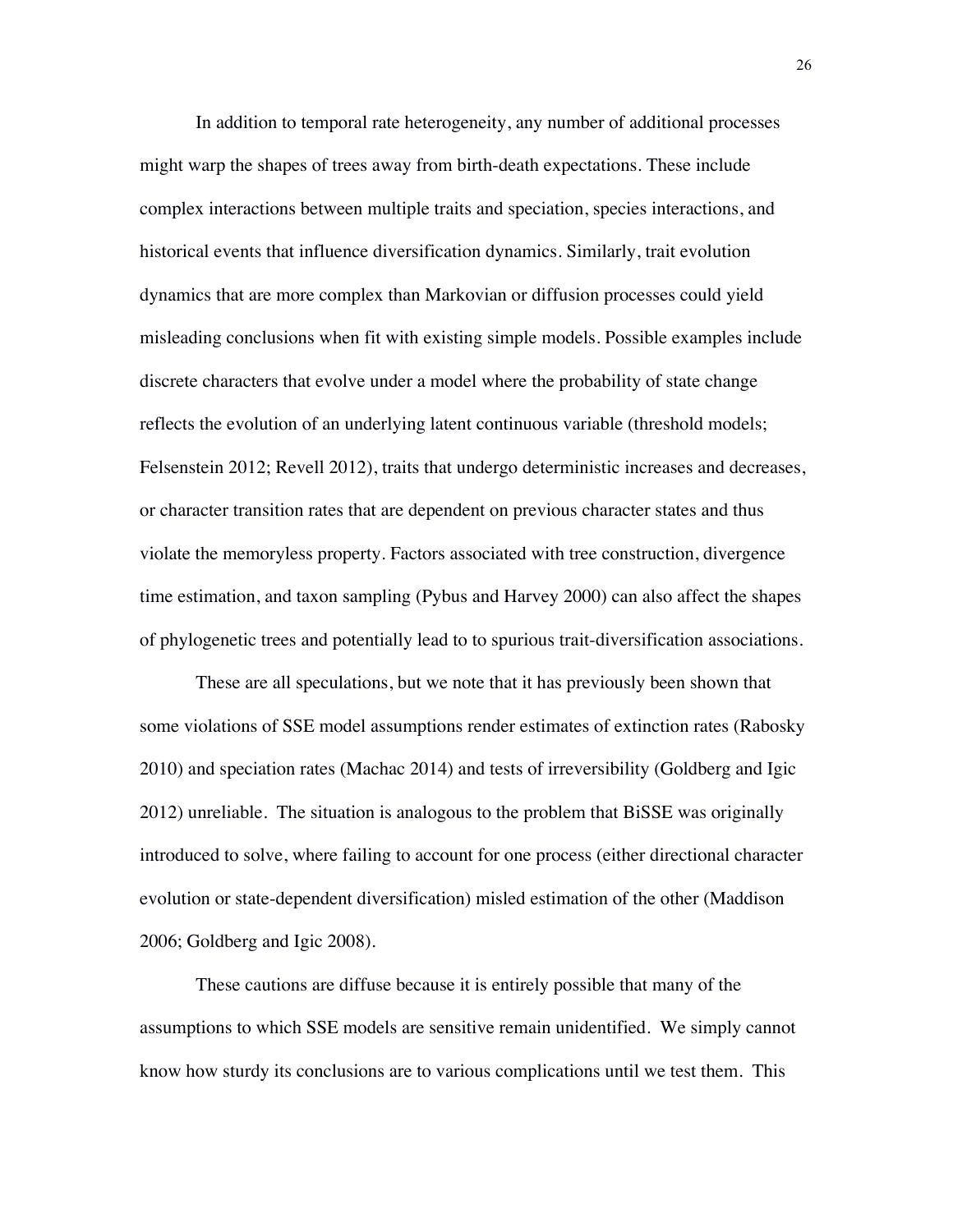general concern extends equally to other frameworks beyond SSE. New macroevolutionary and phylogenetic models are typically tested for power and bias using simple simulation scenarios, but rarely are new models tested for robustness to potentially complex violations of their assumptions. It would be extremely valuable for both the developers and users of all phylogenetic comparative methods to test new and old methods against a more comprehensive compilation of potential problems.

We also stress that the substantial difficulty in accurately inferring the action of character state-dependent diversification is not a justification for ignoring it. In addition to the enormous biological interest in identifying traits that affect rates of speciation or extinction, failing to account for such effects can lead to incorrect conclusions about character evolution (Maddison 2006; Goldberg and Igic 2008) and potentially other macroevolutionary processes. More robust techniques are thus necessary for both biological and methodological reasons.

#### *Improved Procedures*

Considerable effort will be required to improve the use of SSE models in the inference of trait-dependent speciation and extinction rates. The directions outlined above revolve around expanding the set of processes incorporated in the model being fit. A different approach is to improve the procedures used to fit the existing, simpler models and diagnose their behavior in a given dataset.

*Simulate characters*. — For any dataset at hand, it is straightforward to simulate on the phylogeny the evolution of characters that do not influence diversification. Statistical tests like we conducted here then immediately reveal whether the shape of the

27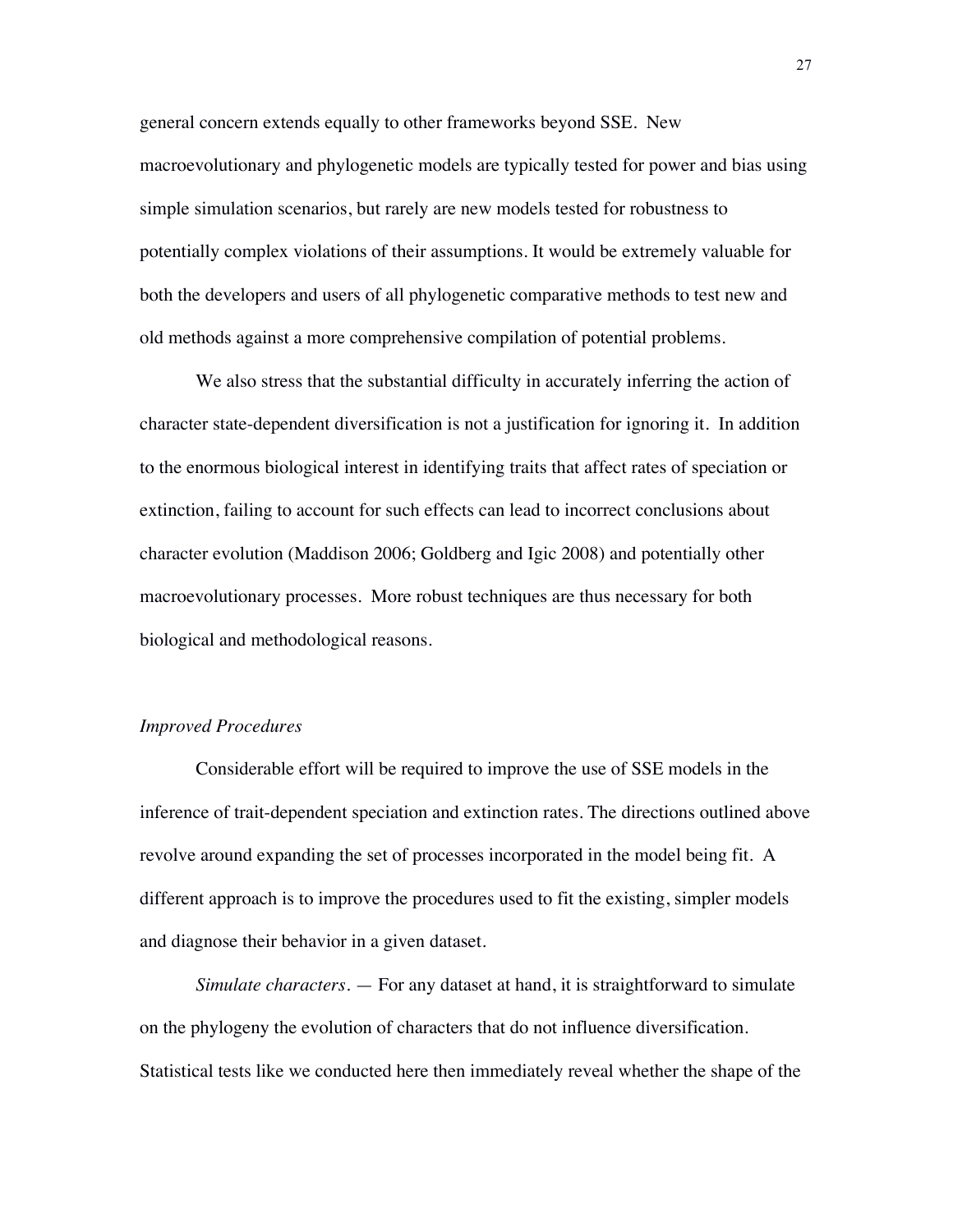phylogeny itself makes it prone to Type I errors. This procedure could potentially be employed to adjust the significance threshold for tests involving the focal trait. That is, one could simulate neutral traits on a phylogeny of interest and use the distribution of likelihood ratios from their model fits to estimate the critical value for the desired level of significance. The initial tests of BiSSE's performance employed an analogous procedure (Maddison et al. 2007, p. 706). This effectively shifts the criterion for significance from absolute to relative terms: the goal becomes to identify characters that are more associated with diversification than typical, given a particular phylogeny. Although this approach warrants further investigation, we caution that even in the absence of the appreciable Type I error shown here, parameter estimates may be greatly compromised by model inadequacy, and additional diagnostics may well be required. Furthermore, it is not clear which models or transition rate values are appropriate for simulating such traits on trees (e.g., whether one should allow for state-dependent diversification or character transition rate heterogeneity when estimating the transition rates and performing the neutral character simulations).

*Multi-clade meta-analysis*. — One possibility for robust inference using SSE models is to apply the model to the same trait in multiple independent clades. These results can then be combined in a meta-analytic framework. If associations between the character and diversification are statistical artifacts, there is generally no reason to expect that the direction of the association---for example, large trait values with more rapid speciation---would be consistent across groups. Like sister clade comparisons, this approach has the advantage that replication is explicit and required.

Mayrose et al. (2011) used the meta-analytic approach to test the effects of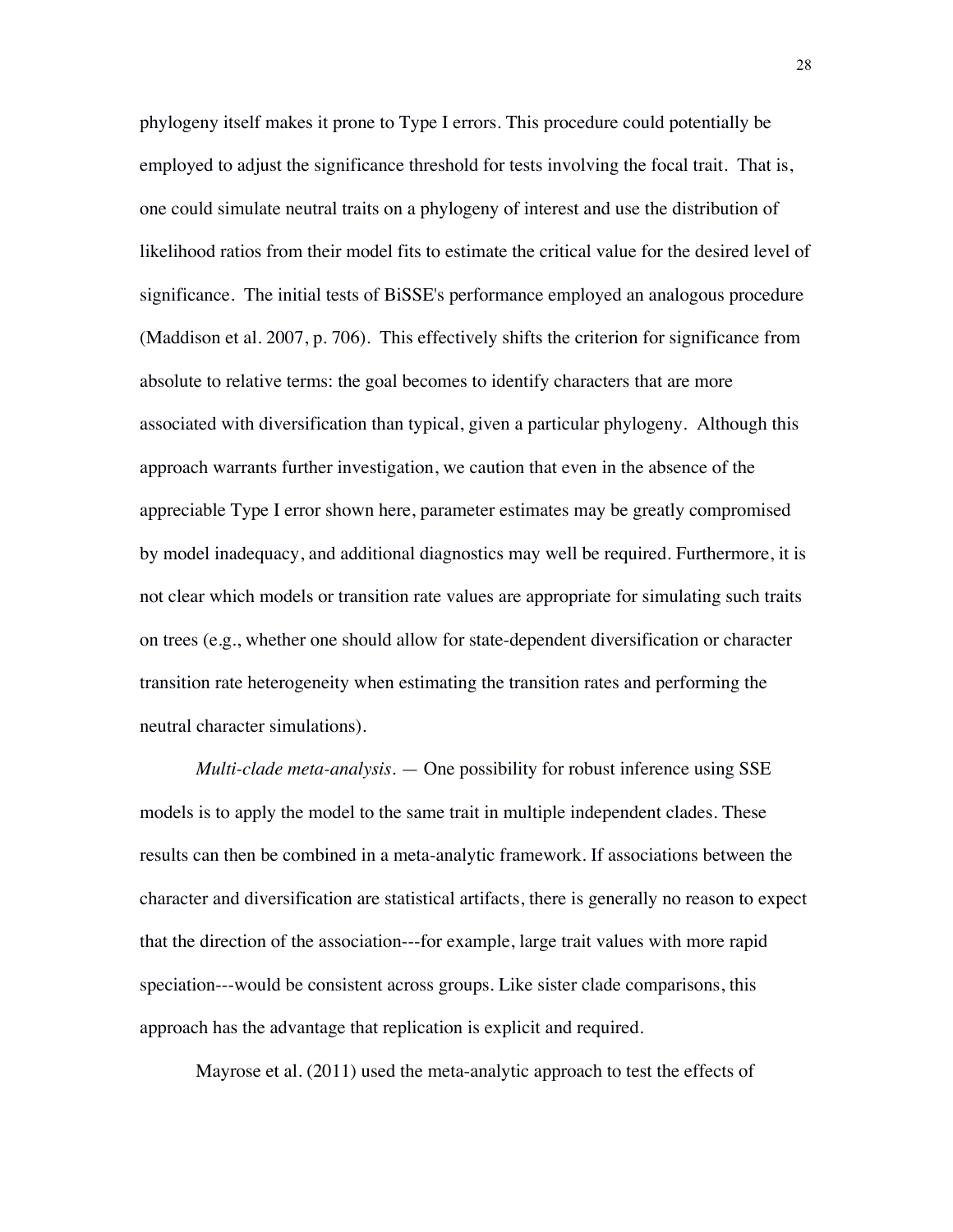polyploidization on diversification in 63 genera of vascular plants. By testing significance on the overall distribution of results from separate SSE analyses on each clade (specifically, a t-test on the proportion of MCMC samples for which one rate was greater than the other), they showed that polyploids consistently had lower rates of diversification than diploids. Other studies have applied SSE models to multiple sets of clades (Rolland et al. 2014) and these results could similarly be combined into a formal statistical test. Such meta-analyses could be used to detect consistent directional effects of characters on diversification across multiple datasets.

Although the phylogenetic meta-analysis approach requires extensive data, it is potentially a straightforward means around the problematic associations that we identified here. In our tests on simulated trees, on realizations that showed a significant association between the neutral trait and speciation, the direction of that association was not significantly consistent across realizations when the transition rate was moderate or high (for the  $q = 1$  and  $q = 10$  results in Fig. 4,  $p > 0.05$  for an exact binomial test). However, when the transition rate was lower, on the trees for which the unequal speciation rate model was preferred, most showed a lower speciation rate for the root state ( $p < 0.001$  for the  $q = 0.01$  and  $q = 0.1$  results in Fig. 4). This was true for the trees simulated with rare diversification shifts, common shifts, and no shifts. We attribute the effect to acquisition bias, described next. Furthermore, we found that on the empirical trees with unequal state frequencies (Fig. 7), the rarer state was generally associated with the higher speciation rate. We conclude that care should be taken with the meta-analysis approach when tip state frequencies differ greatly, and when clades are expected to have a consistent root state of the focal character and are chosen to have sufficient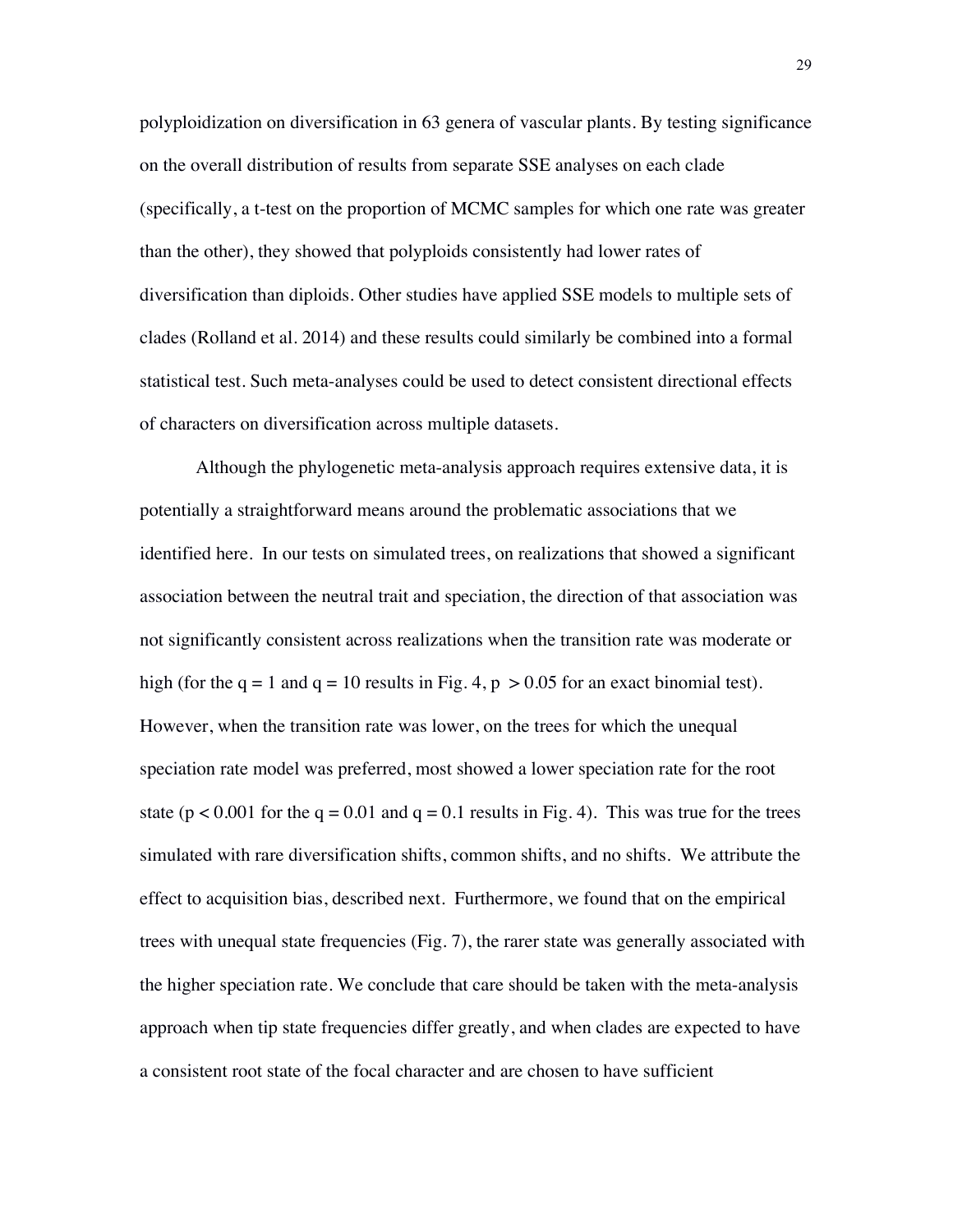representation of the derived state. This latter bias is likely to be most pronounced when the meta-analysis framework reveals a consistent association between high diversification and the derived character state. We note that ploidy and breeding system in plants are two examples of characters thought to influence diversification and exhibit a consistent basal state across polymorphic clades (Mayrose et al. 2011; Igic et al. 2008; Goldberg et al. 2010), but for these traits it appears that character transitions are frequent and the derived state is inferred to have a lower net diversification rate, alleviating this concern.

*Dealing with acquisition bias*. — The very process of selecting clades and traits for analysis has the potential to affect statistical conclusions. In our simulations, we kept and analyzed only realizations in which both character states were present with sufficient frequency among the tip states. This reflects both statistical necessity (e.g., BiSSE may perform badly when one state is very rare (Davis et al. 2013)) and empirical practice. Our "control" simulations (pure-birth trees in Fig. 2 and trees with no shifts in Fig. 4) indicated that our own acquisition bias did not drive the magnitude of Type I error we reported, although we acknowledge that the bias may have different effects on trees with different properties.

Within the trees showing false positives, however, acquisition bias can explain the consistent association of the root state with the lower speciation rate, described in the multi-clade analyses above. The non-root state will only attain noticeably high frequency in realizations where it happens to arise in a lineage that eventually diversifies more than average. This effect persists when the foreground clade has a lower, rather than higher, speciation rate, but its magnitude is reduced (results not shown).

We can reason through some such consequences of acquisition bias, but a general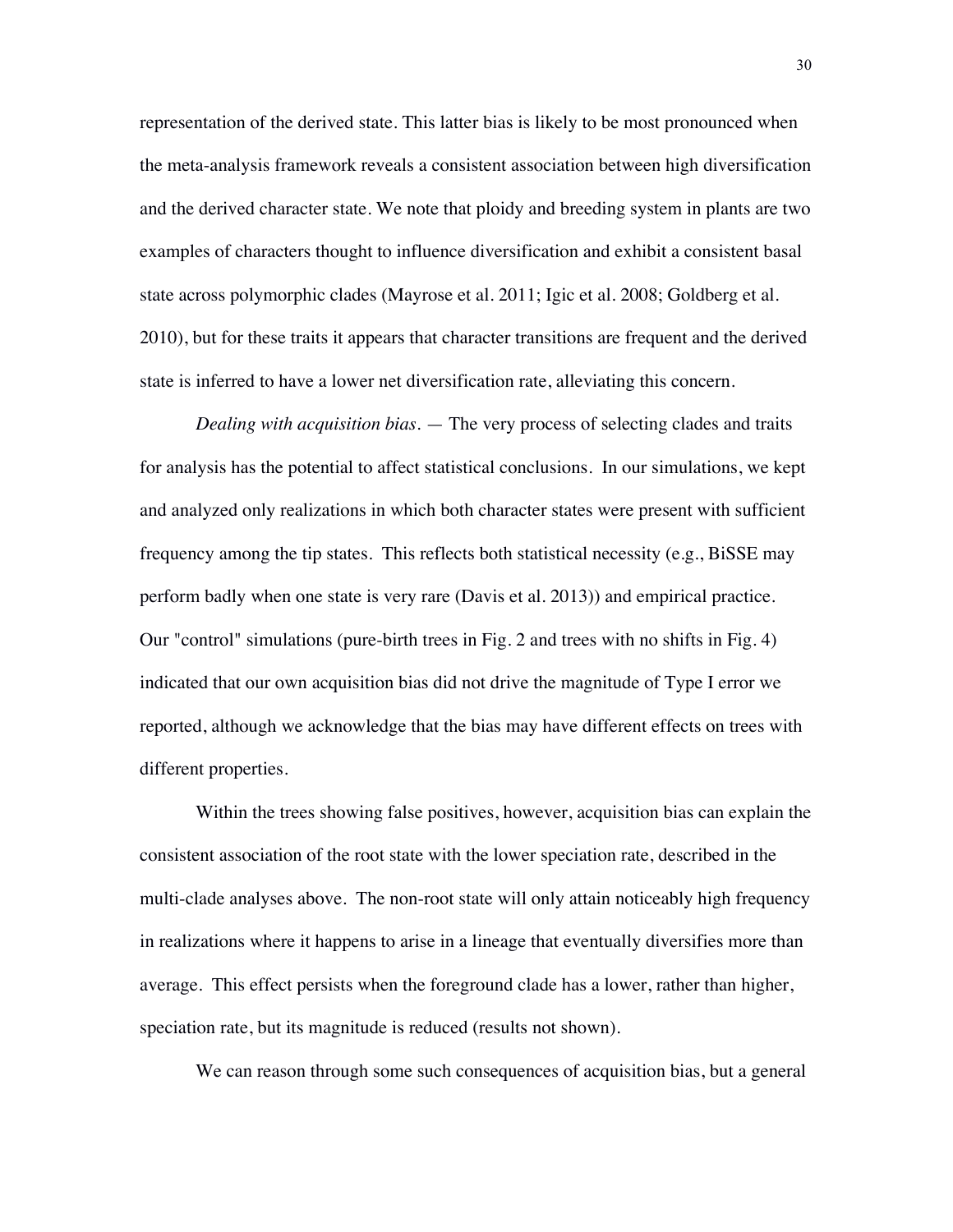solution is lacking. Lewis (2001) proposed a statistical correction for the special case of requiring at least one tip in each state, but a more general procedure for modeling what draws biologists to a particular comparative dataset is entirely unclear. This problem extends beyond tests of state-dependent diversification (e.g., Goldberg and Igic 2008), but although it is a widespread issue, it is likely only one cause of trouble among many. Our findings of incorrect trait-diversification associations, especially those that involve randomizations of various tip frequencies (Fig. 7), cannot be fully explained by acquisition bias.

# *Broader Concerns*

All models make assumptions that are violated by real-world data, but the concern here is that the answers we are especially interested in obtaining from SSE models are not robust to some such violations. This leads to two immediate questions, which apply to phylogenetic comparative methods beyond the SSE framework. How do we know when to be suspicious of particular findings, so that we can search for additional factors or processes that should be incorporated in the analysis? What is the root cause of this apparent propensity for spurious results, and how can we avoid it?

The first question is often addressed on a case-by-case basis with empirical studies. When different methods yield different biological conclusions from the same dataset or when the answers conflict with biological expectations (Takebayashi and Morrell 2001, Igic et al. 2006, Syme and Oakley 2012, Miglietta and Cunningham 2012), one might become suspicious of the methods and investigate them further. More generally, however, better tools are needed for testing the goodness-of-fit of phylogenetic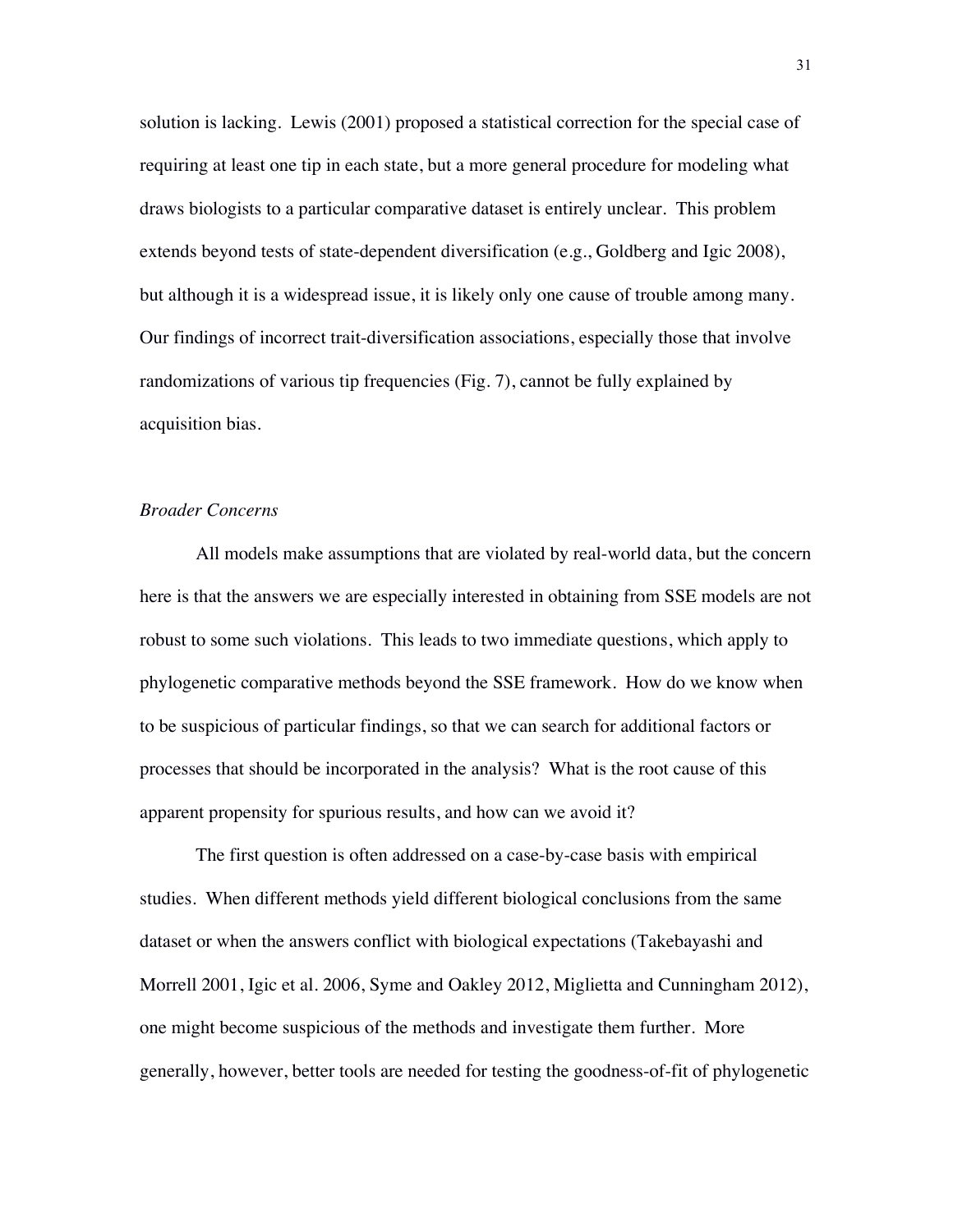and macroevolutionary models. Instead of choosing the best among a set of models, no matter how insufficient they all are, one could identify situations where there is no existing adequate model. This is a basic component of the standard statistical toolbox that remains largely absent from the phylogenetic world, although posterior predictive approaches are now providing a way forward (Slater and Pennell 2014, Pennell et al. unpub.).

The answer to the second question may lie in the issue we discussed above: SSE models do not require multiple independent changes in character state or diversification in order to detect a significant effect (Maddison and FitzJohn 2014). There is simply a likelihood under a particular model, which includes no accounting for the number of independent shifts in character state and diversification Put another way, some phylogenetic models for detecting correlated changes across phylogenetic trees-- including ones much older than SSE (e.g., Pagel 1994)---do not have a clear definition for or means to assess the effective sample size or degrees of freedom. Sample size is probably not defined solely by the tree itself (e.g., number of tips or total branch length) but instead depends also on the character being studied and its distribution across the clade. This is a serious statistical concern that lacks clear resolution. This concern does not apply to the use of independent contrasts (Felsenstein 1985) for detecting correlated character changes, which explicitly accounts for independent changes in character across the phylogeny via the calculation of contrasts at each interior node of the tree. However, we note that even the non-independence issue is unlikely to explain our results in full: our finding that Type I error rates are greatly elevated even when characters lack any phylogenetic signal suggests that other statistical issues remain to be identified.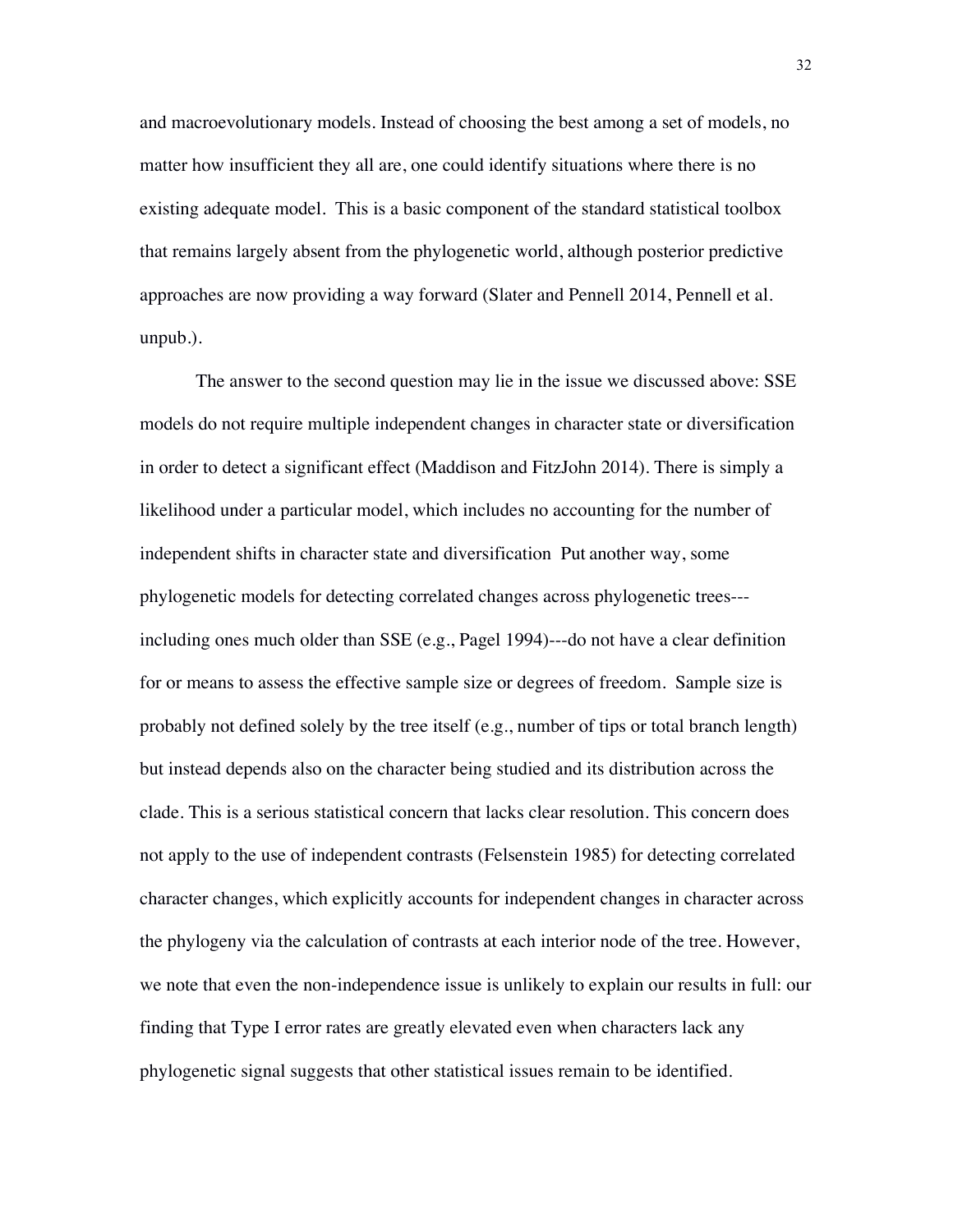The sample size issue is exactly the problem that is circumvented by the manyclade meta-analysis approach discussed above. Other approaches, pre-dating the SSE framework, also explicitly require replication. This includes sister-clade contrasts and tests that reconstruct separately the locations on the tree of character state changes and diversification shifts (Ree 2005; Moore and Donoghue 2009). These methods have their own inherent problems, notably how sister clades are chosen (Maddison 2006; Kafer and Mousset 2014) and how ancestral states are reconstructed. Renewed attention to such approaches may be fruitful, however, with an eye to further testing them against their own assumptions and to developing hybrid approaches (e.g., using ancestral state reconstruction from SSE models in Ree's [2005] method). It is quite possible, however, than an entirely new approach is needed for robust tests of whether a character affects rates of speciation or extinction.

#### **CONCLUSIONS**

These results call into question a large body of literature that has documented associations between character states and diversification rates. The point of the present paper is not to review these past studies or to point out specific instances of problematic results. The issues raised here are likely to be important in the interpretation of many published studies that have used SSE models to infer the relationship between character states and diversification. Until a more satisfactory solution is found, we recommend that analyses that include SSE models use a multi-clade framework for the greatest robustness, or at least explicitly address the propensity for Type I error for a given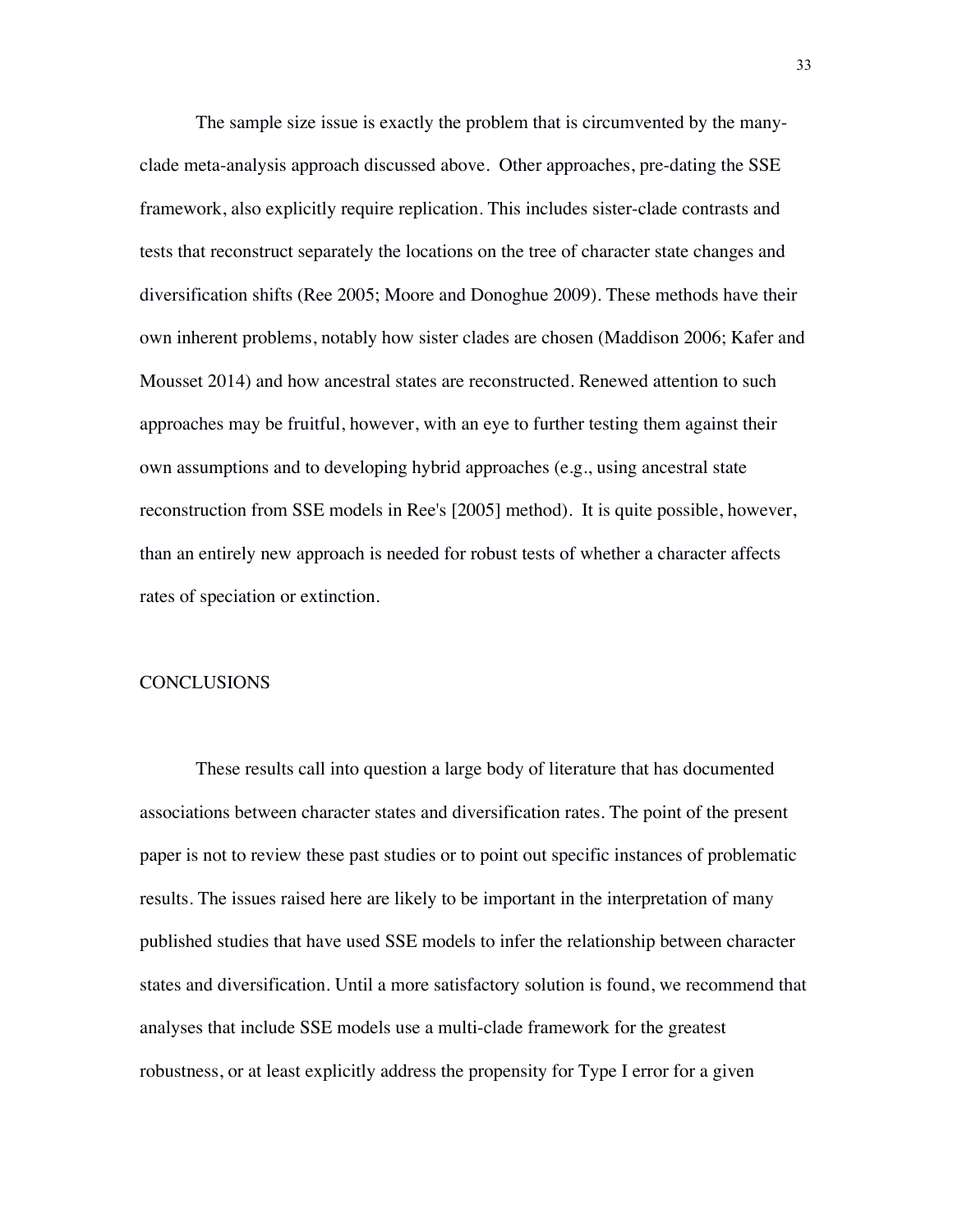phylogeny using neutral trait simulations similar to those performed here. Despite the methodological difficulties, however, identifying state-dependent diversification remains important in its own right and for recognizing its confounding effects in studies of character evolution. Most generally, we call for much greater attention to the diagnosis and consequences of model inadequacy in phylogenetic comparative methods. The results of comparative analyses are generally non-intuitive and lack the standard battery of visual and numerical diagnostics that are applied to linear regression and other traditional statistical analyses. As such, researchers who utilize phylogenetic comparative methods must be acutely aware of the potentially serious consequences of model inadequacy in real datasets.

#### SUPPLEMENTARY MATERIAL

Supplementary material, including R code for simulation and analysis, can be found in the Dryad data repository (doi:10.5061/dryad.kp854).

# ACKNOWLEDGEMENTS

We thank T. Barraclough, Y. Brandvain, S. Heard, B. Igic, S. Otto, V. Savolainen, and two anonymous reviewers for extensive comments on earlier versions of this manuscript, and W. Maddison and R. FitzJohn for enlightening discussions. This work was carried out in part using computing resources at the University of Minnesota Supercomputing Institute. This work was supported in part by NSF DEB-1256330 to D. L. R.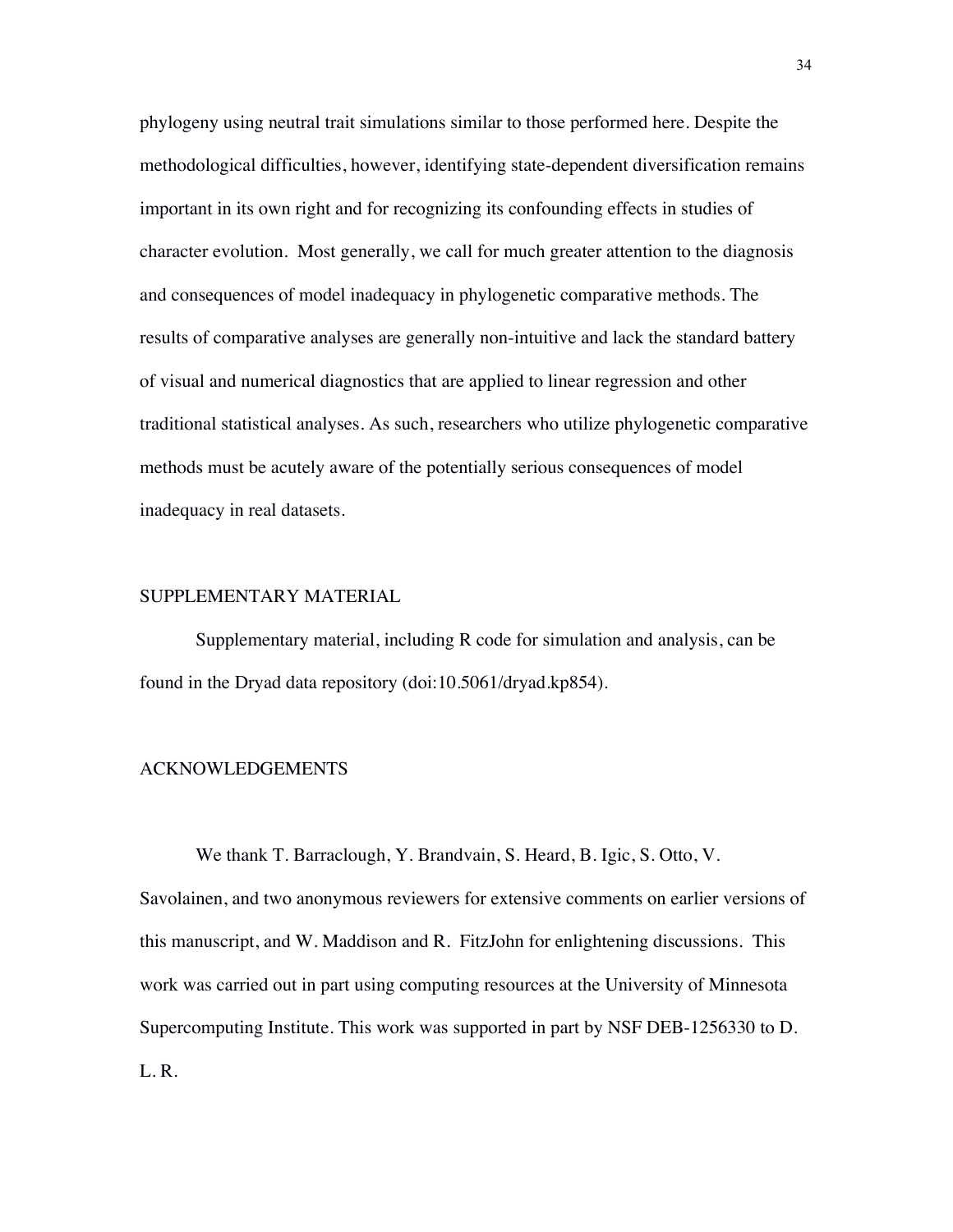- Alfaro, M. E., Santini, F., Brock, C., Alamillo, H., Dornburg, A.,Rabosky, D. L, Carnevale, G., Harmon, L. J. 2009. Nine exceptional radiations plus high turnover explain species diversity in jawed vertebrates. Proc. Nat. Acad. Sci. U.S.A. 106:13410-13414.
- Barraclough, T. G., Harvey, P.H, Nee, S. 1995. Sexual selection and taxonomic diversity in passerine birds. Proc. R. Soc. Lond. B 259:211-215.
- Beaulieu, J.M., B.C. O'Meara, and M.J. Donoghue. 2014. Identifying hidden rate changes in the evolution of a binary morphological character: the evolution of plant habit in campanulid angiosperms. Syst Biol 62:725-737.
- Blomberg, S. P., Garland, T. Jr., Ives, A.R. 2003. Testing for phylogenetic signal in comparative data: behavioral traits are more labile. Evolution 57:717-745.

Coyne,

- Davis, M.P., Midford, P.E., Maddison, W.P. 2013. Exploring power and parameter estimation of the BiSSE method for analyzing species diversification. BMC Evol. Biol. 13:38.
- Felsenstein, J. 1985. Phylogenies and the Comparative Method. American Naturalist 125:1-15.
- Felsenstein, J. 2012. A comparative method for both discrete and continuous characters using the threshold model. Am. Nat. 179:145-156.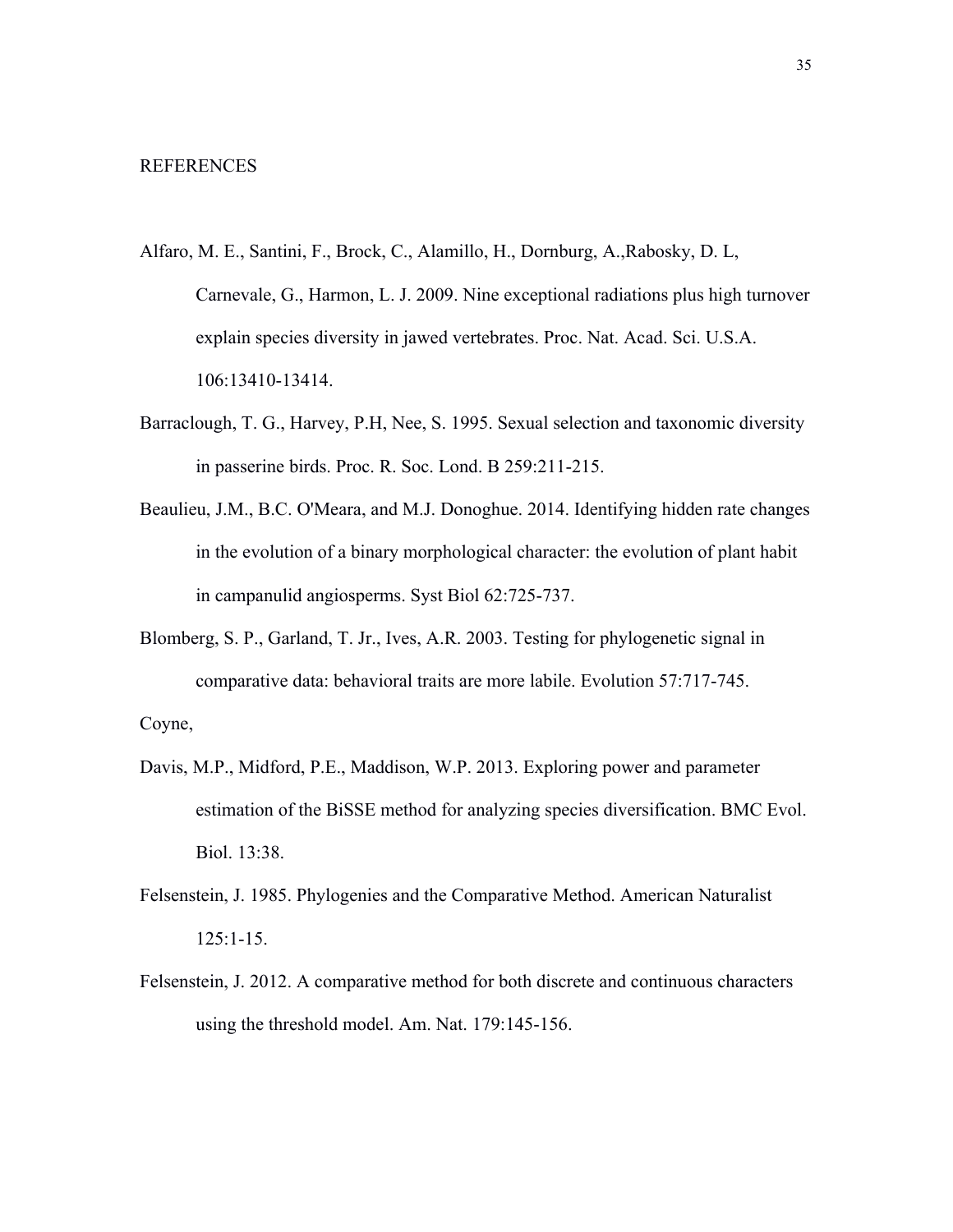- Fitch, W.M., and E. Markowitz. 1970. An improved method for determining codon variability in a gene and its application to the rate of fixation of mutations in evolution. Biochemical Genetics 4:579–93.
- FitzJohn, R. 2010. Quantitative traits and diversification. Syst. Biol. 59:619-633.
- FitzJohn, R., Maddison, W.P., Otto, S.P. 2009. Estimating trait-dependent speciation and extinction rates from incompletely resolved phylogenies. Syst. Biol. 58:595-611.
- FitzJohn, R. G. 2012. Diversitree: comparative phylogenetic analyses of diversification in R. Methods in Ecology and Evolution 3:1084-1092.
- Goldberg, E. E., Igic, B. 2012. Tempo and mode in plant breeding system evolution. Evolution 66:3701-3709.
- Goldberg, E. E., Kohn, J.R., Lande, R., Robertson, K.A., Smith, S.A., Igic, B. 2010. Species selection maintains self-incompatibility. Science 330:493-495.
- Goldberg, E. E., Lancaster, L.T., Ree, R.H. 2011. Phylogenetic inference of reciprocal effects between geographic range evolution and diversification. Systematic Biology 60:451-465.
- Hackett, S.J., Kimball, R.T., Reddy, S., Bowie, R.C., Braun, E.L., Braun, M.J., Chojnowski J.L., Cox, W.A., Han, K.L., Harshman, J. et al. 2008. A phylogenomic study of birds reveals their evolutionary history. Science 320:1763- 1768.
- Harvey, P. H., Pagel, M. 1991, The Comparative Method in Evolutionary Biology: Oxford Surveys Evol. Biol., v. 1.
- Hodges, S. A. 1997. Floral nectar spurs and diversification. Int. J. Plant. Sci. 158:S81- S88.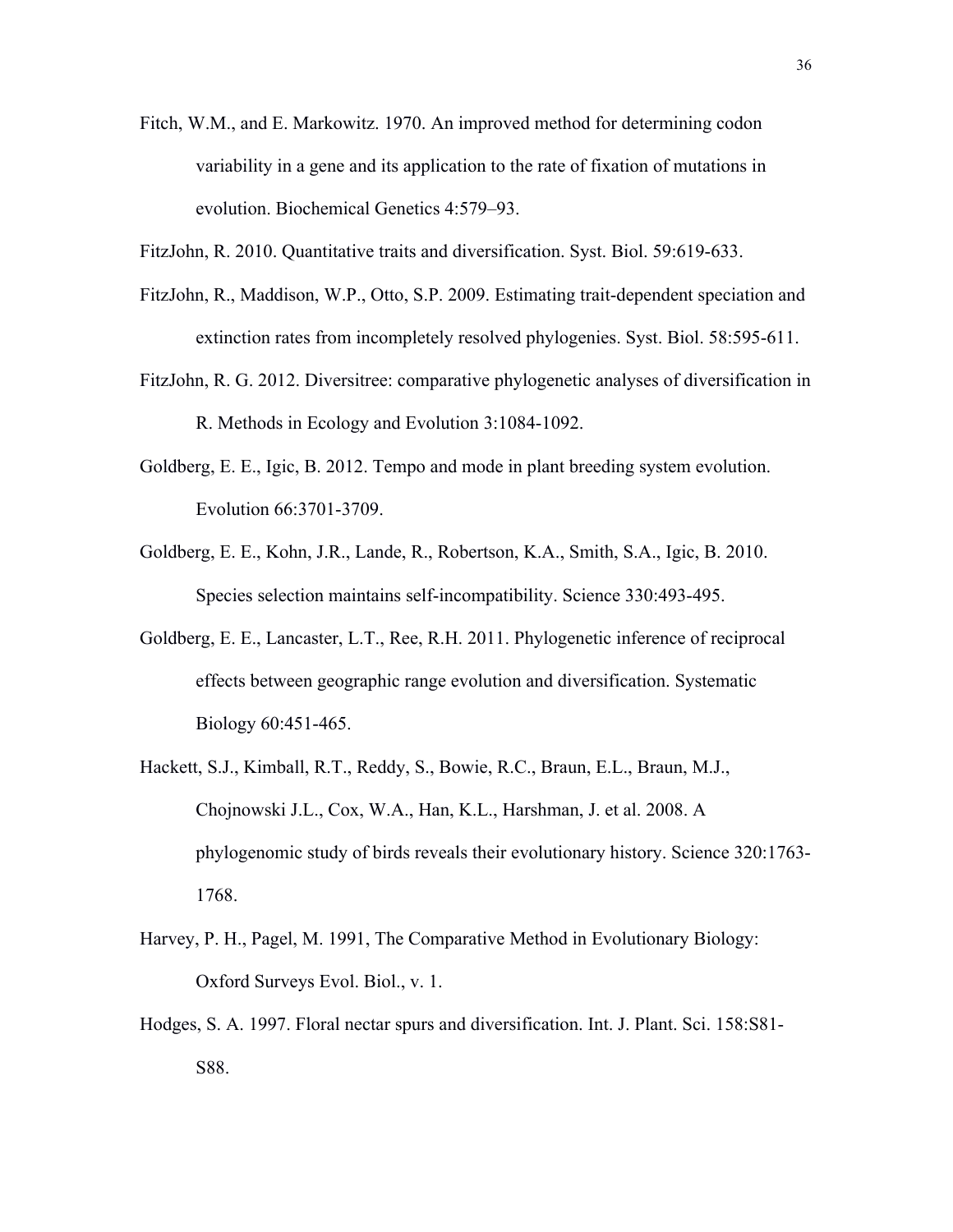- Hodges, S. A., Arnold, M. L. 1995. Spurring plant diversification: Are floral nectar spurs a key innovation? Proc. R. Soc. B 262:343-348.
- Hugall, A.F., Stuart-Fox, D. 2012. Accelerated speciation in colour-polymorphic birds. Nature 485:631-634.
- Igic, B., Bohs, L., Kohn, J.R. 2006. Ancient polymorphism reveals unidirectional breeding system shifts. Proc. Nat. Acad. Sci. USA 103: 1359-1363.
- Igic, B., Lande, R., Kohn, J.R. 2008. Loss of Self‐Incompatibility and Its Evolutionary Consequences. Int. J. Plant Sci. 169:93-104.
- Isaac, N. J. B., Jones, K. E., Gittleman, J.L., Purvis, A. 2005. Correlates of species richness in mammals: Body size, life history, and ecology. American Naturalist 165:600-607.
- Jablonski, D. 1986. Larval ecology and macroevolution in marine-invertebrates. Bulletin of Marine Science 39:565-587.
- Jablonski, D.. 2008. Species Selection: Theory and Data. Annual Review of Ecology Evolution and Systematics 39:501-524.
- Jetz, W., Thomas, G.H., Joy, J.B., Hartmann, K., Mooers, A. 2012. The global diversity of birds in space and time. Nature 491:444-448.
- Johnson, M.T.J., FitzJohn, R.G., Smith, S.D., Rausher, M.D., Otto, S.P. 2011. Loss of sexual recombination and segregation is associated with increased diversification in evening primroses. Evolution 65:3230-3240.
- Kafer, J., Mousset, S. 2014. Standard sister-clade comparison fails when testing derived character states. Syst. Biol. 63:601-609.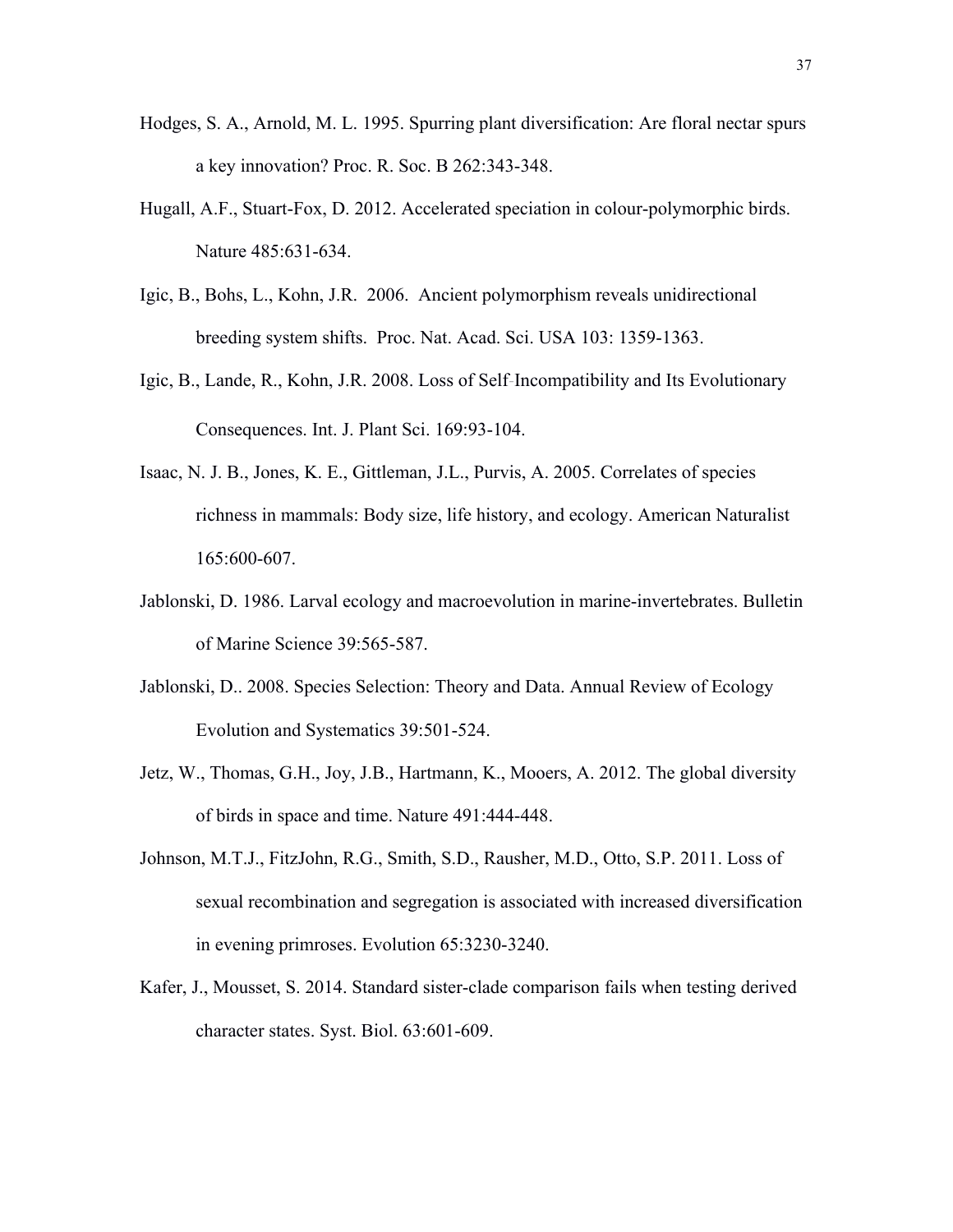- Lewis, P. O. 2001. A likelihood approach to estimating phylogeny from discrete morphological character data. Systematic Biology 50:913-925.
- Lynch, V.J. 2009. Live-birth in vipers (Viperidae) Is a key innovation and adaptation to global cooling during the Cenozoic. Evolution, 63:2457-2465.
- Machac, A. 2014. Detecting trait-dependent diversification under diversification slowdowns. Evolutionary Biology 41:201-211.
- Maddison, W. P. 2006. Confounding asymmetries in evolutionary diversification and character change. Evolution 60:1743-1746.
- Maddison, W. P., Midford, P. E., Otto, S. P. 2007. Estimating a binary character's effect on speciation and extinction. Systematic Biology 56:701-710.
- Maddison, W.P., FitzJohn, R.G. 2014. The Unsolved Challenge to Phylogenetic Correlation Tests for Categorical Characters. Systematic Biology doi:10.1093/sysbio/syu070.
- Magnuson-Ford, K., Otto, S. P. 2012. Linking the investigations of character evolution and species diversification. Am. Nat. 180:222-245.
- Mayrose, I., Zhan, S.H., Rothfels, C.J., Magnuson-Ford, K., Barker, M.S., Rieseberg, L. H., Otto, S.P. 2011. Recently formed polyploid plants diversify at lower rates. Science:1257.
- Miglietta, M.P., Cunningham, C. W. 2012. Evolution of Life Cycle, Colony Morphology, and Host Specificity in the Family Hydractiniidae (hydrozoa, Cnidaria). Evolution 66:3876-3901.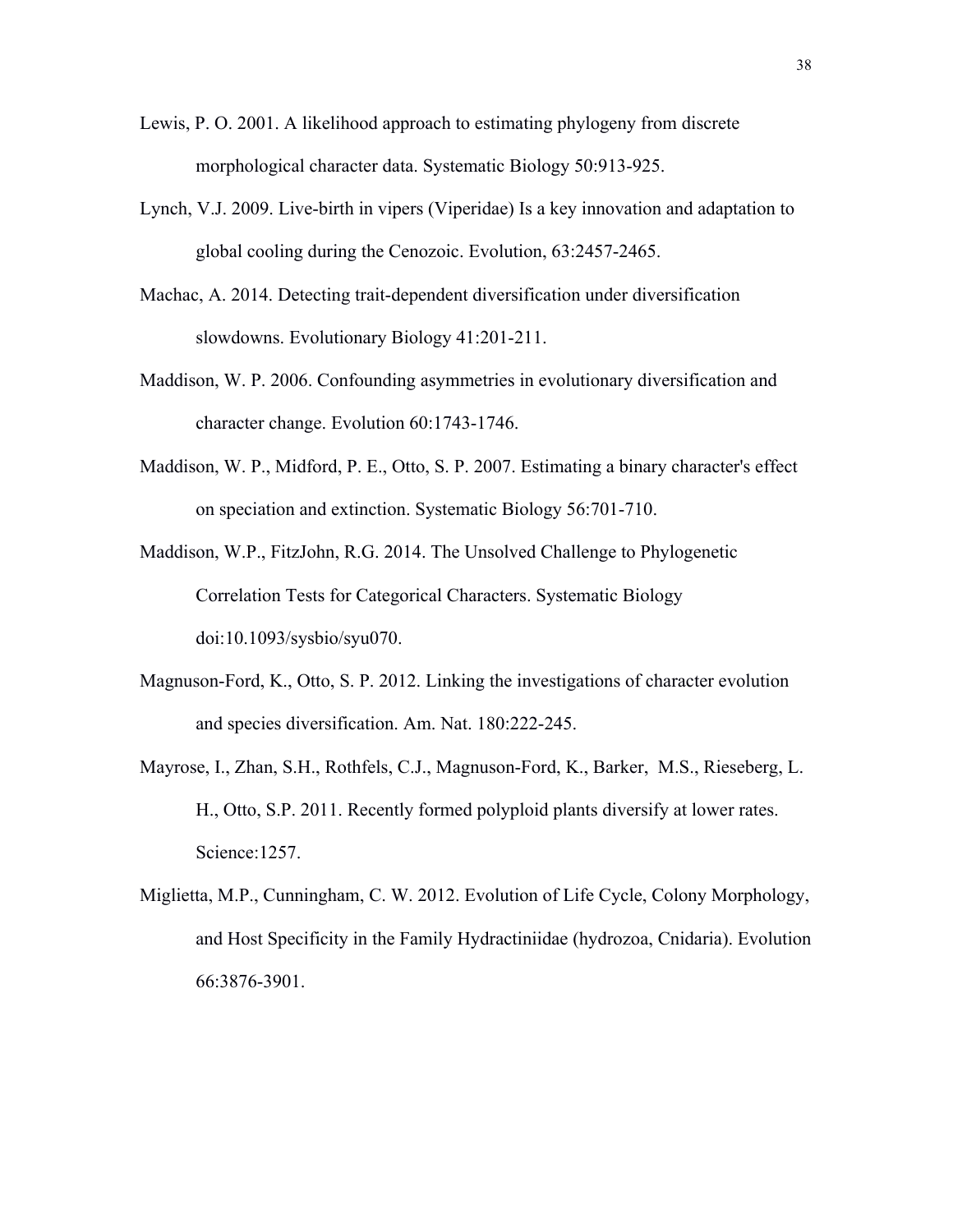- Mitter, C., Farrell, B., Wiegmann, B. 1988. The phylogenetic study of adaptive zones has phytophagy promoted insect diversification? American Naturalist 132:107- 128.
- Moore, B. R., Donoghue, M.J. 2009. A Bayesian approach for evaluating the impact of historical events on rates of diversification Proc. Nat. Acad. Sci. U.S.A. 106:4307-4312.
- Morlon, H., Parsons, T.L., Plotkin, J.B. 2011. Reconciling molecular phylogenies with the fossil record. Proc. Nat. Acad. Sci. U. S. A. 108:16327-16332.
- Ng, J., Smith, S. D. 2014. How traits shape trees: new approaches for detecting character state-dependent lineage diversification. J. Evol. Biol. 27:2035-2045.
- Pagel, M. 1994. Detecting correlated evolution on phylogenies: a general method for the comparative analysis of discrete characters. Proc. R. Soc. Lond. B. 255:37-45.
- Pennell, M.W., R.G. FitzJohn, W.K. Cornwell, and L.J. Harmon. (in revision) Model adequacy and the macroevolution of angiosperm functional traits.
- Price, S. A., Hopkins, S.S.B., Smith, K.K., Roth, V.L. 2012. Tempo of trophic evolution and its impact on mammalian diversification. Proc. Nat. Acad. Sci. U.S.A. 109:7008-7012.
- Pybus, O. G., Harvey, P. H. 2000. Testing macroevolutionary models using incomplete molecular phylogenies. Proc. R. Soc. Lond. B. 267:2267 - 2272.
- Pyron, R. A., Burbrink, F.T. 2014. Early origin of viviparity and multiple reversions to oviparity in squamate reptiles. Ecol. Lett. 17:13-21.
- Pyron, R. A., Wiens, J.J. 2013. Large-scale phylogenetic analyses reveal the causes of high tropical amphibian diversity. Proc. R. Soc. Lond. B 280:20131622.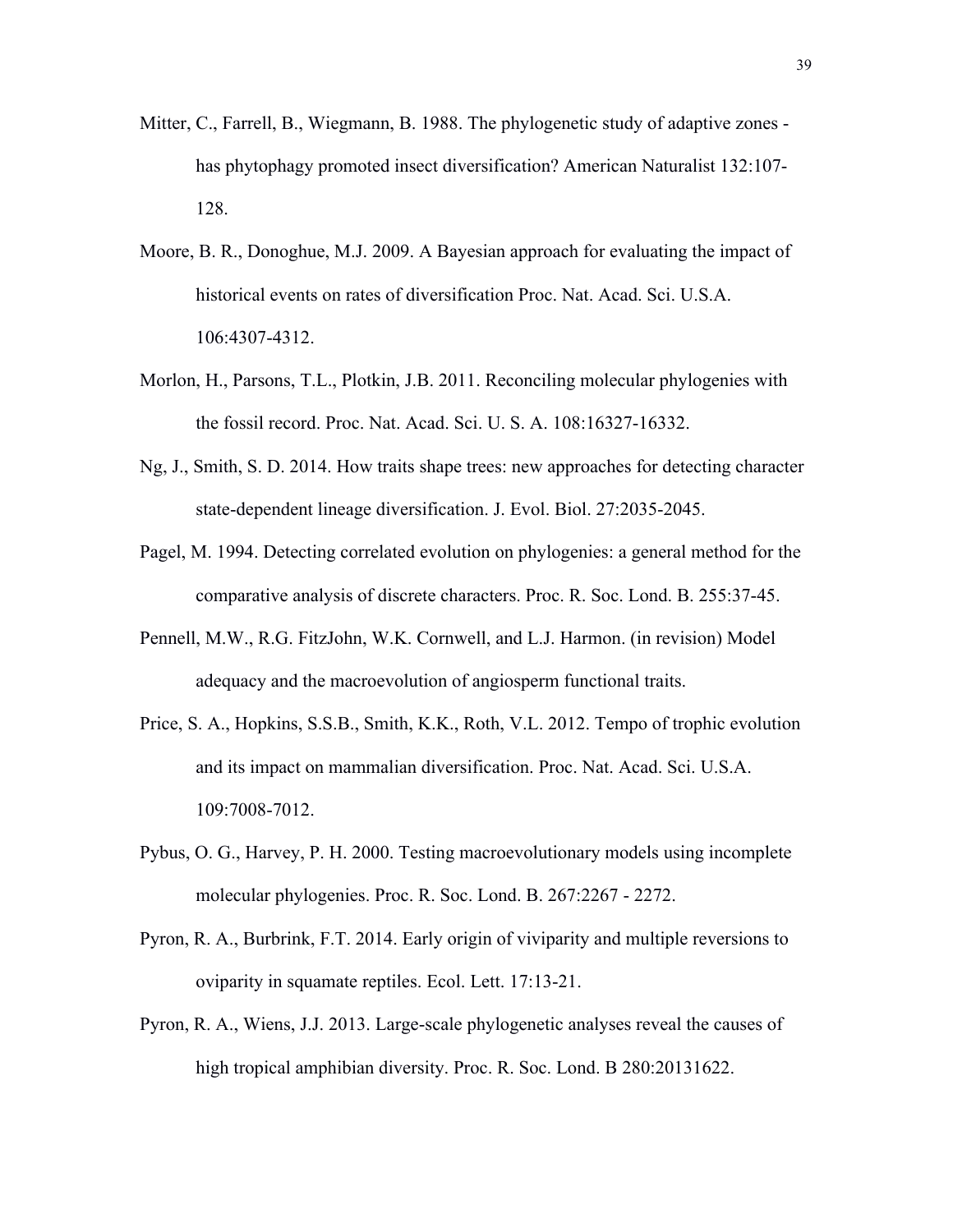- Rabosky, D. L. 2010. Extinction rates should not be estimated from molecular phylogenies. Evolution 64:1816-1824.
- Rabosky, D. L. 2014. Automatic detection of key innovations, rate shifts, and diversitydependence on phylogenetic trees. PLoS ONE 9:e89543.
- Rabosky, D. L., Glor, R.E. 2010. Equilibrium speciation dynamics in a model adaptive radiation of island lizards. Proc. Nat. Acad. Sci. U.S.A. 107:22178-22183.
- Rabosky, D. L., McCune, A.R.. 2010. Reinventing species selection with molecular phylogenies. Trends Ecol. Evol. 25:68-74.
- Rabosky, D. L., Santini, F., Eastman, J.T., Smith, S.A., Sidlauskas, B., Chang, J., Alfaro, M.E. 2013. Rates of speciation and morphological evolution are correlated across the largest vertebrate radiation. Nature Communications 4:10.1038/ncomms2958.
- Raup, D. M., S. J. Gould, T. J. M. Schopf, and D. Simberloff. 1973. Stochastic models of phylogeny and evolution of diversity. J. Geol. 81:525-542.
- Ree, R. H. 2005. Detecting the historical signature of key innovations using stochastic models of character evolution and cladogenesis. Evolution 59:257-265.
- Revell, L. J. 2012. Ancestral character estimation under the threshold model from quantitative genetics. Evolution 68: 743 - 759.
- Ricklefs, R. E. 2003. Global diversification rates of passerine birds. Proceedings Of The Royal Society Of London Series B-Biological Sciences 270:2285-2291.
- Rolland, J., Condamine, F.L., Jiguet, F., Morlon, H. 2014. Faster speciation and reduced extinction in the tropics contribute to the mammalian latitudinal diversity gradient. PLoS Biology 12:e1001775.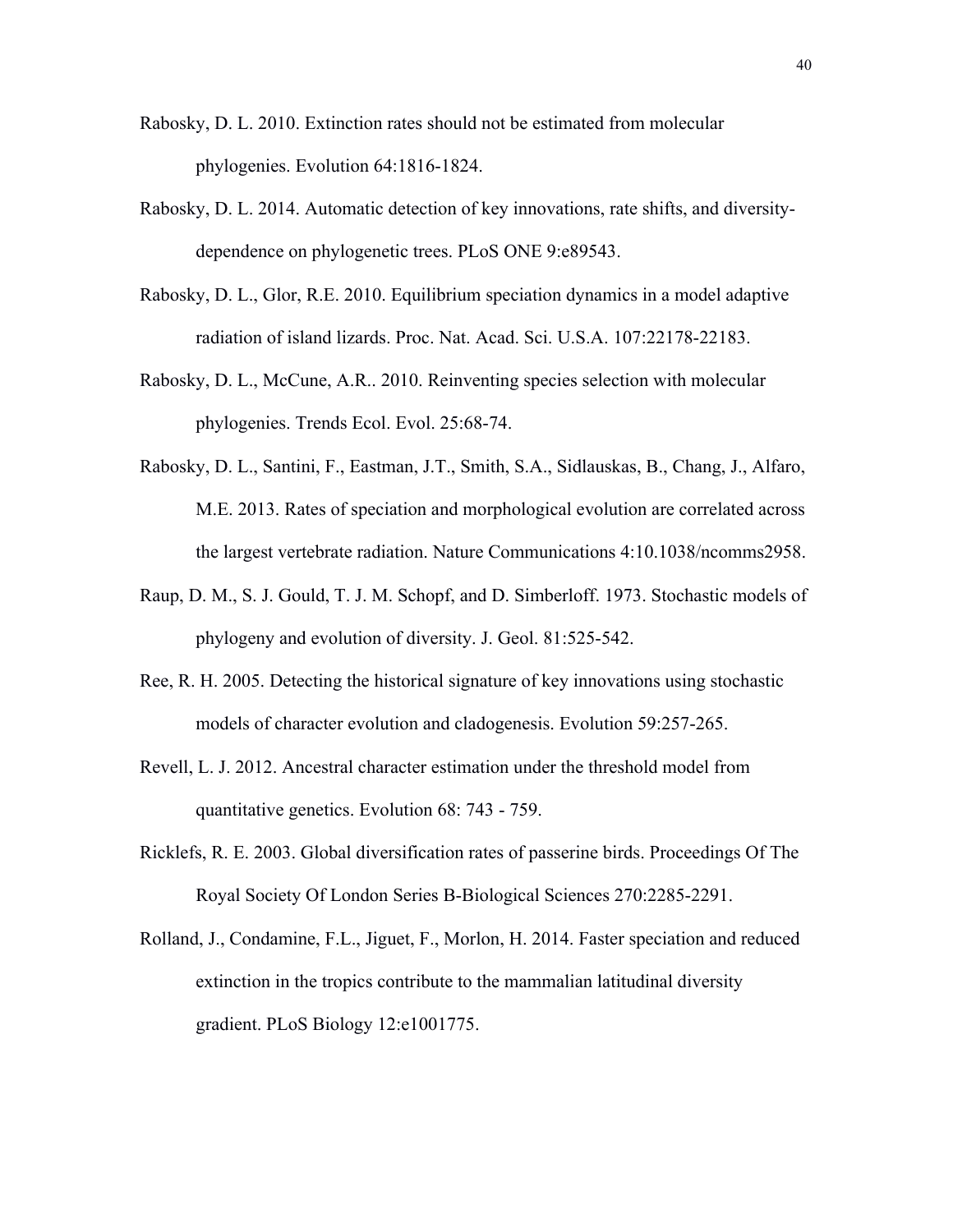- Slater, G. J., Price, S.A., Santini, F., Alfaro, M.E. 2010. Diversity versus disparity and the radiation of modern cetaceans. Proceedings of the Royal Society B-Biological Sciences 277:3097-3104.
- Slater, G. J., and M. W. Pennell. 2014. Robust regression and posterior predictive simulation increase power to detect early bursts of trait evolution. Systematic Biology 63:293–308.
- Stadler T., Bonhoeffer, S. 2013. Uncovering epidemiological dynamics in heterogeneous host populations using phylogenetic methods. Phil. Trans. R. Soc. B. 368.
- Stanley, S. M., Signor, P. W. III, Lidgard. S., Karr, A. F. 1981. Natural Clades Differ from "Random" Clades: Simulations and Analyses. Paleobiology 7:115-127.
- Steeman, M. E., Hebsgaard, M.B., Fordyce, R.E., Ho, S. Y.W., Rabosky, D.L., Nielsen, R., Rahbek, C., Glenner, H., Sorensen, M.V., Willerslev, E. 2009. Radiation of extant cetaceans driven by restructuring of the oceans. Syst. Biol. 58:573-585.
- Strathmann, R. R., Slatkin, M. 1983. The improbability of animal phyla with few species. Paleobiology 9:97-106.
- Syme, A. E., Oakley, T. H. 2012. Dispersal between Shallow and Abyssal Seas and Evolutionary Loss and Regain of Compound Eyes in Cylindroleberidid Ostracods: Conflicting Conclusions from Different Comparative Methods. Syst. Biol. 61:314-336.
- Takebayashi, N., Morrell, P. L. 2001. Is self-fertilization an evolutionary dead end? Revisiting an old hypothesis with genetic theories and a macroevolutionary approach. Amer. J. Bot. 88:1143-1150.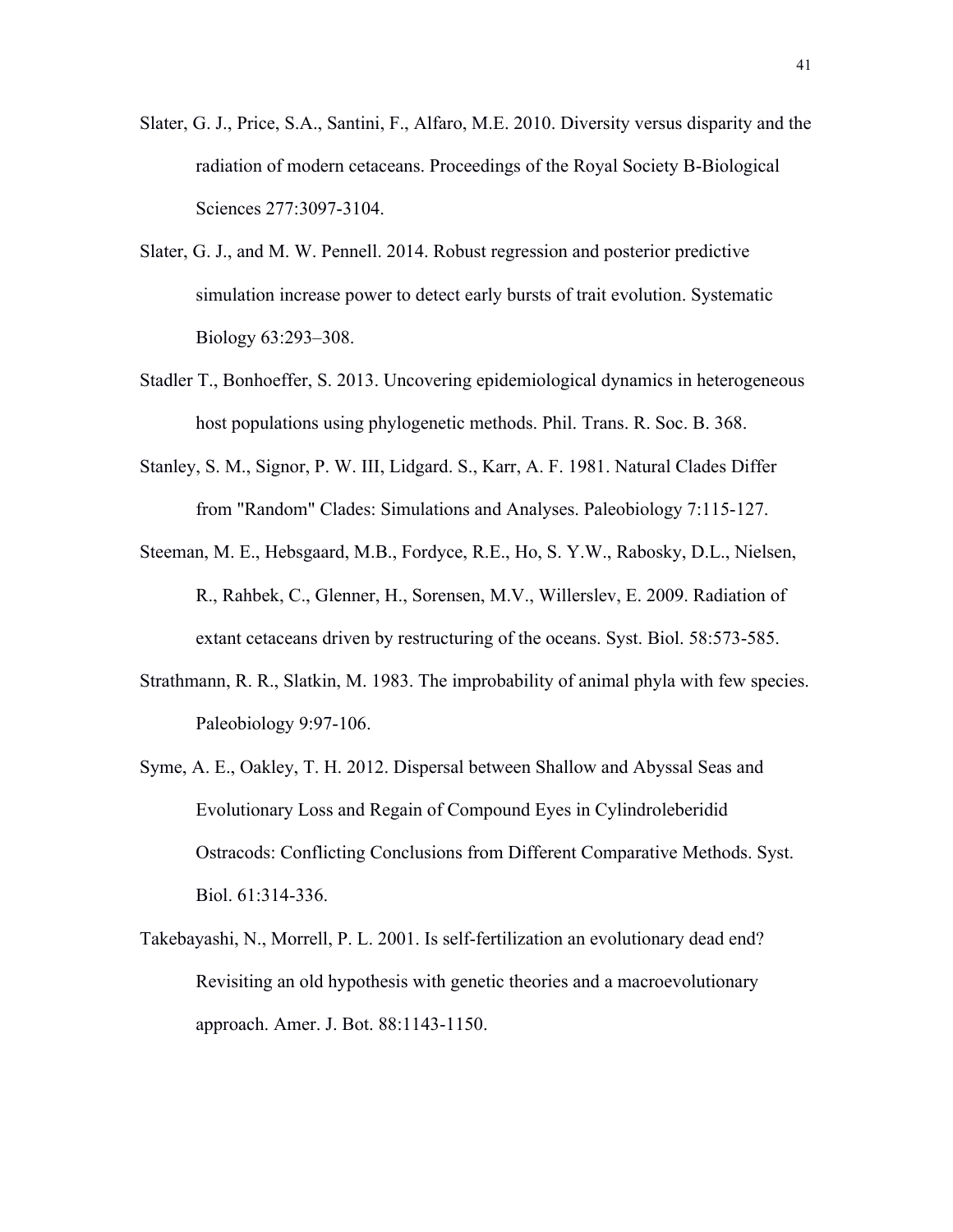Table 1. Type I error rates for neutral character simulations on 186 empirical phylogenies of birds, squamates, amphibians, and fishes. Results are binned by frequency of the rarer character state and are pooled across transition rates and clades. Data are identical to those presented in Figure 5. The second column gives the number of simulated realizations. The third and fourth columns report the proportion of realizations for which state-independent diversification is rejected.

| Character freq.         | N    | p < 0.05 | p < 0.001 |
|-------------------------|------|----------|-----------|
| $0.10 \le x \le 0.15$   | 1562 | 0.404    | 0.164     |
| $0.15 \leq x \leq 0.20$ | 713  | 0.456    | 0.212     |
| $0.20 \le x \le 0.25$   | 444  | 0.617    | 0.387     |
| $0.25 \le x \le 0.30$   | 241  | 0.631    | 0.402     |
| $0.30 \le x \le 0.35$   | 291  | 0.632    | 0.423     |
| $0.35 \le x \le 0.40$   | 171  | 0.608    | 0.298     |
| $0.40 \le x \le 0.45$   | 163  | 0.669    | 0.423     |
| $0.45 \le x \le 0.50$   | 128  | 0.656    | 0.414     |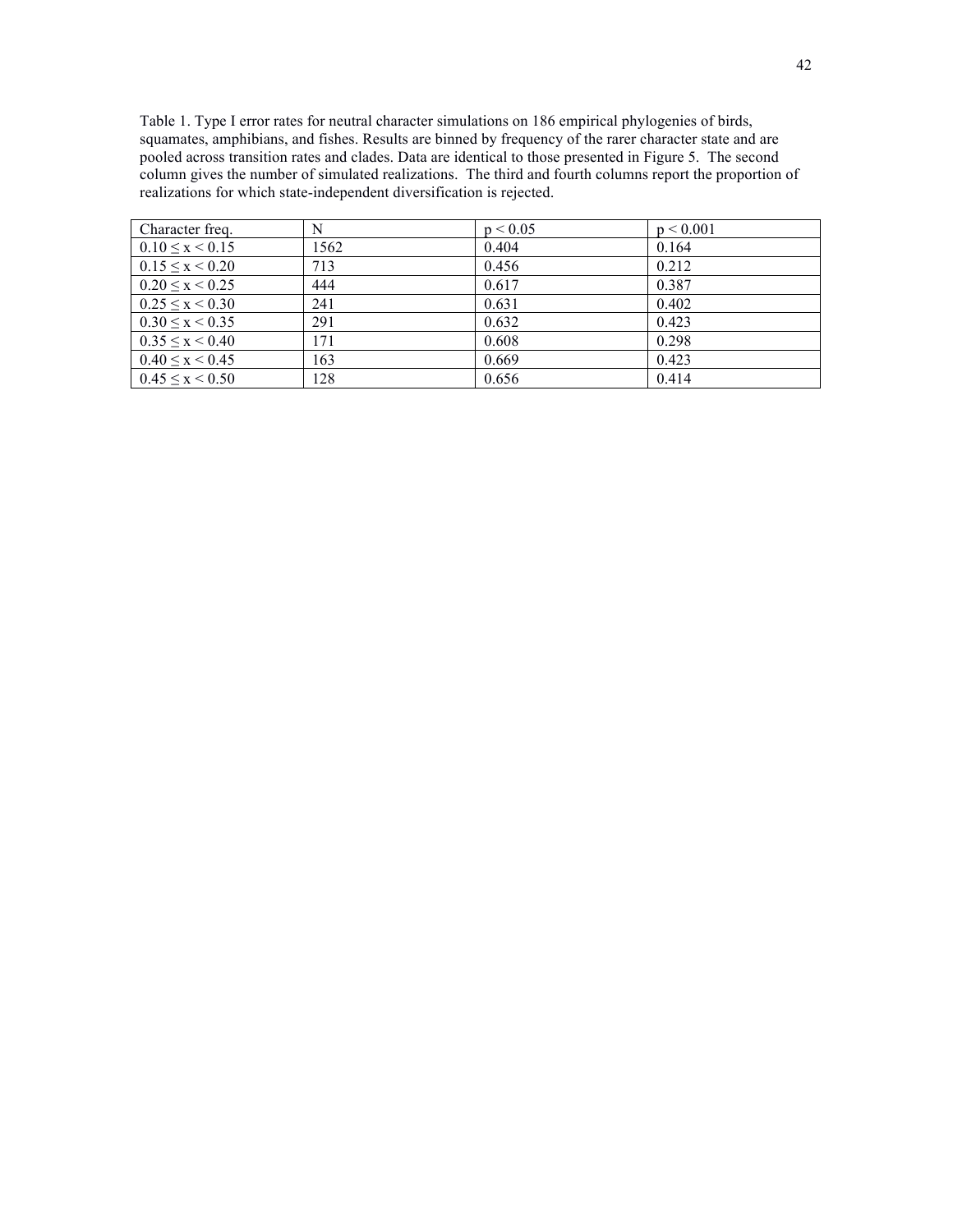| Transition rate | BAMM $p_0 > 0.05$ (N = 70) | BAMM $p_0 > 0.25$ (N = 40) |
|-----------------|----------------------------|----------------------------|
| $q = 0.01$      | 0.300                      | 0.275                      |
| $a = 0.1$       | 0.257                      | 0.300                      |
| $q =$           | 0.343                      | 0.325                      |
| $q = 10$        | 0.542                      | 0.500                      |

Table 2. Type I error rates ( $p < 0.05$ ) for BiSSE analyses of the avian subtree dataset for subtrees where BAMM was unable to identify a strong signal of diversification rate variation.

Notes: BAMM  $p<sub>0</sub>$  is, for each avian subtree, the posterior probability of a model with zero diversification rate shifts as inferred using BAMM (Appendix). Hence, the column "BAMM  $p_0$  > 0.05" includes Type I error rates for BiSSE analyses conducted only on the set of avian subtrees for which the posterior probability of among-lineage diversification rate variation exceeded 0.95. *N* refers to the total number of simulations, not the number of subtrees; 10 simulations were performed per subtree.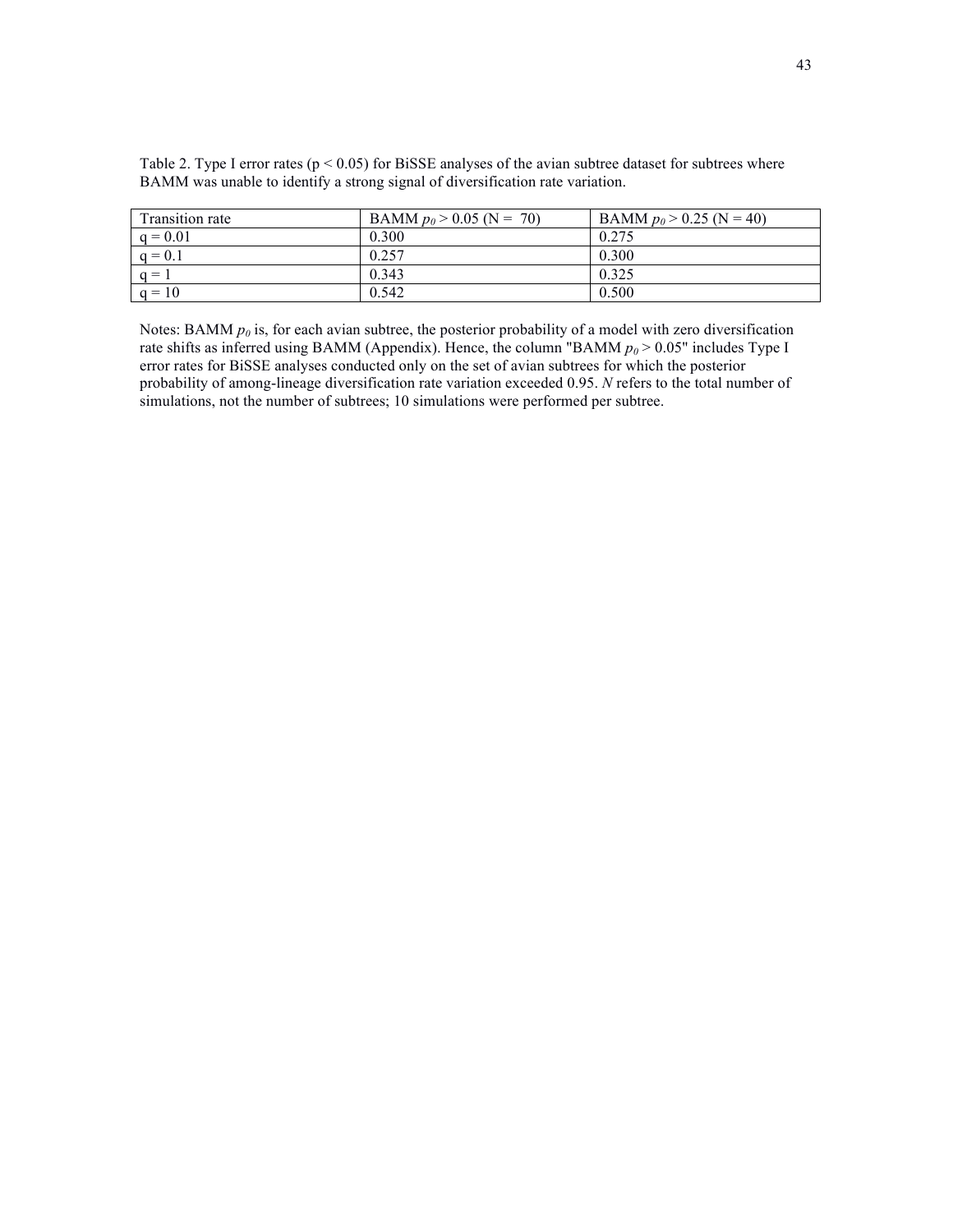

Figure 1. Phylogeny of extant whales from Steeman et al. (2009), showing the observed distribution of small (open circles) and large (filled circles) body size. Squares show a representative distribution of character states simulated under a symmetric Markov model with rare character transitions  $(q = 0.01)$ ; the tree was scaled to a root depth of 1.0), and triangles show a representative distribution simulated under a model with common  $(q =$ 10) transitions. The former are clearly co-distributed with body size, and the latter are not.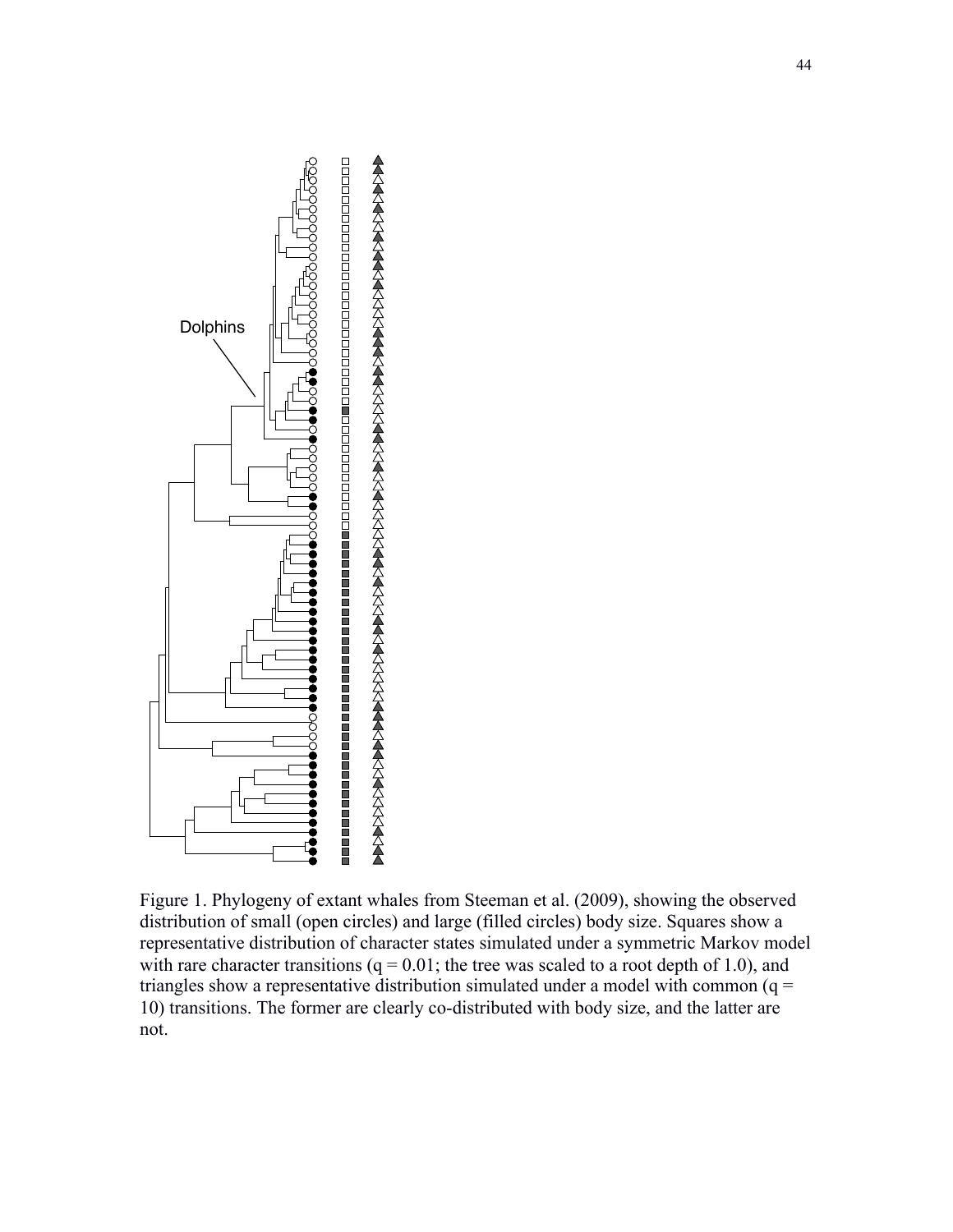

Figure 2. Distribution of p-values for likelihood ratio tests of trait-dependent speciation for character states simulated on the empirical cetacean phylogeny (Fig. 1) (upper row) and for phylogenies of the same size simulated under a pure-birth (PB) process (lower row). All phylogenies were scaled to a root depth of 1.0. Binary characters were simulated on fixed topologies in the absence of trait-dependent speciation or extinction, using a symmetric model with transition rate q. The horizontal axis (p-value) refers to the probability of the data under the null hypothesis that character states have identical speciation rates. For the cetacean phylogeny, the overwhelming majority of simulations incorrectly supported trait-dependent speciation. For the pure-birth phylogenies, with no among-lineage rate variation, error rates are not appreciably elevated.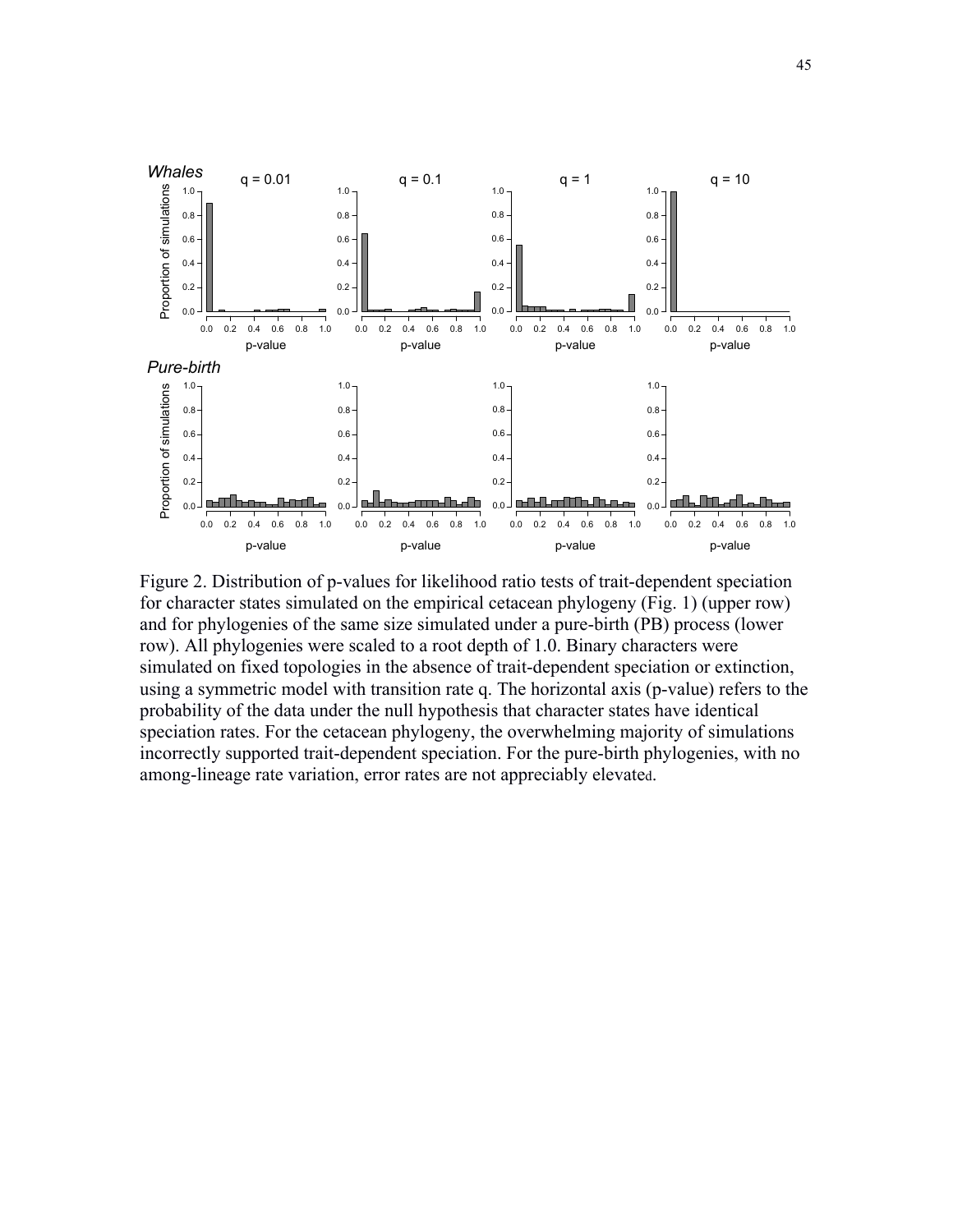

Figure 3. (A) An idealized phylogeny with a single shift in diversification rate. One subclade (black branches) has a speciation rate twice as high as the rest of the clade (gray branches). Symbols at the tips show the state of a character that entirely drives the speciation rate difference (circles). A second character is fixed in the primary clades descended from the root (squares) and is largely co-distributed with the causal trait. A third character is simulated under a model with moderate rates of forward and backward transitions ( $q = 1$ ; diamonds) and is not obviously co-distributed with the others. (B) A simulation analogue of (A). Diversification shifts are driven by one character (circles), which changes state only very rarely. Simulation parameters are  $\lambda_0 = 0.5$ ,  $\lambda_1 = 1$ ,  $\mu_0 = \mu_1$  $= 0$ ,  $q = 0.001$ . Two other characters are then simulated on the tree, with either low (squares,  $q = 0.01$ ) or high (diamonds,  $q = 1$ ) transition rates and no influence on speciation. (C) Similar to (B), but with more rapid evolution of the character influencing speciation  $(q = 0.1)$ , and hence more common diversification shifts.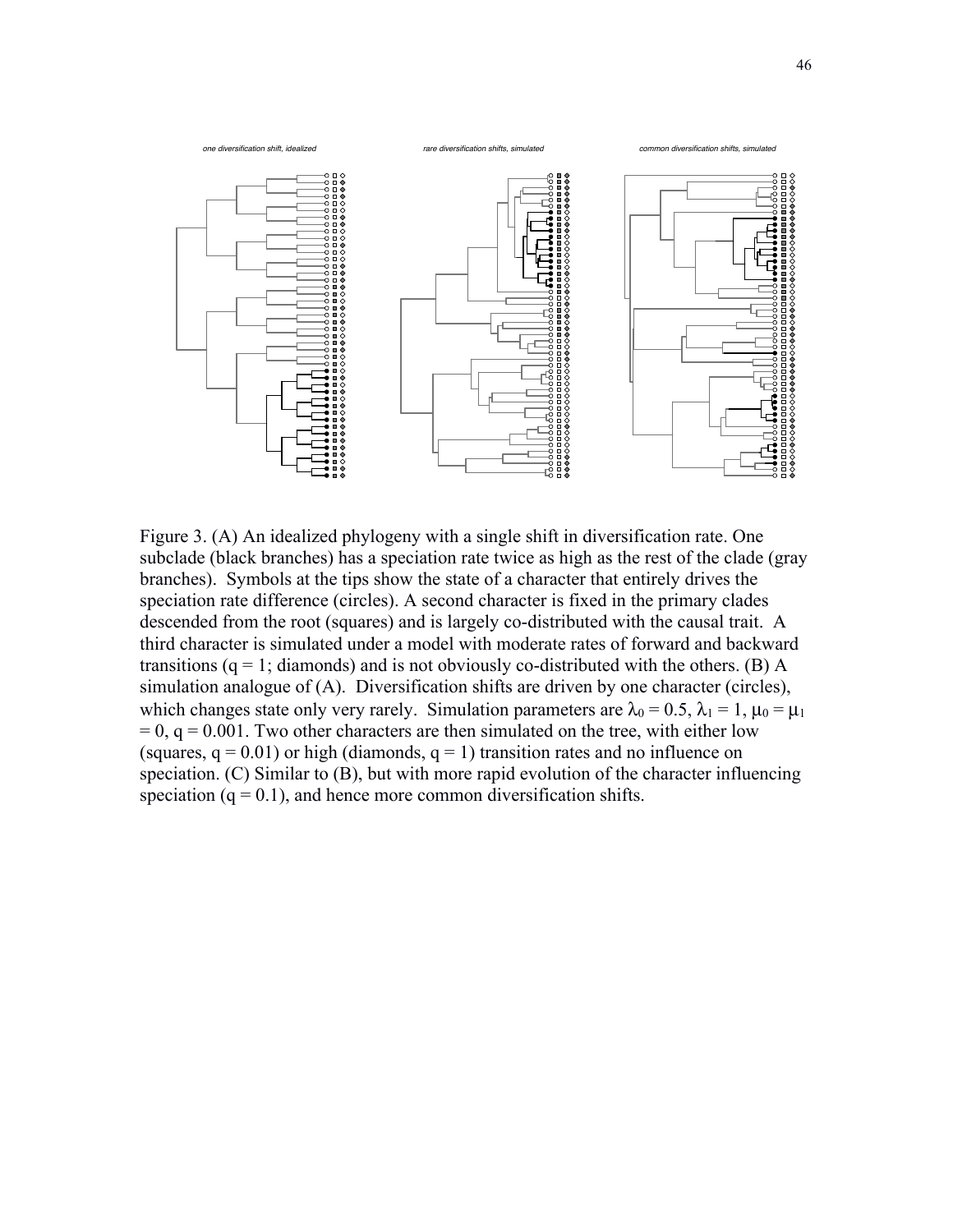

Figure 4. Significance tests for state-dependent speciation, conducted on neutral characters simulated on trees with speciation rate shifts. Trees in the top two rows were generated with the procedure described in Fig 3B and C, respectively, but were more than double the size in those illustrations. Shown are histograms of p-values from a likelihood ratio test of a model with state-dependent speciation  $(\lambda_0, \lambda_1, \mu, q_{01}, q_{10})$  against a model without ( $\lambda_0 = \lambda_1$ ,  $\mu$ ,  $q_{01}$ ,  $q_{10}$ ). Each panel summarizes results from 1000 trees, each with 200 tips and at least 10% of each character state, and scaled to a root age of 1. All panels in the first row use the same set of trees, on which shifts in diversification rate are rare (simulated with a slowly evolving character influencing speciation, Fig 3B). All panels in the second row use a different set of trees, on which shifts in diversification rate are common (cf. Fig 3C). The first column shows analysis of the trait that truly affects speciation, for which the equal-speciation model is consistently and correctly rejected. The subsequent columns show analyses of neutral characters, simulated with the transition rate shown, q. When the neutral character evolves slowly  $(q = 0.01 \text{ or } 0.1)$ , the statistical test frequently but incorrectly concludes the trait is associated with speciation rate differences (Type I error rate of 18-45%). There are many fewer false positives when the neutral trait evolves more rapidly and when shifts in diversification are common on the tree, because these processes help to decouple the neutral trait from the causal one. The third row shows results for a "control" set of simulations, in which there are no diversification shifts on the trees. The distribution of p-values here is approximately uniform, as expected.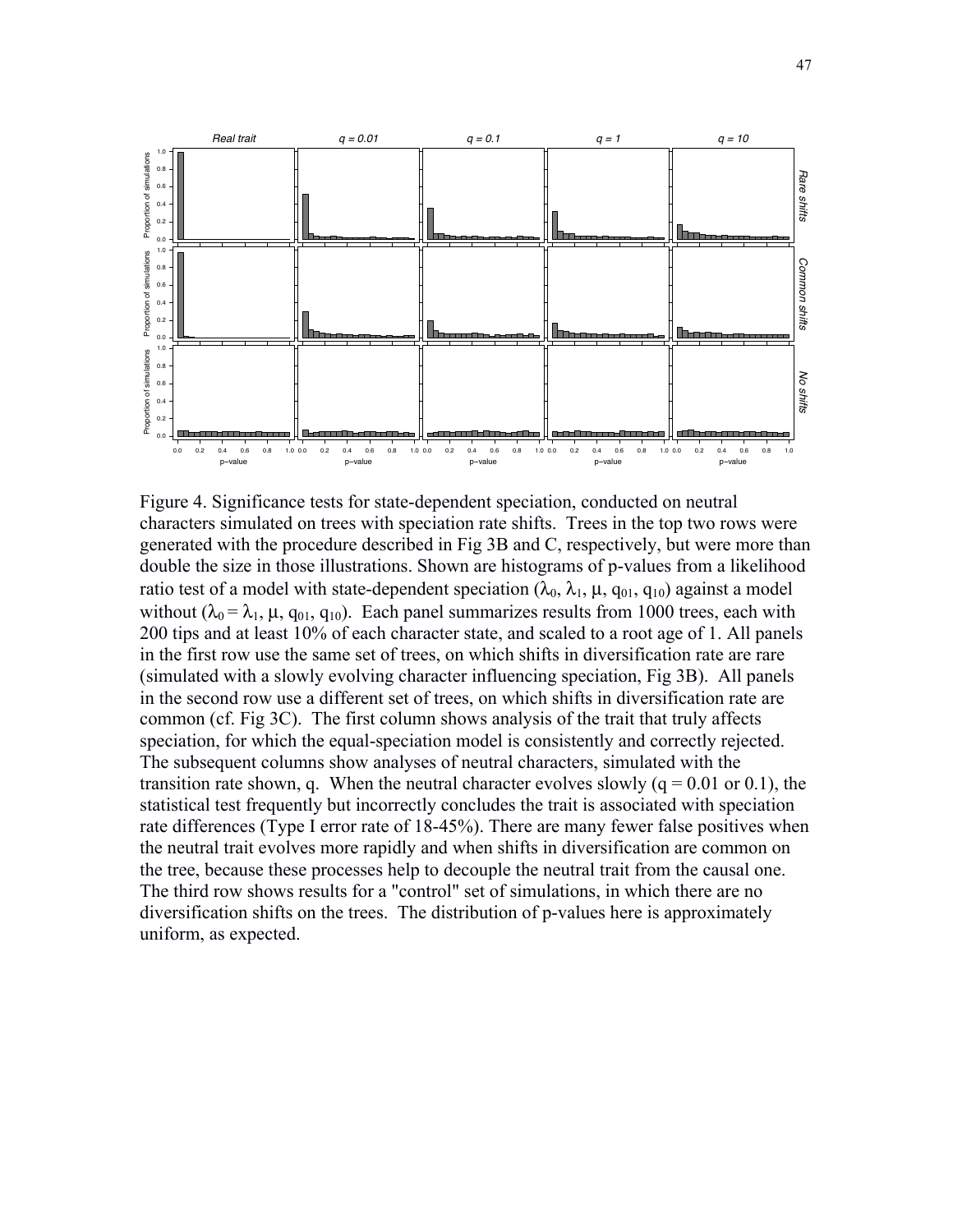

Figure 5. Significance tests for trait-dependent speciation, conducted on neutral characters simulated on subtrees (each with 200 - 500 tips) drawn from the large published phylogenies of birds, fishes, squamates, and amphibians; total numbers of subtrees per taxon were 60 bird trees, 61 fish trees, 36 squamate trees, and 29 amphibian trees. Each panel includes ten simulations per subtree, showing p-values from likelihood ratio tests of the null hypothesis that speciation rates do not differ between character states. All subtrees were scaled to a root depth of 1.0 time units prior to simulation of character states. Results indicate a consistent bias in favor of trait-dependent speciation, even though characters were uncorrelated with speciation rates.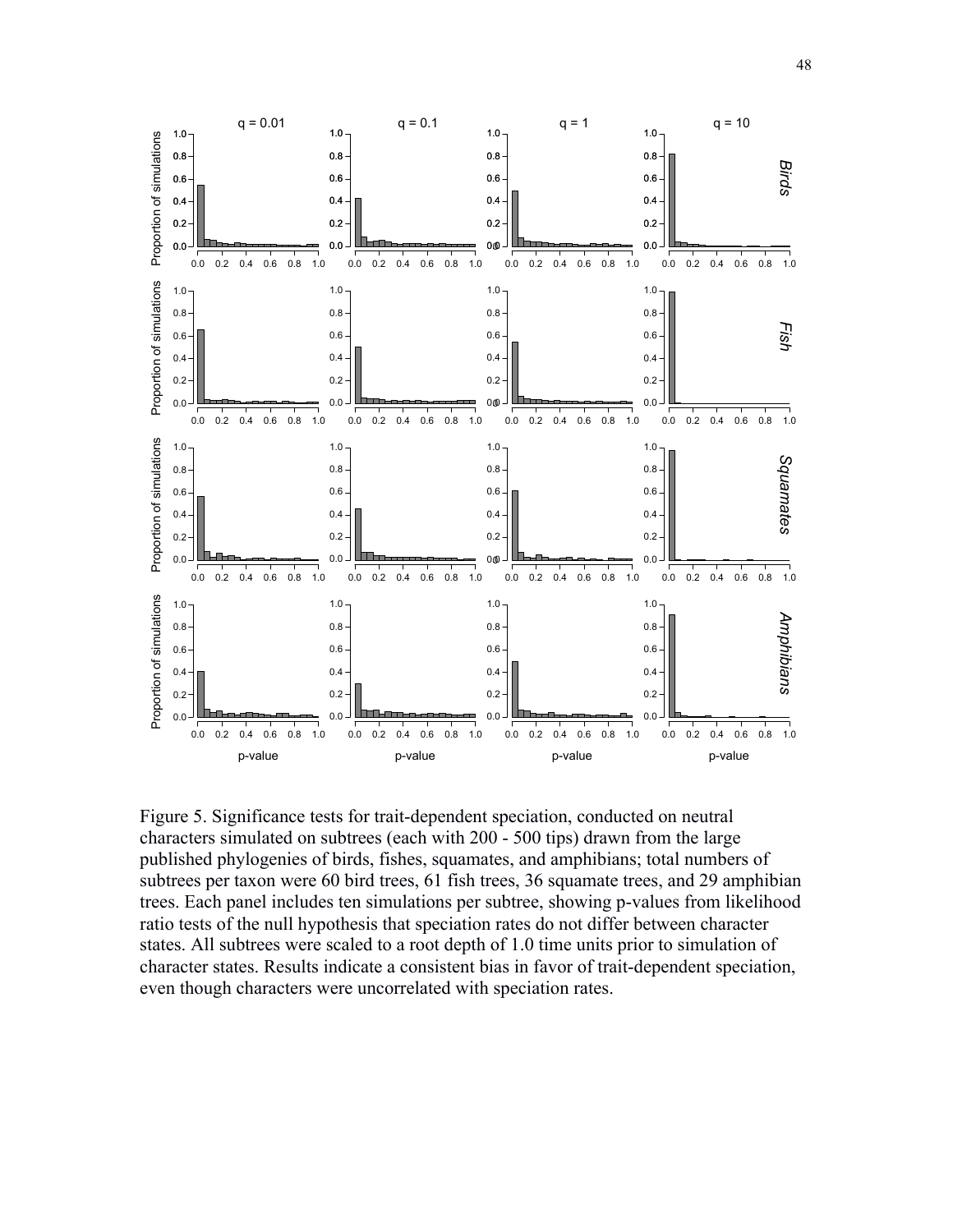

Figure 6. Distribution of p-values for tests of the effect of taxon name length on speciation rate for phylogenies of birds, fishes, squamates, and amphibians; p-value is the probability of the data under the null hypothesis that taxon name length is not associated with speciation rate. Taxon name length was scored as a binary character (short, long) depending on whether the number of letters in the Latin binomial exceeded the median name length in the tree. Phylogenetic subtrees are the same as those used in Fig. 5. Overall, taxon name length is frequently associated with speciation rate.